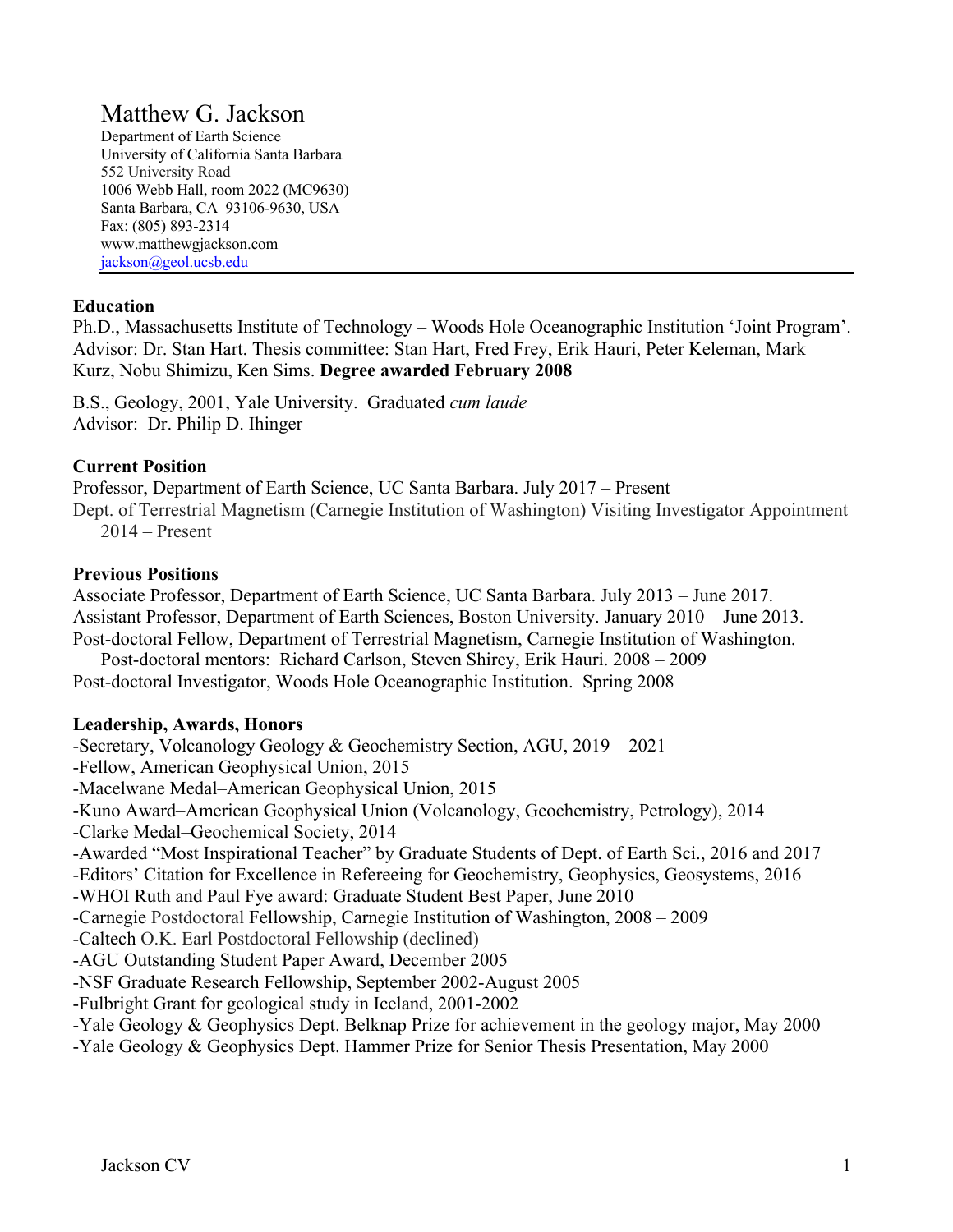## **Peer-reviewed manuscripts (\*Jackson grad student, \*\*Jackson u-grad, \*\*\*Jackson post-doc)**

**Summary of publications:** *Nature* ( $N = 7$  publications), *Science* ( $N = 3$ ), *PNAS* ( $N = 2$  reviewed + 1 unreviewed Commentary), *Nature Geoscience* (*N* = 4), *Nature Communications* (*N* = 2), *Nature Rev. Earth & Environment* ( $N = 1$ ), *Geology* ( $N = 5$ ), and *EPSL* ( $N = 19$ ).

#### **Manuscripts Submitted/In Review**

- 110. Israel, C., M. Boyet, R. Doucelance, P. Bonnand, B. Dhuime, D. Ionov, H. Moreira, **M.G. Jackson**, A.V. Golovin. Ce-Nd isotopic composition of the continental crust: first measurements of middle and lower crust samples. *Geochim. Cosmochim. Acta, submitted*.
- 109. Willhite, L.N., R. Arevalo, Jr., P. Piccoli, D. Rand, M. Locmelis, R.W. Nicklas, **M.G. Jackson**, J.M.D. Day, J.C. Lassiter, T.J. Ireland, I.S. Puchtel. Elevated and heterogeneous oxygen fugacity in global hotspot lavas. *Science Advances*, *submitted*.
- 108. Bai, R.\*, **M.G. Jackson**, F. Huang, F. Moynier, G. Devos, S.A. Halldórsson. Barium isotopes in ocean island basalts as tracers of mantle processes. *Geochim. Cosmochim. Acta*, *submitted*.
- 107. **Jackson, M.G.**, F.A. Macdonald. Origin of continental crust at the bottom of the southern hemisphere mantle. *Submitted*. Available on EarthArXiv: https://doi.org/10.31223/X5NP7V
- 106. Konter, J.G., **M.G. Jackson**, A.A.P. Koppers, P. Wessel, V.A. Finlayson, K. Konrad, A. Alverson, C. Kelley, The longest-lived Pacific hotspots reveal a plume tail for the largest oceanic plateau. *Nature*, *submitted*.
- 105. Finlayson, V.A., M. Ballmer, J.G. Konter, **M.G. Jackson**, A.A.P. Koppers, K. Konrad. Long-lived (>100 Myr) stable lower mantle geochemical structure sampled by the forked Rurutu-Arago mantle plume. *Nature Geoscience*, *submitted*.
- 104. Wang, X., X. Feng, J. Li, D. Khodagholian, J. Lin, **M.G. Jackson,** F.J. Spera, S.A.T. Redfern, M. Miao. Reverse chemistry of iron under high pressure and the distribution of elements in the deep Earth. *Nature. Comm.*, *submitted*.
- 103. Rasmussen, M.B., S.A. Halldórsson, **M.G. Jackson,** I.N. Bindeman, M.J. Whitehouse. Formation of the Iceland Plateau by enhanced plume flux and lower-mantle entrainment. *Earth Planet. Sci. Lett.*, *submitted.*
- 102. Halldórsson, S., E. Marshall, A. Caracciolo, S. Matthews, E. Bali, M. Rasmussen, E. Ranta, J.G. Robin, G. Gudfinnsson, O. Sigmarsson, J. Maclennan, **M.G. Jackson**, M. Whitehouse, H. Jeon, Q. van der Meer, G. Mibei, M. Kalliokoski, M. Repczynska, R. Rúnarsdóttir, G. Sigurðsson, M. Pfeffer, S. Scott, R. Kjartansdóttir, B. Kleine, C. Oppenheimer, A. Aiuppa, E. Ilyinskaya, M. Bitetto, G. Giudice, A. Stefánsson. Rapid evolution of a deep magmatic system revealed by the Fagradalsfjall eruption, Iceland. *Nature*, *in review*.

## **Manuscripts Published/In Press**

- 101. Harðardóttir\*, S., S. Matthews, S.A. Halldórsson, **M.G. Jackson**. Spatial distribution and geochemical characterization of Icelandic mantle end-members: implications for plume geometry and melting processes. *Chem. Geol., accepted*.
- 100. Nicklas, R.W., R.K.M. Hahn, L.N. Willhite, **M.G. Jackson**, Z. Vittorio, R. Arevalo, J.M.D. Day. Oxidized mantle sources for HIMU and EM-type ocean island basalts. *Chem. Geol.*, *in press.*
- 99. Price, A.A.\*, **M.G. Jackson**, J. Blichert-Toft, K. Konrad, M. Bizimis, A.A.P. Koppers, J.G. Konter, V.A. Finlayson, J.M. Sinton. Distinguishing volcanic contributions to the overlapping Samoan and Cook-Austral hotspot tracks. *J. Pet., in press*.
- 98. Ranta, E., J. Gunnarsson-Robin, S.A. Halldórsson, S. Ono, G. Izon, **M.G. Jackson**, C.D.J. Reekie, F.E. Jenner, G.H. Guðfinnsson, Ó.P. Jónsson, A. Stefánsson (2022). Ancient and recycled sulfur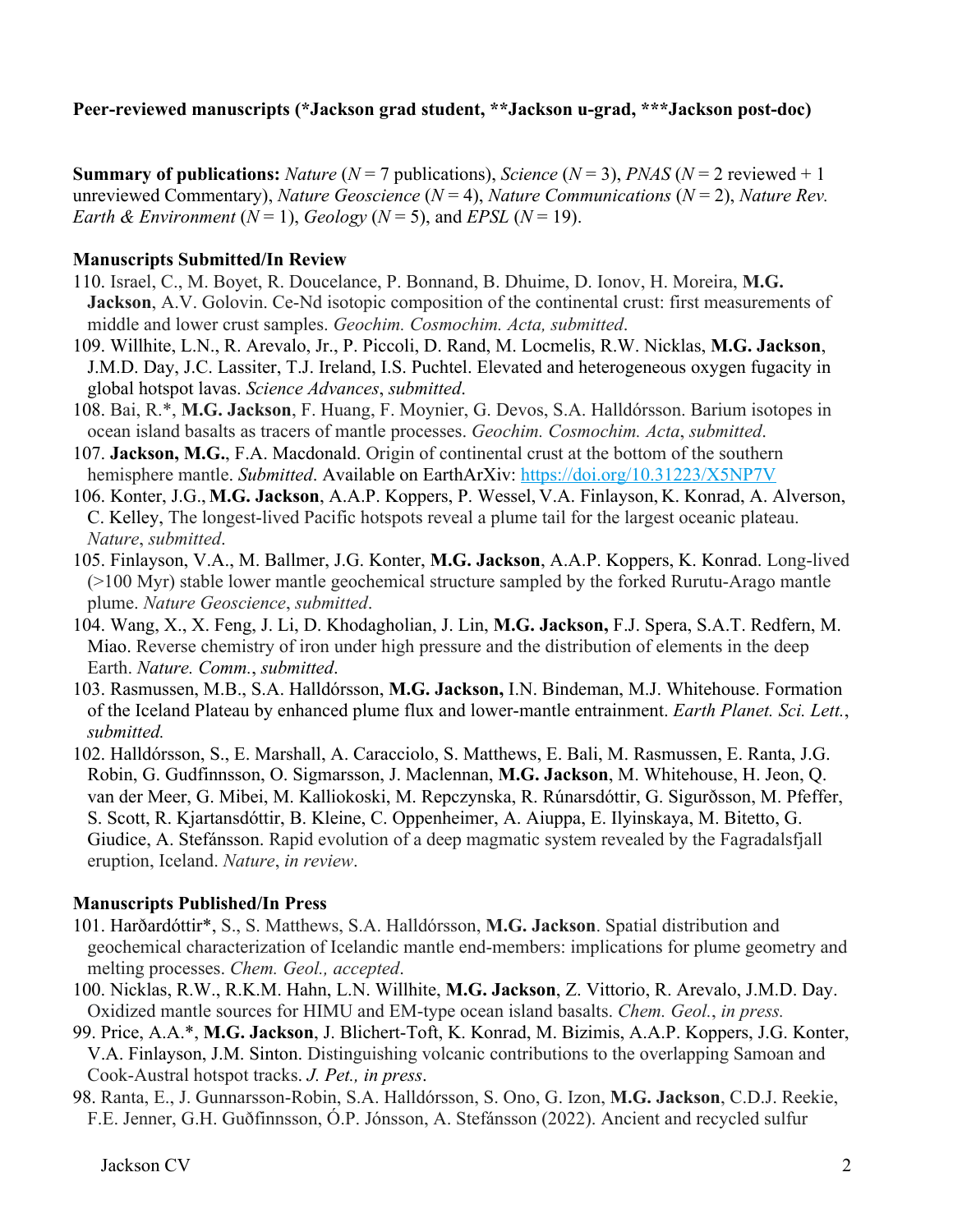sampled by the Iceland mantle plume. *Earth Planet. Sci. Lett*., 584, 117452. https://doi.org/10.1016/j.epsl.2022.117452

- 97. Bao, X., C. Lithgow-Bertelloni, **M.G. Jackson**, B. Romanowicz (2022). On the relative temperatures of earth's volcanic hotspots and mid-ocean ridges. *Science,* 375, 57-61.
- 96. Moynier, F., **M.G. Jackson**, K. Zhang, H. Cai, S. Halldórsson, R. Pik, J. Day, J. Chen (2021). The mercury isotopic composition of Earth's mantle and the use of mass independently fractionated Hg to test for recycled crust. *Geophysical Research Letters*, e2021GL094301.
- 95. Gaschnig, R., C. Reinhard, N. Planavsky, X. Wang, D. Asael, **M.G. Jackson** (2021). The impact of primary processes and secondary alteration on the stable isotope composition of ocean island basalts. *Chem. Geol*., 581, 120416.
- 94. Dottin, J.W. III, J. Labidi, **M.G. Jackson**, J. Farquhar (2021). Sulfur isotope evidence for a geochemical zonation of the Samoan mantle plume. *G-cubed*, e2021GC009816.
- 93. Byerly\*\*\*, B., **M.G. Jackson**, M. Bizimis (2021). Carbonatite versus silicate melt metasomatism impacts grain scale 87Sr/86Sr and 143Nd/144Nd heterogeneity in Polynesian mantle peridotite xenoliths. G-cubed, e2021GC009749.
- 92. Koppers, A.A.P., T.B. Becker, **M.G. Jackson,** K. Konrad, R.D. Muller, B. Romanowicz, B. Steinberger, J. Whittaker (2021). Mantle Plumes and their role in Earth Processes. *Nature Reviews Earth & Environment*. https://doi.org/10.1038/s43017-021-00168-6.
- 91. Anderson, O.E.\*, M.G. **Jackson,** E.F. Rose-Koga, J.P. Marske, M.E. Peterson, A.A. Price, B.L. Byerly (2021). Testing the recycled gabbro hypothesis for the origin of "Ghost Plagioclase" melt signatures using 87Sr/86Sr of individual olivine-hosted melt inclusions from Hawai'i. *Geochem. Geophys. Geosyst.* **22**. https://doi.org/10.1029/2020GC009260
- 90. Adams, J.V.\*, F. Spera, **M.G. Jackson** (2021). Trachytic melt inclusions hosted in clinopyroxene offer a glimpse into Samoan EM2-endmember melts. *Geochem. Geophys. Geosyst.* **22**. https://doi.org/10.1029/2020GC009212
- 89. Adams, J.V.\*, **M.G. Jackson,** F.J. Spera, A.A. Price, B. Byerly, G. Seward, J.M. Cottle (2021). Extreme isotopic heterogeneity in Samoan clinopyroxenes helps constrain sediment recycling. *Nature Comm.* **12**. https://doi.org/10.1038/s41467-021-21416-9
- 88. **Jackson, M.G.**, T.W. Becker, B. Steinberger (2021). Spatial characteristics of recycled and primordial reservoirs in the deep mantle. *Geochem. Geophys. Geosyst*. **22**. https://doi.org/10.1029/2020GC009525
- 87. Buff, L., **M.G. Jackson,** J.G. Konter, M. Bizimis, A. Price, E. Rose-Koga, J. Blusztajn, K. Konrad, A. Koppers, S. Herrera (2021). "Missing links" for the long-lived Macdonald and Arago hotspots. *Geology* **49**, 541-544. https://doi.org/10.1130/G48276.1
- 86. Soderman, C., S. Matthews, O. Shorttle, **M.G. Jackson,** S. Ruttor, O. Nebel, S. Turner, C. Beier, M.A. Millet, E. Widom, H.M. Williams (2021). Heavy 57Fe in ocean island basalts: implications for processes and source lithologies in the mantle. *Geochim. Cosmochim. Acta* **292**, 309-332. doi.org/10.1016/j.gca.2020.09.033
- 85. Giuliani, A., **M.G. Jackson,** A. Fitzpyane, H. Dalton (2020). Remnants of early Earth differentiation in the deepest mantle-derived lavas. *PNAS* **118**. 10.1073/pnas.2015211118
- 84. **Jackson, M.G.**, J. Blichert-Toft, S.A. Halldórsson, A. Mundl-Petermeier, M. Bizimis, M.D., Kurz, A.A. Price, S. Harðardóttir\*, L.N. Willhite\*, K. Breddam, T.W. Becker, R.A. Fischer (2020). Ancient He and W isotopic signatures preserved in mantle domains least modified by crustal recycling. *PNAS* **117**, 30993-31001
- 83. Dottin, J.W. III, J. Labidi, **M.G. Jackson,** J. Farquhar, J. Woodhead (2020). Bulk sulfur isotope characterization of HIMU mantle feeding the Mangaia mantle plume: Evidence for multiple recycled sulfur reservoirs. *G-cubed* **21**. doi.org/10.1029/2020GC009081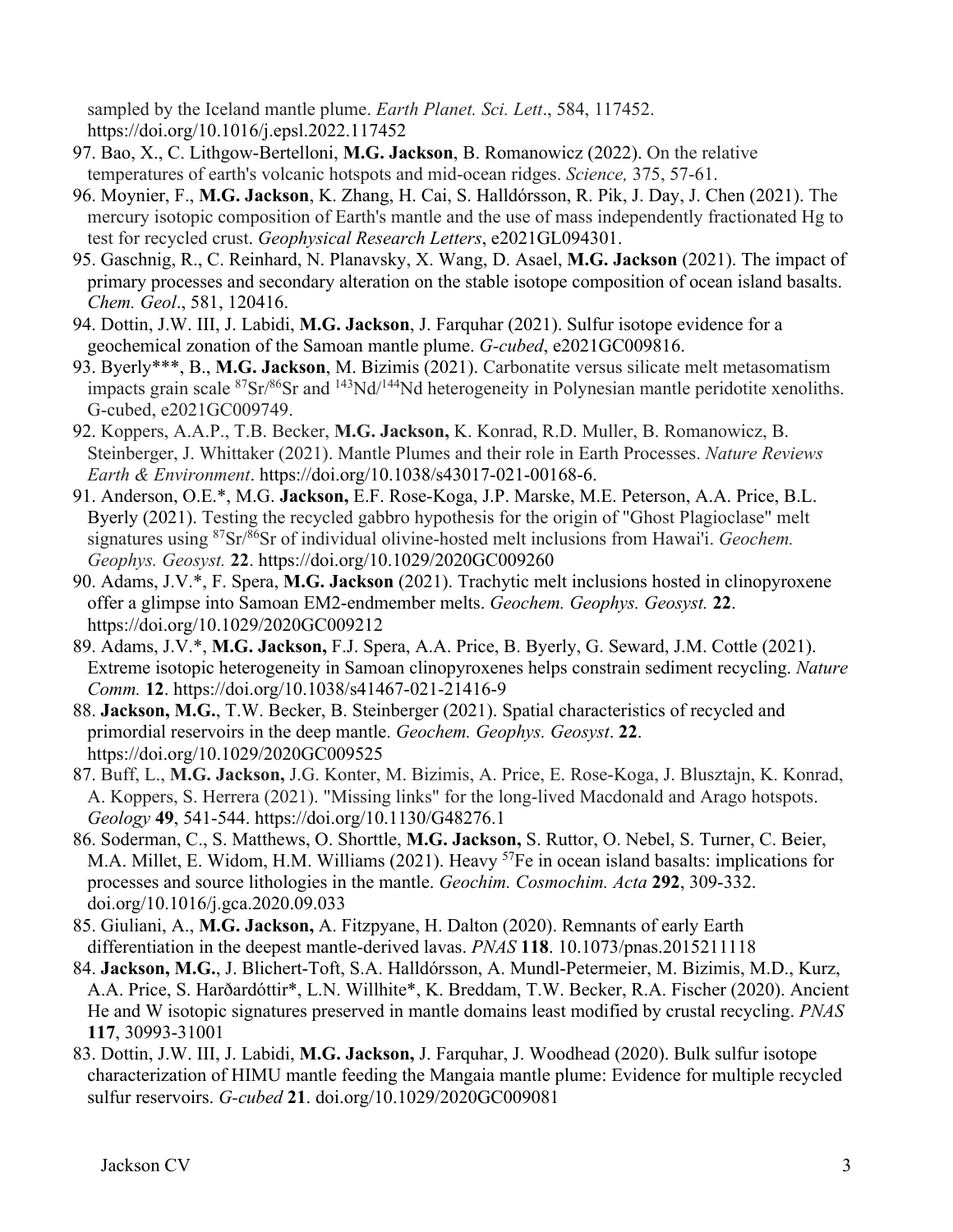- 82. Moynier, F., J. Chen, K. Zhang, H. Cai, Z. Wang, **M.G. Jackson,** J. Day (2020). Chondritic mercury isotopic compositions of Earth and evidence for evaporative equilibrium degassing during formation of eucrites. *Earth Planet. Sci. Lett*. **551**. doi.org/10.1016/j.epsl.2020.116544
- 81. **Jackson, M.G.**, S.A. Halldórsson, A. Price, M.D. Kurz, J.G. Konter, A.A.P. Koppers, J.M.D. Day (2020). Contrasting old and young volcanism from Aitutaki, Cook Islands: Implications for a hotspot origin. *J. Pet.* **16**. doi.org/10.1093/petrology/egaa037.
- 80. Ashley, A.W., M. Bizimis, A.H. Peslier, **M.G. Jackson**, J. Konter. Metasomatism and hydration of the oceanic lithosphere: A case study of peridotite xenoliths from Samoa. *J. Pet*. **61**. doi.org/10.1093/petrology/egaa028
- 79. Dottin, J.W. III, J. Labidi, V. Lekic, **M.G. Jackson,** J. Farquhar (2020). Sulfur isotope characterization of primordial and recycled sources feeding the Samoan mantle plume. *Earth Planet. Sci. Lett.* **534**.
- 78. Mundl-Petermeier, A., R.J. Walker, R.A. Fischer, V. Lekic, **M.G. Jackson**, M.D. Kurz (2020). Anomalous 182W in high 3 He/4 He ocean island basalts: fingerprints of Earth's core? *Geochim. Cosmochim. Acta* **271**, 194–211.
- 77. Snortum, E., J.M.D. Day, **M.G. Jackson** (2019). Pacific lithosphere evolution inferred from Aitutaki mantle xenoliths. *J. Petrology*. https://doi.org/10.1093/petrology/egz047
- 76. Willhite, L.N.\*, **M.G. Jackson**, J. Blichert-Toft, I. Bindeman, M.D. Kurz, S.A. Halldórsson, S. Harðardóttir, E. Gazel, A.A. Price, B.L. Byerly (2019). Hot and heterogenous high-<sup>3</sup>He/<sup>4</sup>He components: New constraints from proto-Iceland plume lavas from Baffin Island. Geochem. Geophys. Geosyst. 10.1029/2019GC008654
- 75. Mundl-Petermeier, A., R.J. Walker, **M.G. Jackson**, J. Blichert-Toft, M.D. Kurz, S.A. Halldórsson (2019). Temporal evolution of primordial tungsten-182 and  ${}^{3}$ He/ ${}^{4}$ He signatures in the Iceland mantle plume. *Chem. Geol.* **525**, 245-259.
- 74. Inglis, E., F. Moynier, J. Creech, Z. Deng, J. Day, F.-Z. Teng, M. Bizzarro, **M.G. Jackson**, P. Savage (2019). Isotopic fractionation of zirconium during magmatic differentiation and the stable isotope composition of the silicate Earth. *Geochim. Cosmochim. Acta* **250**, 311-323.
- 73. Reinhard, A.A.\*, **M.G. Jackson**, J. Blusztajn, A.A.P. Koppers, A.R. Simms, J.G. Konter (2019). 'Petit Spot' rejuvenated volcanism superimposed on plume-derived Samoan shield volcanoes: Evidence from a 645 meter drill core from Tutuila Island, American Samoa. Geochemistry, Geophysics, Geosystems (*G-cubed*) **20**. https://doi.org/10.1029/2018GC007985
- 72. Edwards, M.A.\*, **M.G. Jackson**, A.R.C. Kylander-Clark, J. Harvey, G.A. Hagen-Peter, G.G.E. Seward, C.B. Till, J.V. Adams, J.M. Cottle, B.R. Hacker, F.J. Spera (2019). Extreme enriched and heterogeneous <sup>87</sup>Sr/86Sr ratios recorded in magmatic plagioclase from the Samoan hotspot. Earth Planet. Sci. Lett. **511**, 190-201.
- 71. Konter, J.G., V.A. Finlayson, J. Engel, **M.G. Jackson**, A.A.P. Koppers, S. Sharma (2019). Shipboard characterization of Tuvalu, Samoa, and Lau dredge samples using Laser-Induced Breakdown Spectroscopy (LIBS). *Appl Spectrosc* **330**. 000370281983079. doi:10.1177/0003702819830793
- 70. Horton, F., K. Farley, **M.G. Jackson** (2018). Helium distributions in ocean island basalt olivine phenocrysts revealed by X-ray computed tomography and single-grain crushing experiments. *Geochim. Cosmochim. Acta*. **224**, 467-477.
- 69. **Jackson, M.G.**, T.W. Becker, J.G. Konter (2018). Geochemistry and distribution of recycled domains in the mantle inferred from Nd and Pb isotopes in oceanic hotspots: implications for storage in the large low shear wave velocity provinces (LLSVPs). *Geochem. Geophys. Geosyst.* **19**  doi:10.1029/2018GC007552
- 68. Reinhard, A.A.\*, **M.G. Jackson**, J.M. Koornneef, E.F. Rose-Koga, J. Blusztajn, J.G. Konter, K.T. Koga, P.J. Wallace, J. Harvey (2018). Analyses of Sr and Nd isotopes in individual olivine-hosted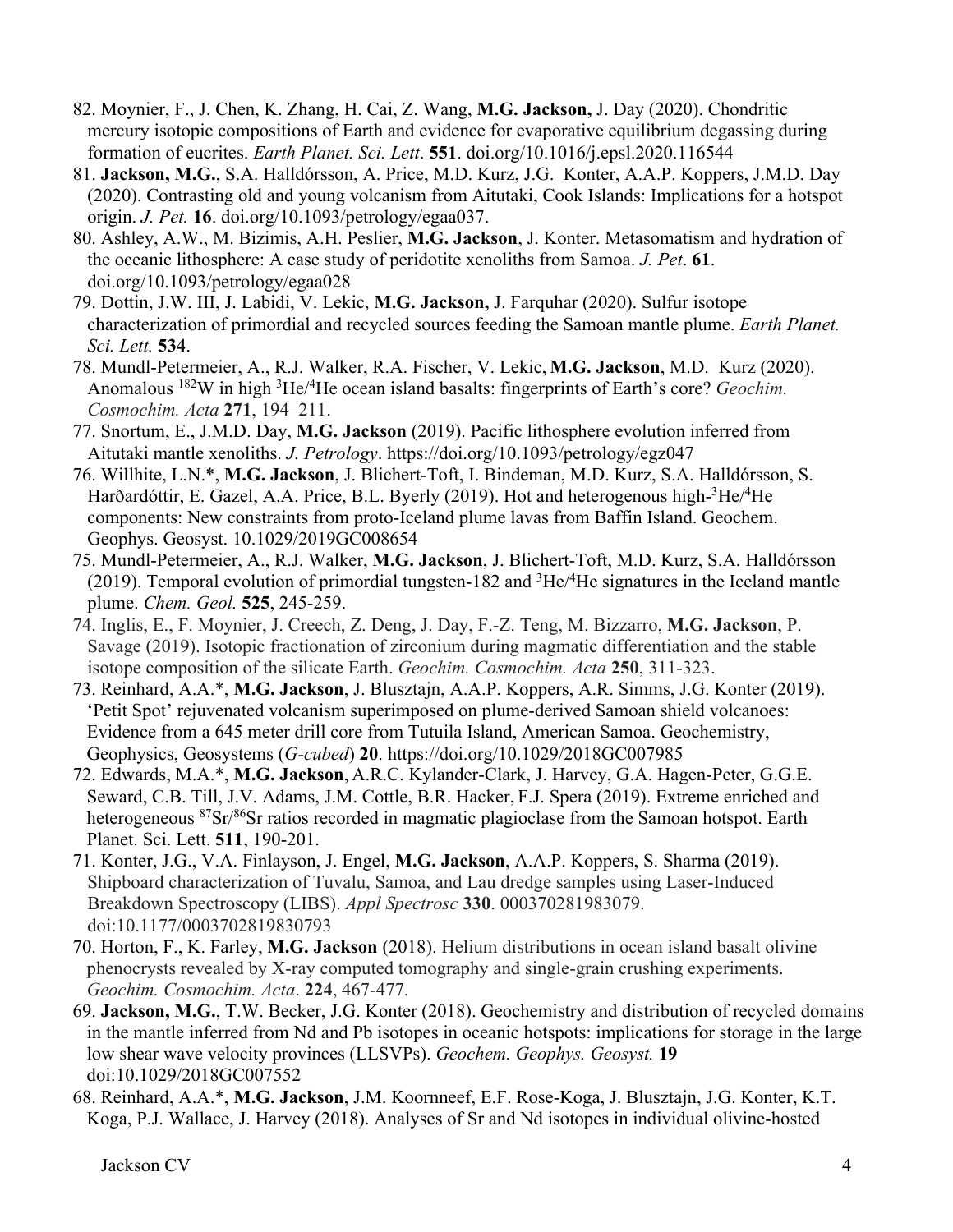melt inclusions from Hawaii and Samoa: implications for the origin of isotopic heterogeneity in melt inclusions from OIB lavas. *Chem. Geol*. **495**, 36-49.

- 67. Finlayson, V., J.G. Konter, K. Konrad, A.A.P. Koppers, **M.G. Jackson**, T.O. Rooney (2018). Sr– Pb–Nd–Hf isotopes and <sup>40</sup>Ar<sup>/39</sup>Ar ages reveal a Hawaii–Emperor-style bend in the Rurutu hotspot. *Earth Planet. Sci. Lett*. **500**, 168–179.
- 66. Putirka, K., Y. Tao, K.R. Hari, M. Perfit, **M.G. Jackson**, R. Arevalo Jr (2018). The mantle source of thermal plumes: trace and minor elements in olivine and major oxides of primitive liquids (and why the olivine compositions don't matter). *American Mineralogist* **103**, 1253-1270.
- 65. Zhang, G.-L., Q. Luo, J. Zhao, **M.G. Jackson**, L.-S. G., L.-F. Zhong (2018). Geochemical nature of sub-ridge mantle and opening dynamics of the South China Sea. *Earth Planet. Sci. Lett.* **489**, 145-155.
- 64. Konrad, K., A.A.P. Koppers, B. Steinberger, V. Finlayson, J. Konter, **M.G. Jackson** (2018). On the relative motions of long-lived Pacific mantle plumes. *Nature Communications* 9. DOI: 10.1038/s41467-018-03277-x
- 63. Sigwart, J.D., M.K. Wicksten, **M.G. Jackson**, S. Herrera (2018). Deep-sea video technology tracks a monoplacophoran to the end of its trail (Mollusca, Tryblidia). *Marine Biodiversity*. https://doi.org/10.1007/s12526-018-0860-2
- 62. **Jackson, M.G.**, T. Becker, J.G. Konter (2018). Evidence for a deep mantle source for EM and HIMU domains from integrated geochemical and geophysical constraints. *Earth Planet. Sci. Lett*. **484**, 1-14.
- 61. Horan, M.F., R.W. Carlson, R.J. Walker, **M.G. Jackson**, M. Garçon, M. Norman (2018). Tracking Hadean processes in modern basalts. *Earth Planet. Sci. Lett*. **484**, 184-191.
- 60. Rose-Koga, E., K.T. Koga, M. Moreira, I. Vlastélic, **M.G. Jackson**, M.J. Whitehouse, N. Shimizu, N. Habib (2017). Geochemical systematics of Pb isotopes, fluorine, and sulfur in melt inclusions from São Miguel, Azores. *Chem. Geol*. **458***,* 22-37.
- 59. Mundl, A., M. Touboul, **M.G. Jackson**, J.M.D. Day, M.D. Kurz, V. Lekic, R.T. Helz, R.J. Walker (2017). Tungsten-182 heterogeneity in modern ocean island basalts. *Science*. **356***,* 66-69.
- 58. **Jackson, M.G.,** A.A. Price\*, J. Blichert-Toft, M.D. Kurz, A. Reinhard\* (2017). Geochemistry of lavas from the Caroline hotspot, Micronesia: Evidence for primitive and recycled components in the mantle sources of lavas with moderately elevated 3 He/4 He. *Chem. Geol.* **455***,* 385-400.
- 57. Price, A.A.\*, **M.G. Jackson**, J. Blichert-Toft, M.D. Kurz, J. Gill, J. Blusztajn, F. Jenner, R. Brens, R. Arculus (2017). Geodynamic implications for zonal and meridional isotopic patterns across the northern Lau and North Fiji Basins. *Geochem. Geophys. Geosyst.* **18**. doi: 10.1002/2016GC006651
- 56. Kendrick, M.A., C. Hemond, V. S. Kamenetsky, L. Danyushevsky, C. Devey, T. Rodemann, **M.G. Jackson**, M.R. Perfit (2017). Seawater cycled throughout Earth's mantle in partially serpentinized lithosphere. *Nature Geoscience* **10**, 222–228. doi:10.1038/ngeo2902
- 55. Zhang, G., L.-H. Chen, **M.G. Jackson**, A.W. Hofmann (2017). Evolution of carbonated melt to alkali basalt in the South China Sea. *Nature Geoscience* **10**, 229–235. doi:10.1038/ngeo2877
- 54. **Jackson, M.G.**, J.G. Konter, T.W. Becker (2017). Primordial helium entrained by the hottest mantle plumes. *Nature* **542**, 340–343. doi:10.1038/nature21023
- 53. **Jackson, M.G.** (2016). Ocean island basalts. In Encyclopedia of Geochemistry, Ed. W. White. Springer International Publishing, Switzerland. pp 1-5. doi: 10.1007/978-3-319-39193-9\_248-1
- 52. Konter, J.G., A.J. Pietruszka, B.B. Hanan, V. Finlayson, P.R. Craddock, **M.G. Jackson**, N. Dauphas (2016). Unusual  $\delta^{56}$ Fe values in Samoan rejuvenated lavas generated in the mantle. *Earth Planet. Sci. Lett.* **450**, 221-232.
- 51. Pringle, E.A., F. Moynier, P.S. Savage, **M.G. Jackson**, M. Moreira, and J.M.D. Day (2016). Silicon isotopes reveal recycled altered oceanic crust in the mantle sources of ocean island basalts. *Geochim. Cosmochim. Acta.* 189, 282–295.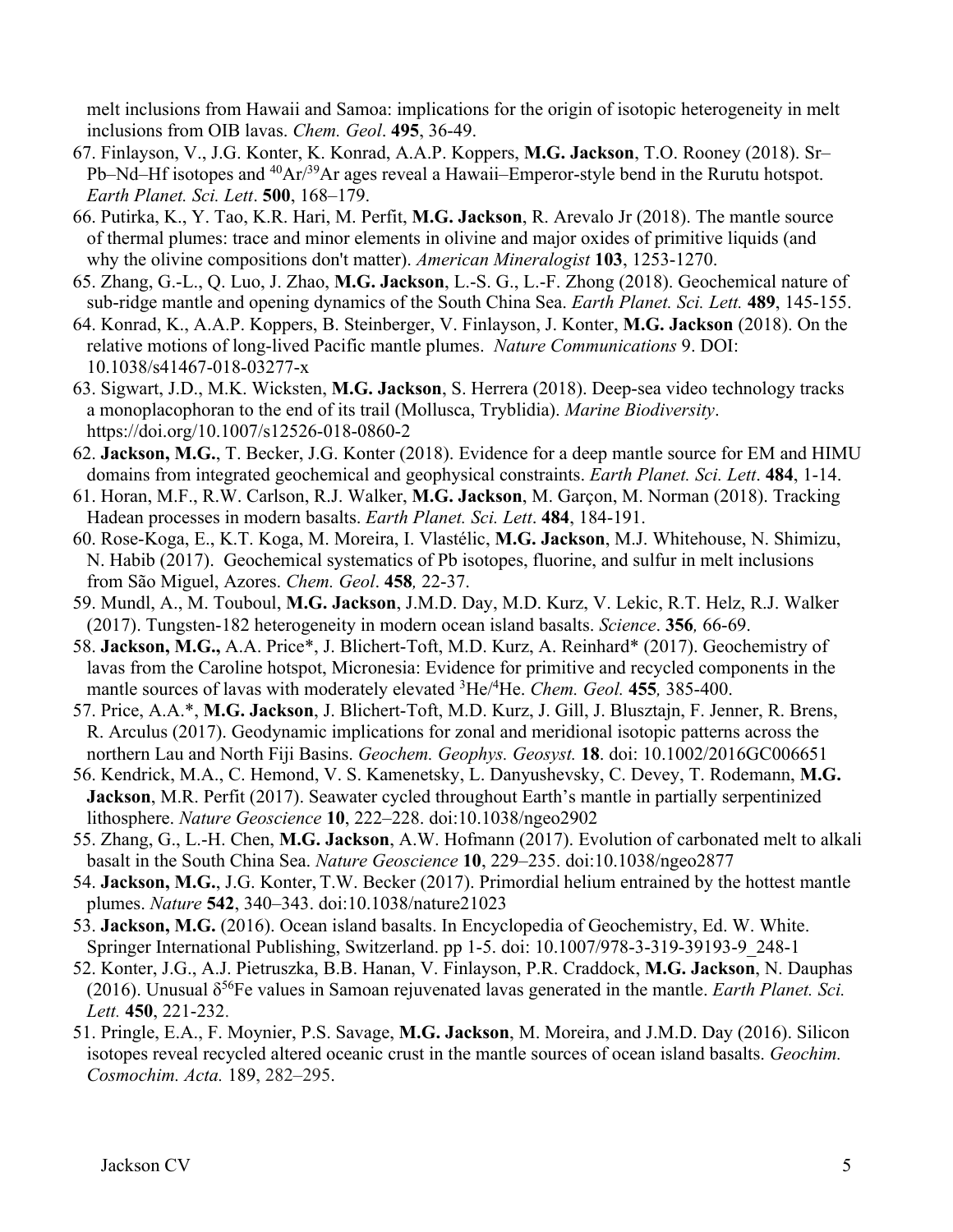- 50. Reinhard\*, A., **M.G. Jackson**, J. Harvey, C. Brown\*\*, J.M. Koornneef (2016). Extreme differences in <sup>87</sup>Sr/<sup>86</sup>Sr between magmatic olivines and Samoan host lavas: Evidence for highly heterogeneous 87Sr/86Sr in the magmatic plumbing system sourcing a single lava. *Chem. Geol.* **439***, 120-131*.
- 49. Rizo, H., R.J. Walker, R.W. Carlson, M. Horan, S. Mukhopadhyay, V. Manthos, D. Francis, **M.G. Jackson** (2016). Preservation of Earth-forming events in the tungsten isotopic composition of modern flood basalts. *Science* 352, 809-812.
- 48. **Jackson, M.G.,** S. Shirey, E. Hauri, M. Kurz, H. Rizo (2016). Peridotite xenoliths from the Polynesian Austral and Samoa hotspots: Implications for the destruction of ancient 187Os and 142Nd isotopic domains and the preservation of Hadean 129Xe in the modern mantle. *Geochem. Cosmochim. Acta* **185**, 21-43 doi:10.1016/j.gca.2016.02.011
- 47. Price, A.A.\*, **M.G. Jackson**, J. Blichert-Toft, J. Blusztajn, C.S. Conatser, J.G. Konter, A.A.P. Koppers, M.D. Kurz (2016). Geochemical evidence in the Northeast Lau Basin for subduction of the Cook-Austral volcanic chain in the Tonga Trench. *Geochem. Geophys. Geosyst.* **17**. doi:10.1002/2015GC006237.
- 46. Starkey, N., C. Jackson, R.C. Greenwood, S. Parman, I.A. Franchi, **M.G. Jackson,** J.G. Fitton, F.M. Stuart, M. Kurz, L.M. Larsen (2016). Triple oxygen isotopic composition of the high-<sup>3</sup>He/<sup>4</sup>He mantle. *Geochem. Cosmochim. Acta* **176**, 227–238.
- 45. Miao, M.-S., X. Wang, J. Brgoch, F. Spera, **M.G. Jackson,** G. Kresse, H. Lin (2015). Anionic chemistry of noble gases: formation of Mg-NG (NG = Xe, Kr, Ar) compounds under pressure. *J. Am. Chem. Soc.* 137, 14122–14128.
- 44. Garapic, G.\*\*\*, A. Mallik, R. Dasgupta, **M.G. Jackson** (2015). Oceanic lavas sampling the high 3 He/4 He mantle reservoir: Primitive, depleted, or re-enriched? *American Mineralogist* **100**, 2066–2081.
- 43. **Jackson, M.G.**, K.T. Koga, A. Price\*, J.G. Konter, A.A.P. Koppers, V.A. Finlayson, K. Konrad, E.H. Hauri, A. Kylander-Clark, K.A. Kelley, M.A. Kendrick (2015). Deeply-dredged submarine HIMU glasses from the Tuvalu Islands, Polynesia: Implications for volatile budgets of recycled oceanic crust. *Geochem. Geophys. Geosyst*. **16**. DOI: 10.1002/2015GC005966
- 42. **Jackson, M.G.**, R.A. Cabral\*, E.F. Rose-Koga, K.T. Koga, A. Price\*, E.H. Hauri, P. Michael (2015). Ultra-depleted melts in olivine-hosted melt inclusions from the Ontong Java Plateau. *Chem. Geol.* **414**, 124-137.
- 41. Jellinek, A.M., **M.G. Jackson** (2015). Connections between the bulk composition, geodynamics and habitability of the Earth. *Nature Geoscience* 8, 587–593 [INVITED PERSPECTIVE ARTICLE]
- 40. Garapic, G.\*\*\*, **M.G. Jackson**, E.H. Hauri, S.R. Hart, K.A. Farley, J.S. Blusztajn, J.D. Woodhead (2015). A radiogenic isotopic (He-Sr-Nd-Pb-Os) study of lavas from the Pitcairn hotspot: Implications for the origin of EM-1 (enriched mantle 1). *Lithos* **228–229**, 1–11.
- 39. Labidi, J., P. Cartigny, **M.G. Jackson** (2015). Multiple sulfur isotope composition of oxidized Samoan melts and the implications of a sulfur isotope 'mantle array' in chemical geodynamics. *Earth Planet. Sci. Lett*. **417**, 28-39.
- 38. Kendrick, M.A., **M.G. Jackson,** E.H. Hauri, D. Phillips (2015). The halogen (F, Cl, Br, I) and H2O systematics of Samoan lavas: assimilated-seawater, EM2 and high-3 He/4 He components. *Earth Planet. Sci. Lett.* **410**, 197-209.
- 37. Cabral, R.A.\*, **M.G. Jackson**, K.T. Koga, E.F. Rose-Koga, E.H. Hauri, M.J. Whitehouse, A.A. Price\*, J.M.D. Day, N. Shimizu, K.A. Kelley (2014). Volatile cycling of H<sub>2</sub>O, CO<sub>2</sub>, F, and Cl in the HIMU mantle: A new window provided by melt inclusions from oceanic hotspot lavas at Mangaia, Cook Islands. *Geochemistry, Geophysics, Geosystems* **15**. DOI: 10.1002/2014GC005473
- 36. **Jackson, M.G.**, S.R. Hart, J.G. Konter, M.D. Kurz, J. Blusztajn, K. Farley (2014). Helium and lead isotopes reveal the geochemical geometry of the Samoan plume. *Nature* **514**, 355-358.
- 35. Harpp, K.S., P.S. Hall, **M.G. Jackson** (2014). The Galápagos and Easter: A Tale of Two Hotspots, in *The Galápagos: A Natural Laboratory for the Earth Sciences*. Editors: K. Harpp, E. Mittelstaedt, D.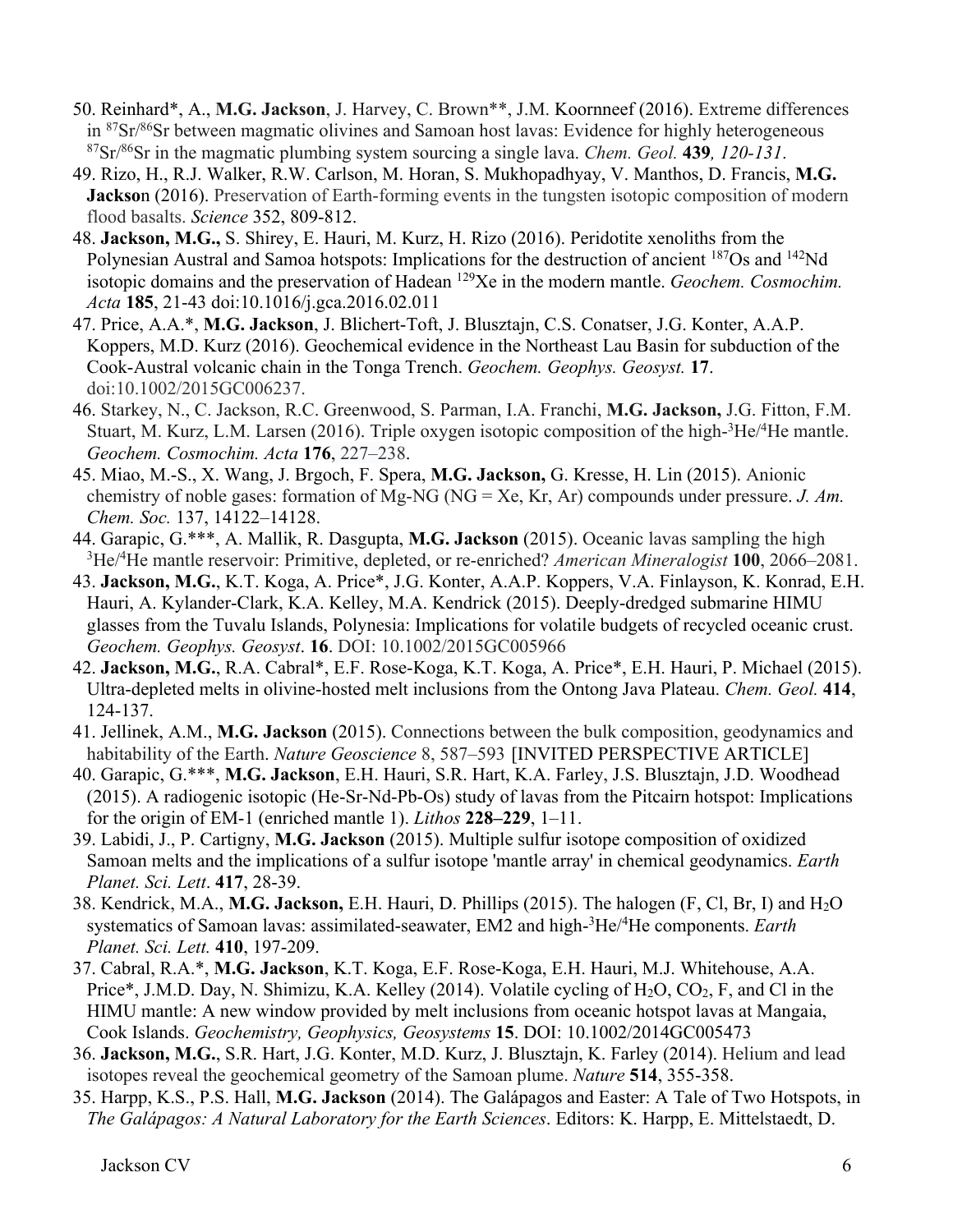Graham, N. d'Ozouville, Geophysical Monograph Series 204, p 27-40, American Geophysical Union, Washington, DC. doi: 10.1002/9781118852538.ch3

- 34. Hart, S.R., **M.G. Jackson** (2014). Evolution of Ta'u and Ofu/Olosega Volcanoes The "Twin Sisters" of Samoa*, Geochem. Geophys. Geosyst.* **15**. doi: 10.1002/2013GC00522
- 33. Herzberg, C., R.A. Cabral\*, **M.G. Jackson**, C. Vidito, J.M.D. Day, E.H. Hauri (2014). Phantom Archean crust in Mangaia hotspot lavas and the meaning of heterogeneous mantle. *Earth Planet. Sci. Lett*. **396**, 97-106.
- 32. Jackson, C., L. Zeigler, H. Zhang, **M.G. Jackson**, D.R. Stegman (2014). A geochemical evaluation of potential magma ocean dynamics using a parameterized model for perovskite crystallization. *Earth Planet. Sci. Lett* **392**, 154-165.
- 31. Pringle, E.A., P.S. Savage, **M.G. Jackson**, J.A. Barrat, F. Moynier (2014). Si isotope homogeneity of the solar nebula. *Astrophys. J.* **779**. doi:10.1088/0004-637X/779/2/123.
- 30. Kendrick, M.A., **M.G. Jackson**, A. Kent, E. Hauri, P. Wallace, J. Woodhead (2014). Contrasting behaviours of CO<sub>2</sub>, S, H<sub>2</sub>O and halogens (F, Cl, Br and I) in the enriched-mantle melts from the Pitcairn and Society seamounts. *Chem. Geol.* **370**, 69-81.
- 29. Price, A.A.\*, **M.G. Jackson**, J. Blichert-Toft, P.S. Hall, J.M. Sinton, M.D. Kurz, J. Blusztajn (2014). Evidence for a broadly distributed Samoan-plume signature in the northern Lau and North Fiji Basins. *Geochem. Geophys. Geosyst.* **15**. doi: 10.1002/2013GC005061
- 28. Jackson, M.G., A.M. Jellinek (2013). Major and trace element composition of the high <sup>3</sup>He/<sup>4</sup>He mantle: Implications for the composition of the bulk silicate Earth. *Geochem. Geophys. Geosyst.* **14**. doi: 10.1002/ggge.20188
- 27. Cabral, R.A.**\***, **M.G. Jackson**, E.F. Rose-Koga, K.T. Koga, M.J. Whitehouse, M.A. Antonelli,J. Farquhar, J.M.D. Day, E.H. Hauri (2013). Anomalous sulphur isotopes in plume lavas reveal deep mantle storage of Archaean crust. *Natur*e **496**, 490-493.
- 26. Herzberg, C., P. Asimow, D. Ionov, C. Vidito, **M.G. Jackson**, D. Geist (2013). Nickel and helium evidence for melt above the core–mantle boundary. *Nature*, *493*, 393-397.
- 25. Payne\*\*, J.A., **M.G. Jackson,** P.S. Hall (2013). Parallel volcano trends and geochemical asymmetry of the Society Islands hotspot track. *Geology* **41***,* 19-22*.*
- 24. **Jackson, M.G.**, D. Weis, S. Huang (2012). Major element variations in Hawaiian shield lavas: Source features and perspectives from global ocean island basalt (OIB) systematics. *Geochem. Geophys. Geosyst*. (G-cubed) **13**, doi:10.1029/2012GC004268.
- 23. **Jackson, M.G., R.**W. Carlson (2012). Homogeneous superchondritic <sup>142</sup>Nd/<sup>144</sup>Nd in the mid-ocean ridge basalt and ocean island basalt mantle. *Geochem. Geophys. Geosyst.* (G-cubed) **13**, doi:10.1029/2012GC004114.
- 22. Konter, J.G., **M.G. Jackson** (2012). Large volumes of rejuvenated volcanism in Samoa: Evidence supporting a tectonic influence on late-stage volcanism. *Geochem., Geophys., Geosyst*. (G-cubed) **13**, doi:10.1029/2011GC003974.
- 21. **Jackson, M.G.**, S. Shirey (2011). Re-Os systematics in Samoan shield lavas and the use of Osisotopes in olivine phenocrysts to determine primary magmatic compositions. *Earth Planet. Sci. Lett.*  **312**, 91-101.
- 20. Huang, S., P.S. Hall, **M.G. Jackson** (2011). Geochemical zoning of volcanic chains associated with Pacific hotspots. *Nature Geoscience* **4**, 874-878.
- 19. **Jackson, M.G.**, R. Carlson (2011). An ancient recipe for flood basalt genesis. *Nature* **476**, 316–319.
- 18. Koppers, A.A.P., J.A. Russell, J. Roberts, **M.G. Jackson**, J. Konter, D. J. Wright, H. Staudigel, S.R. Hart (2011). Age systematics of two young en echelon Samoan volcanic trails. *Geochem. Geophys. Geosys.* (G-cubed) **12**, doi:10.1029/2010GC003438.
- 17. **Jackson, M.G.**, S.R. Hart, J.G. Konter, A.A.P. Koppers, H. Staudigel, M.D. Kurz, J. Blusztajn, J.M. Sinton (2010). The Samoan hotspot track on a "hotspot highway": Implications for mantle plumes and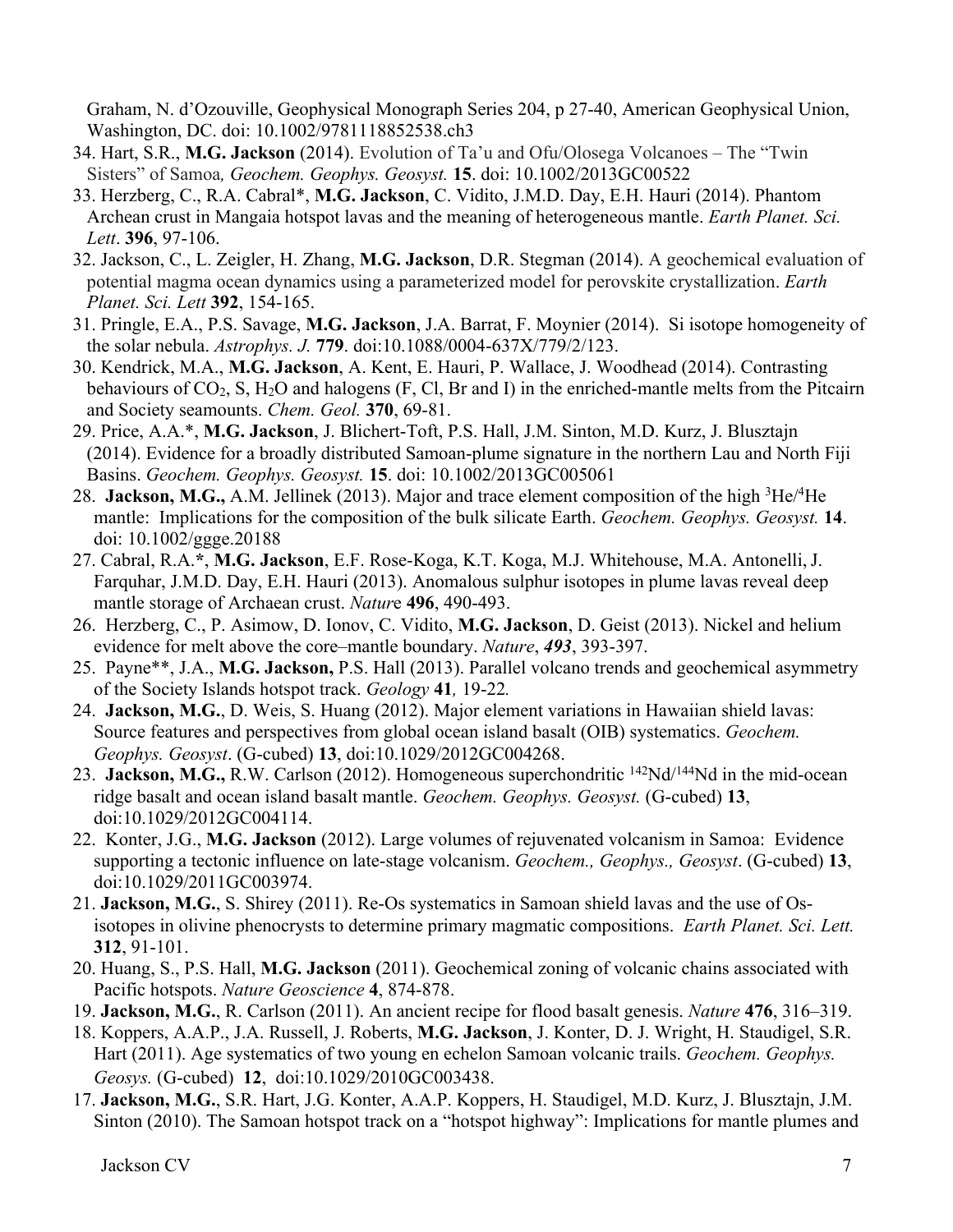a deep Samoan mantle source. *Geochem. Geophys. Geosyst*. (G-cubed) **11**, doi:10.1029/2010GC003232.

- 16. **Jackson, M.G.**, R. Carlson, M.D. Kurz, P.D. Kempton, D. Francis, J. Blusztajn (2010). Evidence for the survival of the oldest terrestrial mantle reservoir*. Nature* **466**, 853-856.
- 15. Dasgupta, R., **M.G. Jackson**, C.-T.A. Lee (2010). Major element chemistry of ocean island basalts conditions of mantle melting and heterogeneity of mantle source. *Earth Planet. Sci. Lett.* **289**, 377-392.
- 14. **Jackson, M.G.**, M.D. Kurz, S.R. Hart (2009). Helium and neon isotopes in phenocrysts from Samoan lavas: Evidence for heterogeneity in the terrestrial high 3 He/4 He mantle. *Earth Planet. Sci. Lett.* **287**, 519-528.
- 13. **Jackson, M.G.,** S.R. Hart, N. Shimizu, J. Blusztajn (2009). The 87Sr/86Sr and 143Nd/144Nd disequilibrium between Polynesian hot spot lavas and the clinopyroxenes they host: Evidence complementing isotopic disequilibrium in melt inclusions. *Geochem. Geophys. Geosys.* (G-cubed) 10, Q03006, doi:10.1029/2008GC002324
- 12. **Jackson, M.G.**, R. Dasgupta (2008). Compositions of HIMU, EM1, and EM2 from global trends between radiogenic isotopes and major elements in ocean island basalts. *Earth Planet. Sci. Lett.* **276**, 175-186.
- 11. Workman, R.K., S.R. Hart, J.M. Eiler, **M.G. Jackson** (2008), Oxygen isotopes in Samoan lavas: confirmation of continent recycling. *Geology* **36**, 551-554*.*
- 10. Koppers, A.A.P., J.A. Russell, **M.G. Jackson,** J. Konter, H. Staudigel and S.R. Hart (2008). Samoa reinstated as a primary hotspot trail. *Geology* **36**, 435-438*.*
- 9. **Jackson, M.G.**, S.R. Hart, A.E. Saal, N. Shimizu, M.D. Kurz, J. Blusztajn, A. Skovgaard (2008). Globally elevated titanium, tantalum, and niobium (TITAN) in ocean island basalts with high <sup>3</sup>He/<sup>4</sup>He. *Geochem. Geophys. Geosyst.* (G-cubed) **9**, doi:10.1029/2007GC001876.
- 8. **Jackson, M.G.**, S.R. Hart, A.A.P. Koppers, H. Staudigel, J. Konter, J. Blusztajn, M.D. Kurz, J.A. Russell (2007). The return of subducted continental crust in Samoan lavas. *Nature* **448**, 684-687.
- 7. **Jackson, M.G.**, M.D. Kurz, S.R. Hart, R.K. Workman (2007). New Samoan lavas from Ofu Island reveal a hemispherically heterogeneous high <sup>3</sup>He/<sup>4</sup>He mantle. *Earth Planet. Sci. Lett.* **264**, 360–374.
- 6. Courtier, A.M., **M.G. Jackson,** J.F. Lawrence, Z. Wang, C.-T.A. Lee, R. Halama, J.M. Warren, R. Workman, W. Xu, M.M. Hirschmann, A.M. Larson, S.R. Hart, C. Lithgow-Bertelloni, L. Stixrude, W.-P. Chen (2007). Correlation of seismic and petrologic thermometers suggests deep thermal anomalies beneath hotspots. *Earth. Planet. Sci. Lett.* **264**, 308–316.
- 5. Putirka, K.D., M. Perfit., F.J. Ryerson, **M.G. Jackson** (2007). Ambient and excess mantle temperatures, olivine thermometry, and active vs. passive upwelling. *Chem. Geol.* **241**, 177-206.
- 4. **Jackson, M.G.**, S.R. Hart (2006). Strontium isotopes in melt inclusions from Samoan basalts: Implications for heterogeneity in the Samoan plume. *Earth Planet. Sci. Lett.* **245**, 260-277*.*
- 3. **Jackson, M.G.**, N. Oskarsson, R.G. Trønnes, J.F. McManus, D.W. Oppo, K. Grönvold, S.R. Hart, J.P. Sachs (2005). Holocene loess deposition in Iceland: Evidence for millennial-scale atmosphere-ocean coupling in the North Atlantic. *Geology* **33**, 509-512.
- 2. Workman, R.K., S.R. Hart, **M.G. Jackson**, M. Regelous, K.A. Farley, J. Blusztaj, M. Kurz (2004). Recycled metasomatised lithosphere as the origin of the Enriched Mantle II (EM2) end-member: Evidence from the Samoan Volcanic Chain. *Geochem. Geophys. Geosys.* (G-cubed), **5**, doi:10.1029/2003GC000623.
- 1. Hart, S.R., H. Staudigel, A.A.P. Koppers, J. Blusztajn, E.T. Baker, R. Workman, **M.G. Jackson,** E. Hauri, M. Kurz, K. Sims, D. Fornari, A. Saal, S. Lyons (2001). Vailulu'u undersea volcano: The new Samoa. *Geochem. Geophys. Geosys.* (G-cubed), **1**, doi:10.1029/2000GC000108.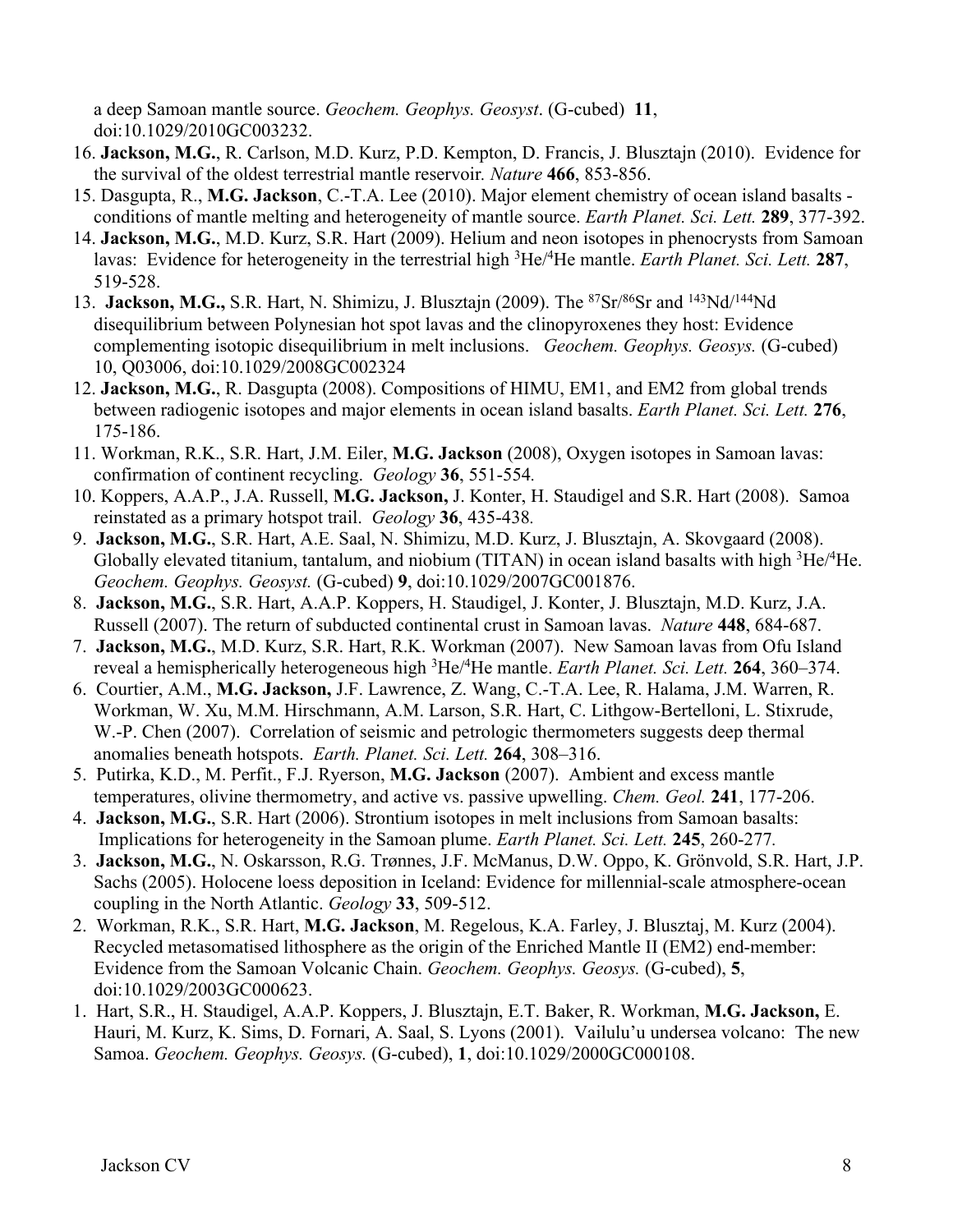## **Other articles**

- 2. Farquhar, J., **M.G. Jackson** (2016). Missing Archean sulfur returned to the mantle. *Proc. Nat. Acad. Sci.* **113**, 12893-12895. doi: 10.1073/pnas.1616346113
- 1. Herrera, S., **M.G. Jackson**, J. Konter, M. Lobecker, K. Elliott (2018). 2017 American Samoa Expedition: Suesuega o le Moana Amerika Samoa. *Oceanography* v. 31, 72-73 (Supplement: New Frontiers in Ocean Exploration: The E/V *Nautilus*, NOAA Ship *Okeanos Explorer* and R/V *Falkor* 2017 Field Season).

## **Funding**

Total NSF funding to Jackson lab *only* (2010-2021): **\$2,554,339** Total NSF funding to Jackson lab *and* co-PIs (2010-2021): **\$5,691,824**

12. Amount: **\$262,663** (Jackson lab award at UCSB); \$1,127,665 (total grant award) Title: "Collaborative Research: Interactions between the Tonga-Lau subduction system and the Samoan plume." OCE-1929095.

Agency: NSF-OCE; Period: 10/01/20 to 9/31/24

Lead PI: Shawn Wei (Michigan State U.), Co-PIs: M. Jackson (UCSB), D. Weins (Washington U. St. Louis), Dave Stegman (Scripps Inst. Oceanography).

11. Amount: **\$264,874** (Jackson lab award at UCSB); \$998,217 (total grant award) Title: "Collaborative Research: Do improved absolute plate motion models based on Cretaceous Western Pacific seamounts relate Louisville to Ontong-Java?" OCE-1912931. Agency: NSF-OCE; Period: 10/01/19-09/31/22 Lead-PI: J. Konter (U. Hawaii-Manoa), Co-PIs: M. Jackson (UCSB), A. Koppers (U. Oregon), P. Wessel (U. Hawaii-Manoa)

10. Amount: **\$98,714** (Jackson lab award at UCSB); \$546,785 (total grant award) Title: "Collaborative Research: Deciphering the LLSVP-plume relationship." EAR-1900652. Agency: NSF-EAR (CSEDI); Period: 05/01/19-04/30/22 Lead-PI: C. Lithgow-Bertelloni (UCLA), Co-PI: M. Jackson

9. Amount: **\$299,756 + \$34,374** (Jackson lab award at UCSB); Supplement \$34,374 awarded Fall 2019 Title: "Origin of highly heterogeneous <sup>87</sup>Sr/86Sr in melt inclusions from oceanic hotspot lavas." OCE-1736984 Agency: NSF-OCE (Marine Geology & Geophysics); Period: 08/15/17 to 07/31/21. Lead-PI: M. Jackson

8. Amount: **\$299,928** (Jackson lab award at UCSB) Title: "Preservation of Hadean geochemical signatures in the Icelandic high <sup>3</sup>He/<sup>4</sup>He mantle domain." EAR-1624840 Agency: NSF-EAR (Petrology and Geochemistry); Period: 07/15/16 to 06/30/20 Lead-PI: M. Jackson

7. Amount: **\$524,244** (Jackson lab award at UCSB)

Title: "MRI: Acquisition of a Thermal Ionization Mass Spectrometer (TIMS) for high-precision isotopic research of the Earth's mantle, crust and oceans." EAR-1429648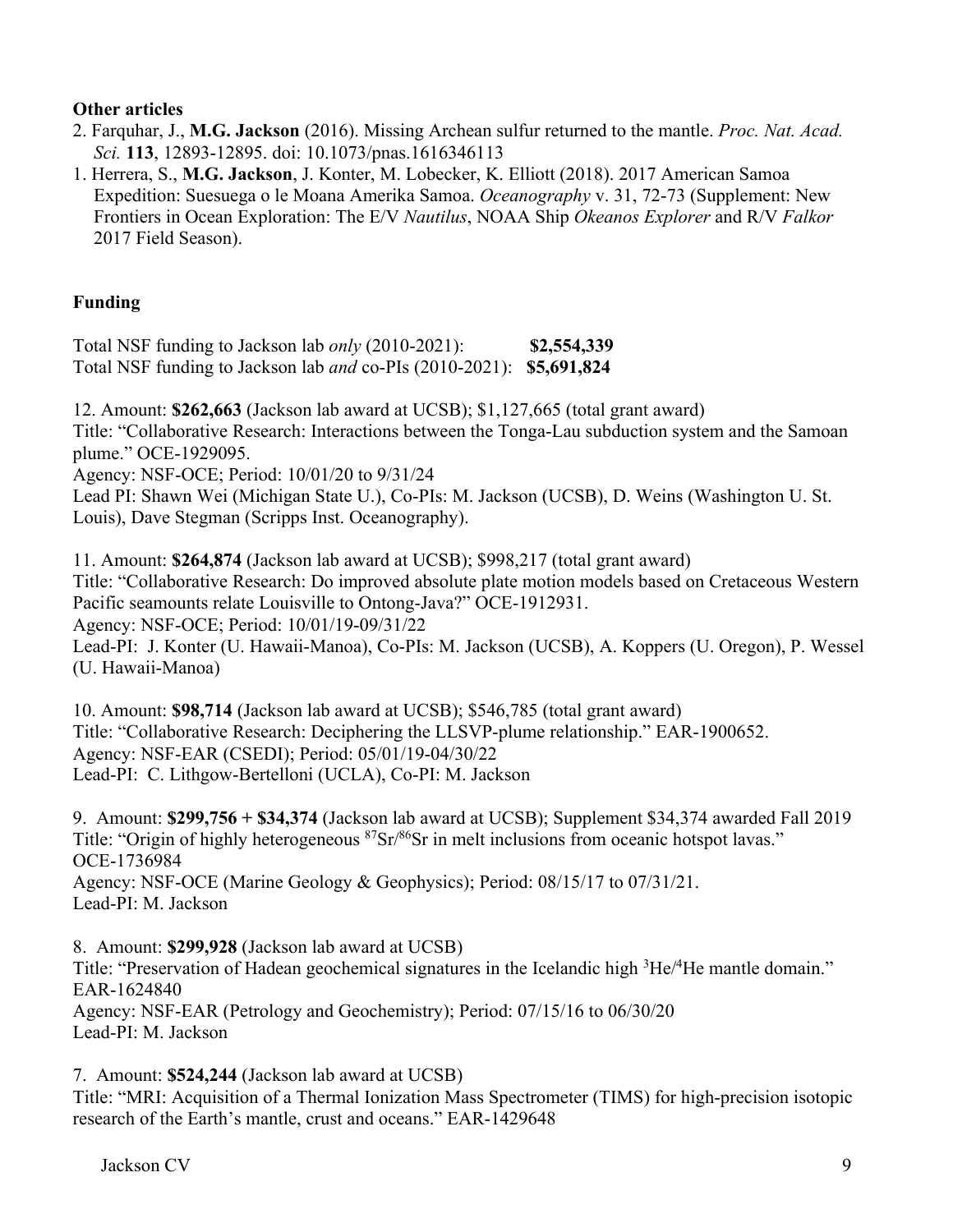Agency: NSF-EAR (MRI); Period: 09/01/14 to 12/31/19 Lead-PI: M. Jackson, Co-PI's: J. Cottle, B. Hacker, M. Rioux, S. Weldeab

6. Amount: **\$111,566** (Jackson lab award at UCSB); \$206,590 (total grant award) Title: "Collaborative Research: Using sulfur isotopes to identify subducted Archean crust in modern oceanic hotspot lavas." EAR-1348082. Agency: NSF-EAR (Petrology and Geochemistry); Period: 06/01/14 to 12/31/15 Lead-PI: M. Jackson, Co-PI: J. Farquhar (U. Maryland College Park)

5. Amount: **\$37,702** (Jackson lab award at UCSB); \$395,753 (total grant award) Title: "Collaborative Research: The role of oxygen fugacity in calc-alkaline differentiation and the creation of continental crust at the Aleutian arc." EAR-1347377. Agency: NSF-EAR (GeoPRISMS); Period: 08/01/14-07/31/17 Lead-PI: K. Kelley (URI), Co-PI's: L. Cottrell (Smithsonian), M. Jackson

4. Amount: **\$200,815** (Jackson lab award at Boston University); \$698,809 (total grant award) \$184,294 (Amount of award transferred to UCSB) Title: "Collaborative Research: Using the Rurutu hotspot to evaluate mantle motion and absolute plate motion models." OCE-1153894.

Agency: NSF-OCE (Marine Geology and Geophysics); Period: 07/01/12 – 09/30/15 Lead-PI: J. Konter (U. Hawaii, Manoa), Co-PI's: M. Jackson, A.A.P. Koppers (Oregon State University)

3. Amount: **\$199,703** (Jackson lab award at Boston University) \$99,395 (Amount of award transferred to UCSB) Title: "Isotopic diversity in Mangaia melt inclusions: Mantle source or crustal assimilation?" EAR-1145202.

Agency: NSF-EAR (Petrology and Geochemistry); Period: 02/01/12-01/31/15 Lead-PI: M. Jackson

2. Amount: **\$220,000** (Jackson lab award at Boston University)

\$392 (Amount of award transferred to UCSB)

Title: "Constraining mantle flow between Samoa and the northern Lau and N. Fiji Basins with geochemistry and geodynamics." OCE-1061134

Agency: NSF-OCE (Marine Geology and Geophysics); Period: 01/01/11 - 3/31/14 Lead-PI: M. Jackson, Co-PI: P. Hall

1. Amount: **\$140,000** (award at Boston University)

Title: "Facility Support: Phase Two of a NSF/Boston University partnership ensuring long-term technician support for the BU TIMS Facility (technician support)." EAR-0949390 Agency: NSF (Instrumentation and Facilities); Period: 06/01/10 - 05/31/12 Lead-PI: E. Baxter, Co-PI's: M. Jackson, A. Kurtz, R. Murray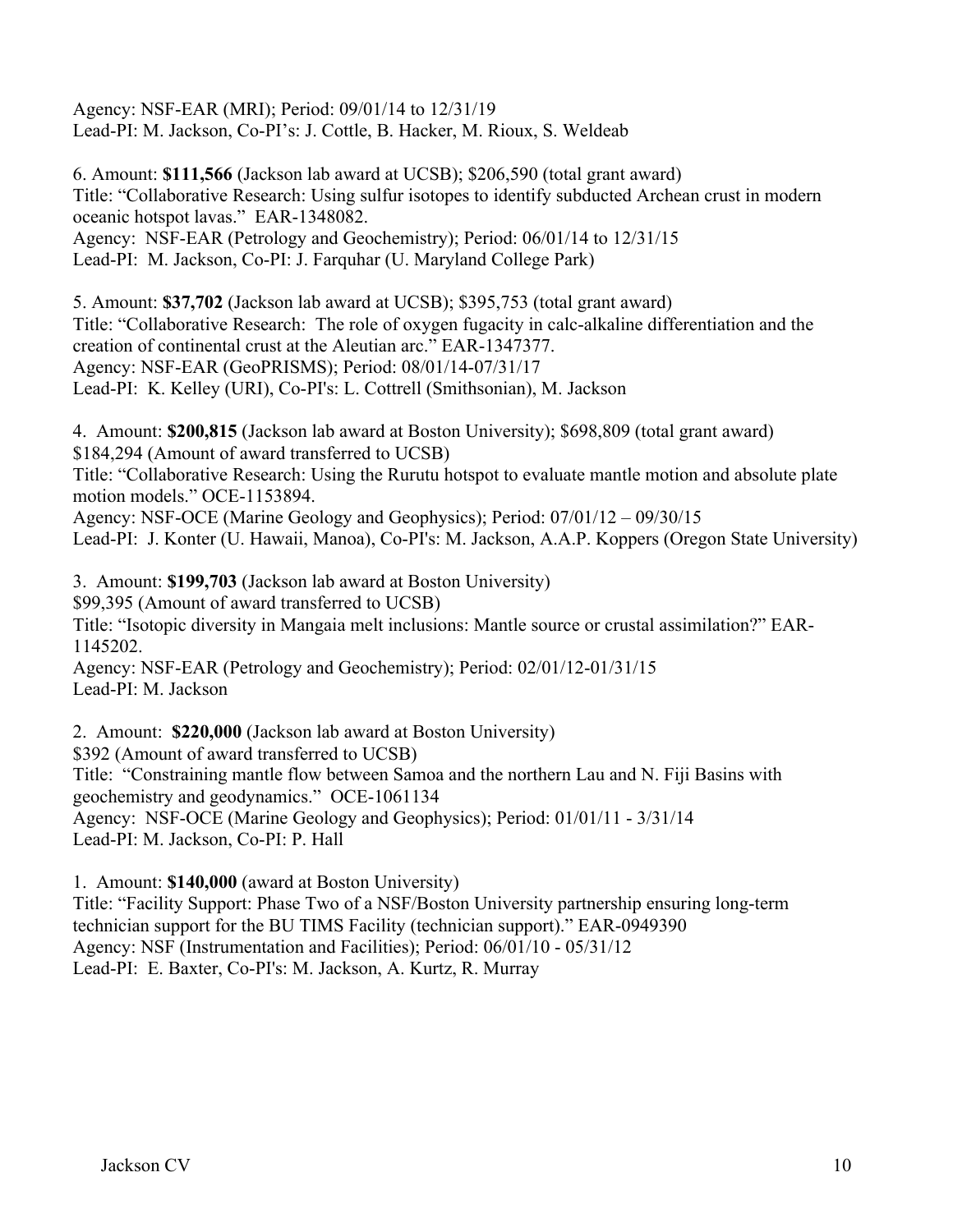## **Keynote and Plenary Contributions at International Conferences**

- 11. "Geodynamic implications of He and W isotopes in Iceland hotspot lavas." Goldschmidt 2020, session 2c: Ancient mantle heterogeneities through time: from observations to modelling. (Conference and keynote scheduled, but **withdrew presentation due to online format during covid-19 pandemic.**) **Keynote**.
- 10. "The Iceland hotspot: a long-lived, hot plume sampling early Hadean material from the deep mantle." October 2019 Chapman Conference, Selfoss, Iceland. **Keynote.**
- 9. "Consequences for an Alternative Earth Composition: A Decade of Insight." AGU, 2015. **'***New Generation of Scientists'* **Union session at AGU for Macelwane Medal.**
- 8. "Inferring the 'geochemical geometry; of mantle plumes". *Goldschmidt* 2015, Session 20f. Mantlederived intraplate magmas, their xenolith and diamond cargo: process, timescales and geodynamic implications. Prague, August 2015. **Keynote.**
- 7. "The geochemical geometry of mantle plumes". European Geophysical Union, 2014. Session GMPV3.1, Magmas from the mantle. Vienna, April 2015. **Kuno Lecture**.
- 6. "The origin of the mantle "species": Five decades of debate." *Goldschmidt* 2014, Session 5e. Intra-Plate Magmatism from Recycled Crust and Mantle. Sacramento, June 2014. **Clarke Medal talk**.
- 5. "Formation of mantle domains in the Hadean and Archaean: Evidence for deep mantle preservation in oceanic lavas." *Deep Earth Structure and Dynamics,* multidisciplinary workshop, Collège de France. Paris, November 2012. **Plenary talk**.
- 4. "The deep mantle feeding Hawaiian volcanism: New perspectives on old models." *AGU Chapman conference*: Hawaiian volcanoes, from source to surface. Hawaii, August 2012. **Plenary talk**.
- 3. "A new composition for the Earth: Implications for mantle dynamics." *International Geological Congress*, Deep Earth Circulation session. Brisbane, August 2012. **Keynote**.
- 2. "New constraints on the composition of the Earth's primitive mantle." *Goldschmidt* 2011, Session 4e. Mantle Compositional Variability: From Ocean Basins to Melt Inclusions. Prague, August 2011. **Keynote**.
- 1. "Ocean Islands and mantle plumes: Outstanding geochemical and petrological questions." *AGU Chapman Conference*: The Galápagos as a Laboratory for the Earth Sciences. Galápagos, July 2011. **Plenary Talk**.

## **Other Invited Contributions at Conferences and Workshops**

- 22. "Geochemical and seismological constraints on the locations and geometries of deep mantle reservoirs." EGU 2020 session entitled "Mantle dynamics, structure and evolution: Combining geochemical, mineralogical and seismological constraints with geodynamics." (Conference and keynote scheduled, but **withdrew presentation due to online format during covid-19 pandemic**.)
- 21. "Towards the geochemical structure of the mantle: Reconciling geochemical and geophysical constraints." The 'Evolving Earth' Interdisciplinary Workshop, Amphiteatre de l'IPGP, Paris, June 2019.
- 20. "Hidden Hotspot Volcanoes and Disappearing Seamounts: The Joint Program in the Age of Ocean Discovery." WHOI-MIT Joint Program 50-year anniversary, September 2018.
- 19. "Mantle isotopes." Lecture at CIDER Berkeley, July 2017.
- 18. "Sampling primordial reservoirs with hot plumes." UK-SEDI meeting, Burlington House, May 2017.
- 17. "Overview of questions and challenges." CIDER, UC Santa Barbara, June 2016.
- 16. "Chemical Geodynamics of Helium." CIDER Community Workshop, Point Reyes, May 2016.
- 15. "Sediment subduction and the generation of extreme geochemical enrichment in lavas erupted at oceanic hotspots." Fall AGU,2015, Session V44A-05. Geochemistry of Sediments and Sediment Recycling and Implications for Crust and Mantle Evolution over Earth History I.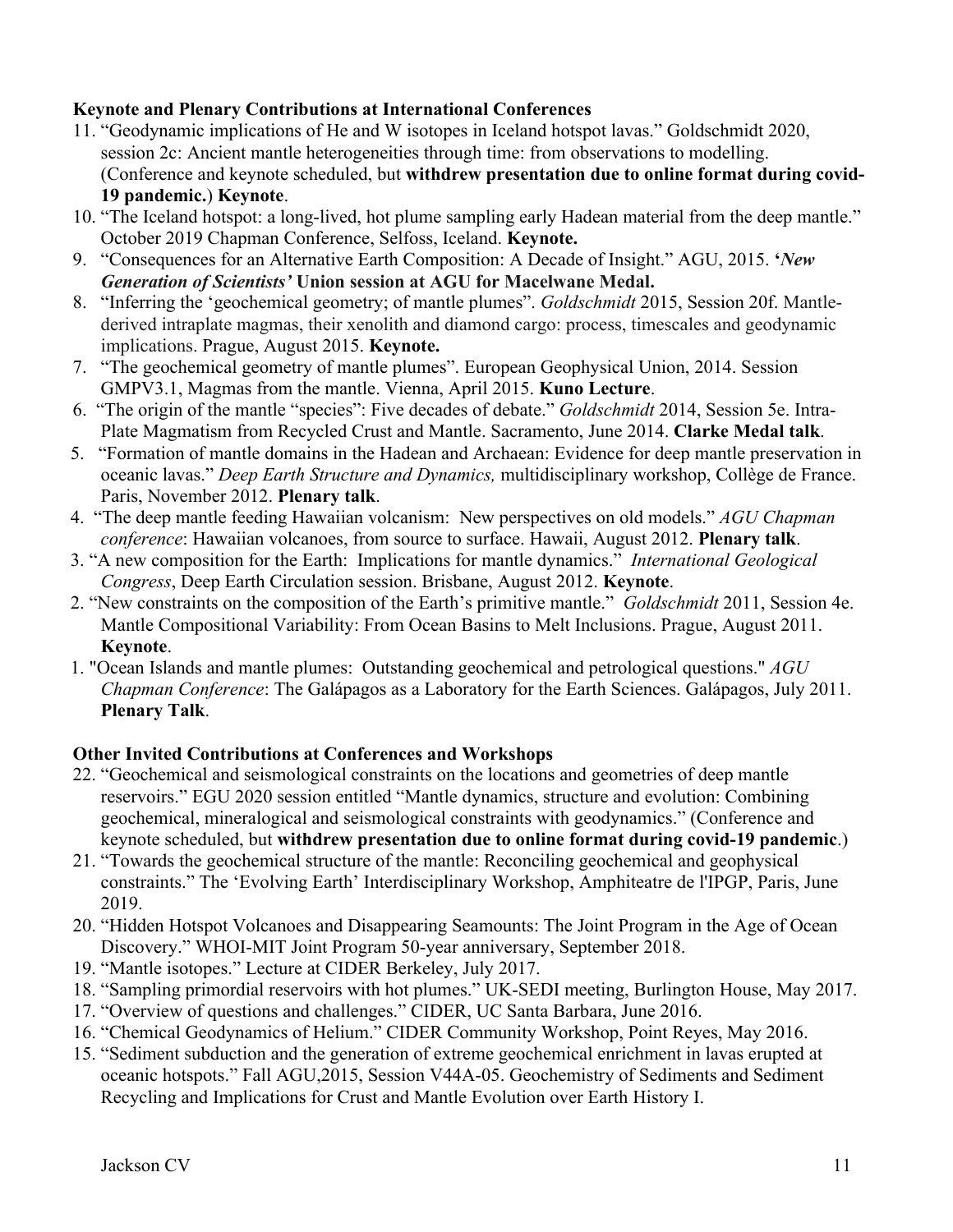- 14. "Os-isotopic compositions of peridotite xenoliths from the oceanic mantle: Implications for the age of isotopic domains in the oceanic mantle." Fall AGU, 2015, Session D153A-07. Constraints on Heterogeneities in Earth's Mantle II.
- 13. "Sediment Subduction and the Generation of Extreme Geochemical Enrichment in Lavas Erupted at Oceanic Hotspots." Fall AGU, 2015, Session V44A-05. Geochemistry of sediments and sediment recycling and implications for crust and mantle evolution over Earth history I.
- 12. "Relating the chemistry and structure of the deepest mantle to the geochemistry of mantle melts erupted at the surface." Deep-Earth Processes meeting, Geological Society of London, Burlington House, September, 2014.
- 11. "Radiogenic heating and geo-neutrinos from mantle." Geo-neutrino Working Group Meeting at KITP, Santa Barbara, 2014.
- 10. "A genetic approach to mantle taxonomy reveals the geochemical geometry of a plume." Fall AGU 2013, Session DI008. Multidisciplinary constraints on the nature and scale of mantle Heterogeneities.
- 9. "Returning from the deep: Archean atmospheric fingerprints in modern hotspot lavas." Fall AGU 2013, Session DI006. Linking the Earth's surface with the deep interior: Comparing predictions and observations of mantle plumes.
- 8. "Major and trace element composition of the high <sup>3</sup>He/<sup>4</sup>He (FOZO) mantle: Implications for the composition of the bulk silicate Earth". Interior of the Earth Gordon Research Conference, Mt. Holyoke, 2013.
- 7. "Mass independently fractionated sulfur isotopes reveal recycling of Archean lithosphere in modern oceanic hotspot lavas." Interior of the Earth Gordon Research Seminar, Mt. Holyoke, 2013.
- 6. "Mass independently fractionated sulfur isotopes reveal recycling of Archean lithosphere in modern oceanic hotspot lavas." EGU 2013. Vienna, Austria. April 2013.
- 5. "Radioactivity in primitive mantle." Neutrino Geoscience Conference, March 2013, Takayama, Japan.
- 4. "Trace element composition of a non-chondritic Earth: Potential solutions and geodynamic implications." Goldschmidt 2012, Session 5c, From chondrite to a differentiated Earth: The formation of primitive silicate reservoirs, their fate and evolution through Earth's early times. June 2012.
- 3. "The unusual Samoan hotspot: A 'hotspot highway' juxtaposed with a trench." AGU 2011, Session V15. The Subduction Filter: Effects on the Mantle, Arcs and Continents.
- 2. "Rehydration of the Deep Earth Indicated by Sediment Recycling." Fall AGU 2010, Session V15. The Subduction Filter:Effects on the Mantle, Arcs and Continents.
- 1. "The enigmatic high <sup>3</sup>He/<sup>4</sup>He mantle: Characteristics and Origins." Fall AGU 2009, Session V31F. Mantle Heterogeneity: Origin, Scales, and Caveats.

## **Invited Seminars**

- 61. "Preserved primordial reservoirs: A history both ancient and deep". University of Oslo, April 2022 (virtual seminar presentation).
- 60. "Lost continents: A history both ancient and deep". University of Oslo, March 2022 (virtual seminar presentation).
- 59. "Lost continents and preserved primordial reservoirs: A history both ancient and deep". UCLA, March 2022.
- 58. "Lost continents and preserved primordial reservoirs: A history both ancient and deep". University of Chicago, March 2022 (virtual seminar presentation).
- 57. "Lost continents and preserved primordial reservoirs: A history both ancient and deep". University of Bern, November 2021.
- 56. "Ancient subducted crust, primordial reservoirs, and core-influenced mantle domains: Clues from volcanic hotspots". University of Utah, March 2021 (virtual seminar presentation).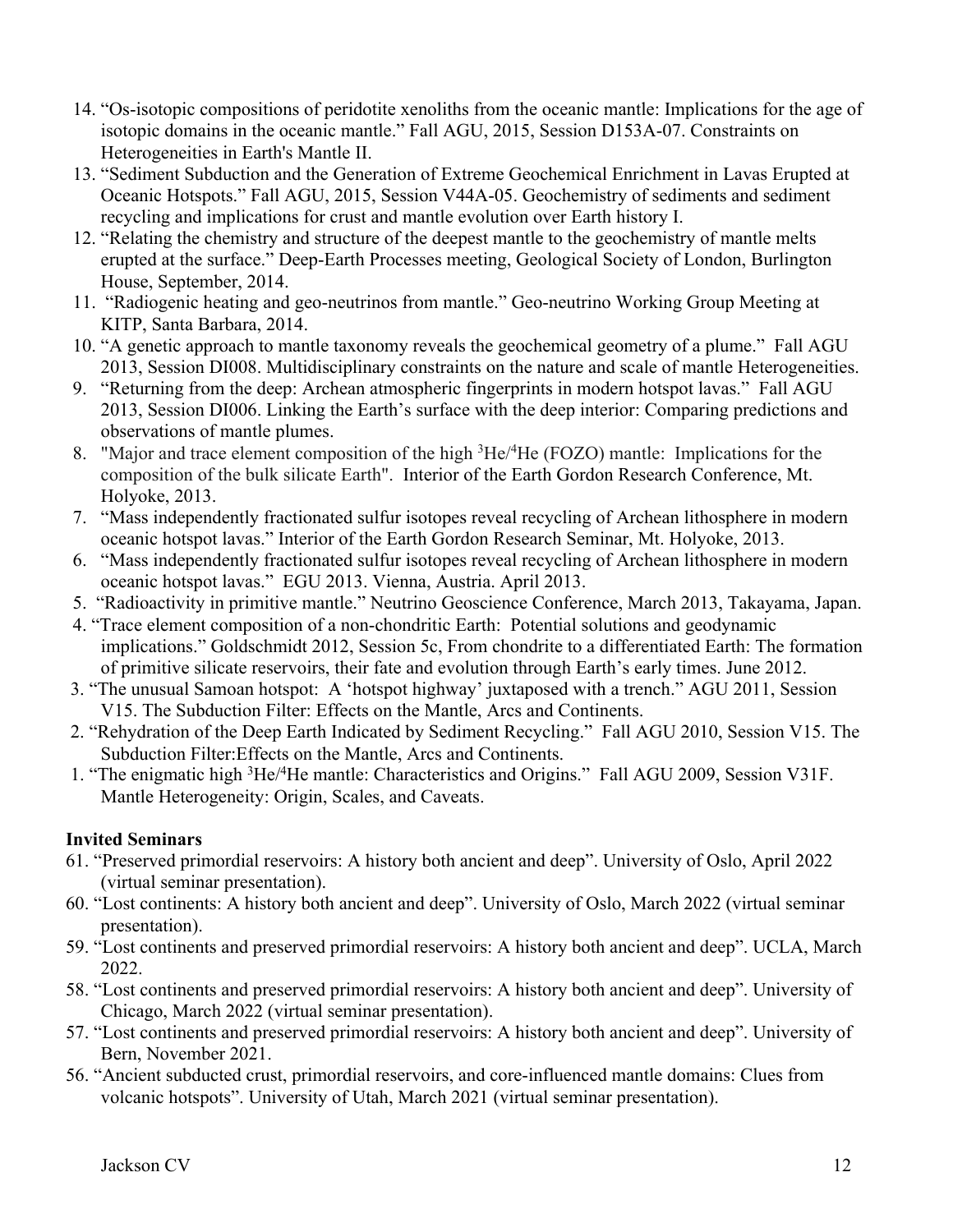- 55. "Interplay of core and recycled crust signals in mantle plumes: the coupled geodynamics of He and W." Clermont-Ferrand. Scheduled for May 2020. **Cancelled due to covid-19 pandemic.**
- 54. "Interplay of core and recycled crust signals in mantle plumes: the coupled geodynamics of He and W." ETH. Scheduled for April 2020. **Cancelled due to covid-19 pandemic.**
- 53. "Interplay of core and recycled crust signals in mantle plumes: the coupled geodynamics of He and W." Université de Brest. Scheduled for April 2020. **Cancelled due to covid-19 pandemic.**
- 52. "Interplay of core and recycled crust signals in mantle plumes: the coupled geodynamics of He and W." Cambridge U., February 2020.
- 51. "The Iceland hotspot: a long-lived, hot plume sampling early Hadean material from the deep mantle." November 2019, U. Iceland.
- 50. Lost continents and preserved primordial reservoirs: Clues from the Earth's deep interior. Louisiana State U., March 2018.
- 49. "Hidden Hotspot Volcanoes and Disappearing Seamounts: The Age of Ocean Discovery." Cosmopolitan Club, Santa Barbara, October 2018.
- 48. Lost continents and preserved primordial reservoirs: Clues from the Earth's deep interior. Cornell, September 2018.
- 47. Lost continents and preserved primordial reservoirs: Clues from the Earth's deep interior. Lehigh U., September 2018.
- 46. Lost continents and preserved primordial reservoirs: Clues from the Earth's deep interior. U. Washington, May 2018
- 45. Lost continents and preserved primordial reservoirs: Clues from the Earth's deep interior. Yale University, February 2018.
- 44. The fate of subucted tectonic plates and the survival of primordial reservoirs in the Earth's deep interior. Coastal Geological Society, September 2017.
- 43. Hot plumes entrain higher <sup>3</sup>He/<sup>4</sup>He. California State University Fresno, April 2017.
- 42. Plumes and Helium. U. Nebraska, March 2015.
- 41. The geochemical geometry of mantle plumes. U. South Carolina, November 2015.
- 40. Geochemical and geodynamic consequences for a non-chondritic Earth. Lamont Doherty Earth Observatory, September 2015.
- 39. The geochemical geometry of mantle plumes. UT Austin, September 2015.
- 38. The geochemical geometry of mantle plumes. UC Davis, May 2015.
- 37. Relating the chemistry and structure of the deepest mantle to the geochemistry of mantle melts erupted at the surface. U. Oslo, September 2014.
- 36. Relating the chemistry and structure of the deepest mantle to the geochemistry of mantle melts erupted at the surface. U. Iowa. September 2014.
- 35. Returning from the deep: Archean atmospheric fingerprints in modern hotspot lavas, Caltech Geological and Planetary Sciences Division seminar. October 2013.
- 34. Returning from the deep: Archean atmospheric fingerprints in modern hotspot lavas, MIT Chemical Oceanography and Geobiology seminar. September 2013.
- 33. The lost continents and oceanic plates: Resurrection in mantle plumes, Dept. Seminar, U. Wyoming. April 2013.
- 32. Returning from the deep: Archean atmospheric fingerprints in modern hotspot lavas, UC Santa Cruz, Earth and Planetary Sciences Department, Dept. Colloquium. March 2013.
- 31. Opening Pandora's box: What is the Earth's composition? U. of British Columbia, Department of Earth, Ocean and Atmospheric Sciences, Dept. Colloquium. February 2013.
- 30. Returning from the deep: Archean atmospheric fingerprints in modern hotspot lavas, Georgia Tech, School of Earth and Atmospheric Sciences, February 2013.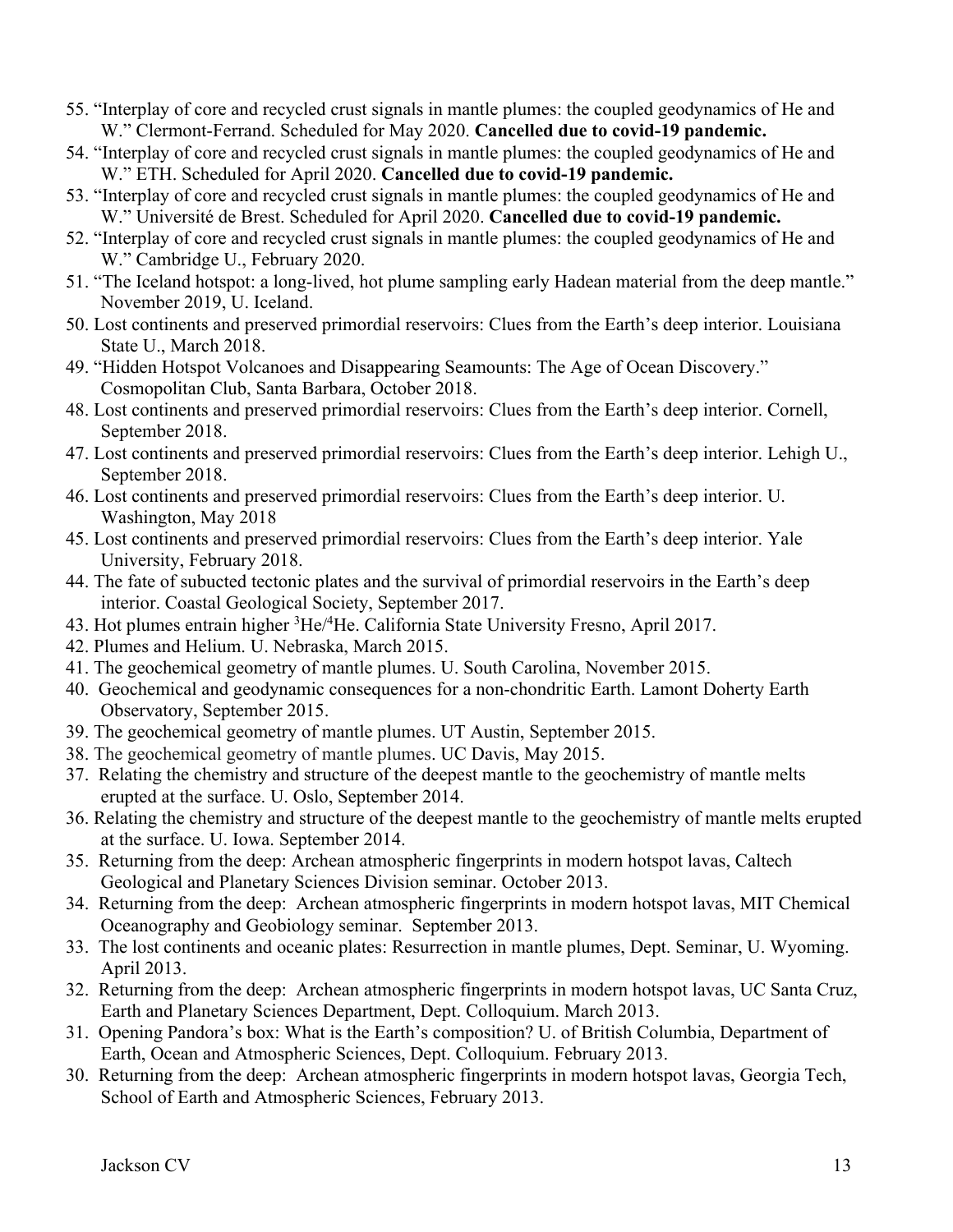- 29. Returning from the deep: Archean atmospheric fingerprints in modern hotspot lavas, UC Santa Barbara, Department of Earth Science, February 2013.
- 28. Returning from the deep: Archean atmospheric fingerprints in modern hotspot lavas, Arizona State Univ., School of Earth and Space Exploration, February 2013.
- 27. Returning from the deep: Archean atmospheric fingerprints in modern hotspot lavas, Washington University St. Louis, Dept. of Earth and Planetary Sciences, January 2013.
- 26. Returning from the deep: Archean atmospheric fingerprints in modern hotspot lavas, Scripps Institute of Oceanography. Departmental Seminar. January 2013.
- 25. The lost continents and oceanic plates: Resurrection in mantle plumes, Dept. Seminar, Rice. January 2013.
- 24. Returning from the deep: Archean atmospheric fingerprints in modern hotspot lavas, Oxford U., January 2013.
- 23. The lost continents and oceanic plates: Resurrection in mantle plumes, Dept. Seminar, Brown U. 2013.
- 22. The lost continents and oceanic plates: Resurrection in mantle plumes, Gechemistry Seminar, IPGP, Paris, France, Nov. 2012.
- 21. The lost continents and oceanic plates: Resurrection in mantle plumes, Dept. Seminar, U. Oregon, Oct. 2012.
- 20. The lost continents and oceanic plates: Resurrection in mantle plumes, Dept. Seminar, UNC, Oct. 2012.
- 19. The lost continents and oceanic plates: Resurrection in mantle plumes, Dept. Seminar, SOEST, U. Hawaii. Sept, 2012.
- 18. "The deep mantle feeding hotspot volcanoes: New perspectives and future ways forward." U. of Idaho, Sept. 2012.
- 17. "What is the Composition of the Bulk Silicate Earth?" CIDER workshop, Santa Barbara. July 2012.
- 16. "What is the composition of the Earth." Harvard, Dept. Colloquium. April 2012.
- 15. "Redefining the composition of the Earth: Implications for global geodynamics." CIDER post-AGU workshop. December 2011.
- 14. "Redefining the composition of the Earth." Boston College, Dept. Colloquium. November 2011.
- 13. "Redefining the composition of the Earth." U. of Rochester, Dept. Colloquium. November 2011.
- 12. "Redefining the composition of the Earth." U. of British Columbia, Dept. Colloquium. October 2011.
- 11. "A surviving piece of the earliest Earth?" University of Rhode Island, GSO, Dept. Colloquium. May 2011.
- 10. "A surviving portion of the earliest Earth?" Laboratoire Magmas et Volcans, Université Blaise Pascal, Clermont-Ferrand, France. March 2011.
- 9. "A surviving portion of the Earliest Earth?" UC Berkeley. March 2011.
- 8. "A Surviving Piece of the Earliest Earth?" Geochem. Seminar, U. of Hawaii, Manoa. January 2011.
- 7. "A Surviving Piece of the Earliest Earth?" Princeton, Dept. Colloquium. September 2010.
- 6. "The fate of subducted continental crust in the Earth's mantle: Evidence from the Samoan hotspot." Smithsonian Museum of Natural History, September 23, 2009.
- 5. "The fate of subducted continental crust in the Earth's mantle: Evidence from the Samoan hotspot." James Madison University, Dept. Colloquium. October 1, 2009.
- 4. "The fate of subducted continental crust in the Earth's mantle: Evidence from the Samoan hotspot." Geological Society of Washington, September 2008.
- 3. "Pervasive isotopic disequilibrium in ocean island lavas: Clinopyroxene phenocrysts and melt inclusions." University of Maryland, September 2008.
- 2. "The return of subducted crust in Samoan lavas: Implications for mantle dynamics." Boston University, February 2008.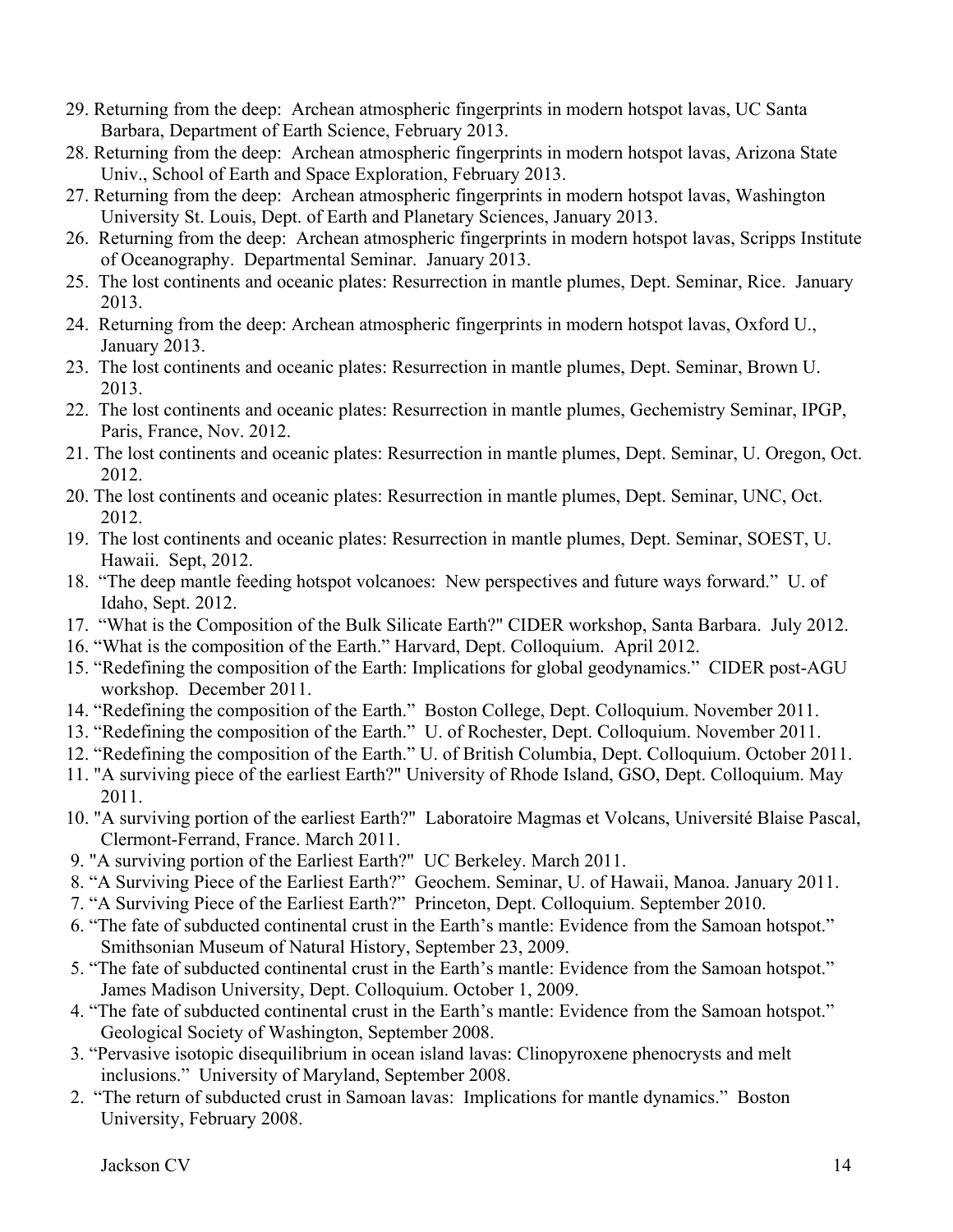1. "Sr isotopes in melt inclusions from Samoan basalts: Clues about the nature of FOZO." Brown University, February 2006.

## **Leadership and Service to Field**

- -F.W. Clarke Award Committee, Geochemical Society, 2022-
- -Secretary, Volcanology Geology & Geochemistry Section, American Geophysical Union (2019-2021) -Early Career Scientist Mentoring Breakfast (Participant), AGU Fall Meeting, 2020.
- -Scientific Committee for Neutrino Geoscience 2019 meeting in Prague.
- -NSF panelist, Ocean Sciences, 2015, 2018.
- -Committee member, Nature "Awards for Mentoring in Science", September 20, 2016

-SZO workshop, Boise Idaho. Breakout group discussion leader for "Enabling Interdisciplinary Collaboration," Sept 2016.

-Discussion leader (Session 1: "From accretion to today: the evolution of Earth's deep interior"), Gordon Research conference, Mt. Holyoke, 2017.

-Mentor for Fall Meeting 2017 Union Session for Student Engagement to Enhance Development (SEED).

-Judge for student presentations at EGU Spring meeting (2015) and AGU Fall meetings, 2010, 2011, 2012, 2013, 2016, 2017.

- -Kuno Award committee, AGU, 2015, 2016, 2017.
- -AGU-VGP Liaison, Program Committee, Geochemical Society, 2013 October 2016.
- -Chair, Program Committee, Geochemical Society 2014-2015.
- -Organizing committee, CIDER (Cooperative Institute for Dynamic Earth Research) 2016.
- -Proposal writing committee, CIDER (Cooperative Institute for Dynamic Earth Research); co-wrote "scientific motivation" portion of NSF CIDER-renewal grant with Ved Lekic, 2016.
- -Advisory committee member, CIDER (Cooperative Inst. for Dynamic Earth Research) 2012-2015.
- -Lecturer/tutorial leader, CIDER, 2014 (UCSB)
- -MIT-WHOI Joint Program alumni committee. 2013-Present.
- -Invited Participant, EarthCube Earth Career Strategic Visioning Workshop, Oct. 2012.
- -Invited participant and scribe at the IODP "Building U.S. Strategies Workshop". May 2012.
- -Invited participant at Eastern Pacific Workshop, to determine targets of the R/V Nautilus in the Eastern Pacific for the next 2 years.
- -Invited participant at NSF-sponsored CSEDI 10-year planning committee. San Diego, 2015.
- -Refereed articles for *Nature, Science, Geology, Earth and Planetary Science Letters, Geochimica et Cosmochimica Acta, Chemical Geology, Journal of Geophysical Research Letters, Solid Earth Discussions, Reviews of Geophysics, Journal of Petrology,* and *Contribution to Mineralogy and Petrology*.
- -Refereed proposals for NSF-EAR, NSF-OCE, NSF-IODP, NSERC (Canada) and NERC (UK).

#### **Service at International Meetings/Conferences**

#### *Goldschmidt Theme co-chair:*

- 1. Theme co-chair (with Maxim Ballmer, Wendy Mao, and Katie Smart) for theme 2 ("Mantle to Core") of the 2021 Goldschmidt (Lyon).
- 2. Theme co-chair (with Vincent Salters and Gretchen Frueh-Green) for theme 5, ("Mantle to Crust") of the 2014 Goldschmidt (Sacramento).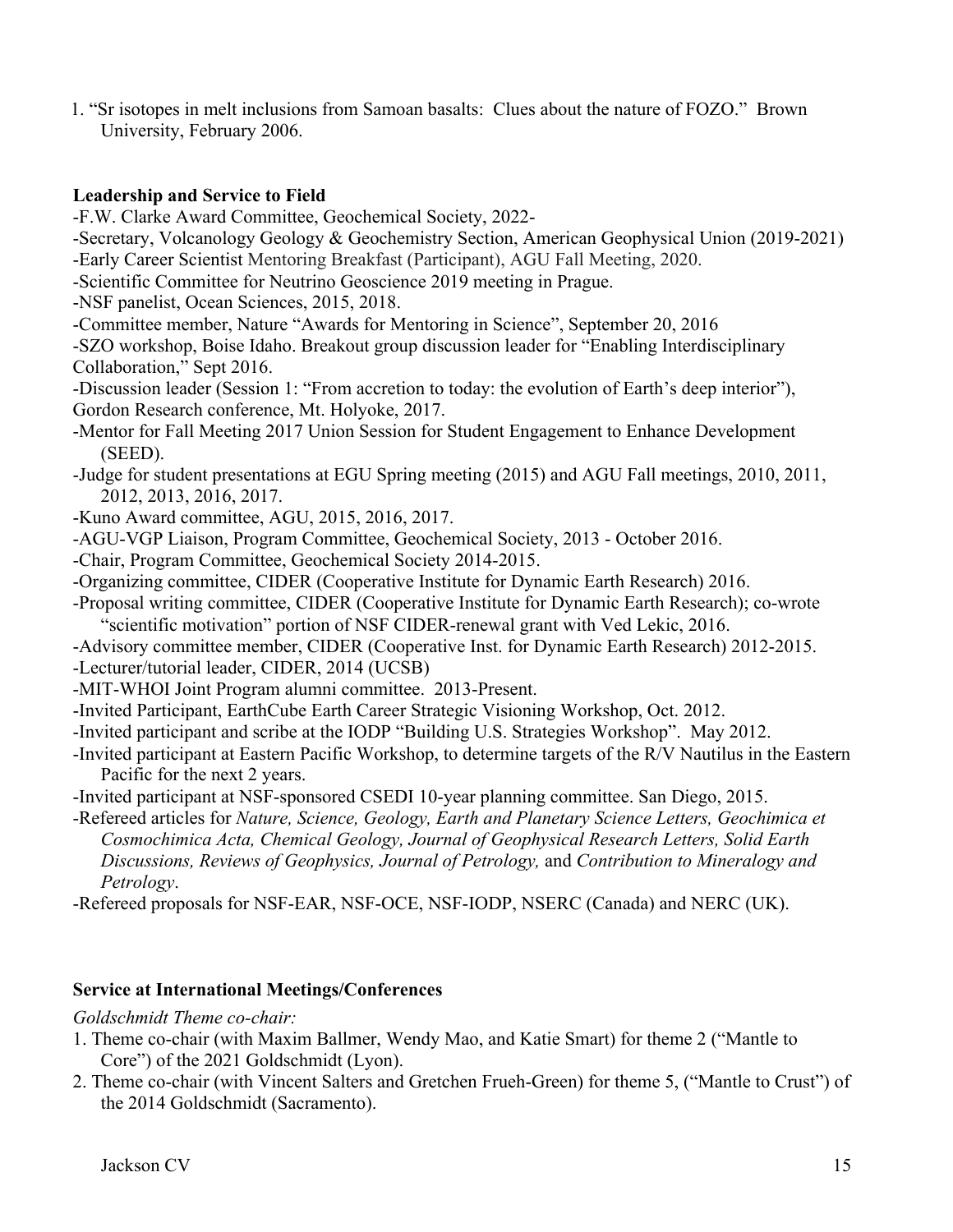3. Theme co-chair (with Julie Bryce, Raj Dasgupta, John Maclennan, Dave Stegman, and James Van Orman) for theme 4 ("Mantle to Crust: Ocean Ridge and Intraplate Volcanism") of the 2011 Goldschmidt (Prague).

*International conference sessions chaired/co-chaired:*

- 18. Co-convener (with Pritwiraj Moulik, Susannah Dorfman, Mingming Li, and Wenyi Zhou) of 2022 Fall AGU session titled, "Heterogeneity in the Earth's Mantle: Perspectives from Imaging, Modeling, Geochemistry, and Experiments."
- 17. Co-convener (with Andrea Giuliani, Jenny Jenkins, and Anna Gülcher) of 2021 Fall AGU session titled, "Interdisciplinary perspectives on intraplate magmatism, mantle plumes, and the deep Earth both past and present."
- 16. Co-convener (with Christy Till) of 2020 Fall AGU session titled, "Topics in Volcanology, Geochemistry, and Petrology."
- 15. Co-convener (with Janne Koornneef) of 2019 Barcelona Goldschmidt session titled, "Melt and fluid inclusions hosted in lavas and their xenolith cargo: tools for understanding magma and mantle evolution."
- 14. Co-convener (with Andrea Giuliani and Ashlea Wainwright) of 2018 Boston Goldschmidt session titled, "Magmas and their cargoes as tracers of mantle evolution: Implications for Chemical Geodynamics."
- 13. Co-convener and co-chair (with Andrea Giuliani and Ashlea Wainwright) of 2017 Paris Goldschmidt session titled, "The geochemistry of intraplate magmas: Mantle sources, metasomatism, magmatic processes and xenolith cargoes."
- 12. Co-convener and co-chair (with Pilar Madrigal, Curtis Williams, Jessica C. Irving, Elizabeth Cottrell) of 2016 AGU SEDI session titled "Heterogeneity in Earth's Deep Interior – from natural and laboratory observations to theoretical models".
- 11. Co-chair (with Rita Parai, Shichun Haung and Sujoy Mukhopadhyay) of 2015 AGU session titled, "Chemistry of the Earth's mantle: Implications for the structure and evolution of the Earth."
- 10. Co-convener and co-chair (with Peter van Keken) of 2015 Goldschmidt session entitled "Chemical geodynamics through time."
- 9. Co-convener and co-chair (with James Day and Jasper Konter) of 2014 AGU session titled, "The geochemical diversity of the mantle inferred from hotspots: Five decades of debate."
- 8. Co-convener and co-chair (with Hanika Rizo and Vicky Bennett) of 2014 Goldschmidt session titled, "Chemical heterogeneities in the Early Earth: their formation, preservation and destruction."
- 7. Co-convener and co-chair (with James Day and Jasper Konter) American Geophysical Union session titled, "Ocean islands and large igneous provinces." Fall AGU, 2013.
- 6. Co-convener and co-chair (with Esteban Gazel, Paul Hall, Shichun Huang, Dominic Weis, Ed Garnero, Cinzia Farnetani) American Geophysical Union session titled, "Mantle Plumes: What Do We Really Know?" Fall AGU, 2012.
- 5. Co-convener and co-chair (with Paul Hall and Nick Schmerr) American Geophysical Union session, "Mantle plumes: combining perspectives from geophysics, geochemistry and geodynamics". Fall AGU, 2011.
- 4. Co-convener and co-chair (with Al Hofmann, Francis Albarede and Thorsten Becker) of 2011 Goldschmidt session, "Chemical Geodynamics: 25 Years of Mantle Components."
- 3. Co-convener and co-chair (with James Day and Raj Dasgupta) of 2010 Goldschmidt session, "Mantle Reservoirs and their Creation."
- 2. Co-convener and co-chair (with Jessica Warren, Estelle Rose-Koga, Ken Koga and Stan Hart) of AGU session, "Using Small-Scale Observations to Answer Big Questions in Earth Sciences: Advances From 30 Years of Ion Microprobe Analysis". Fall AGU, 2009.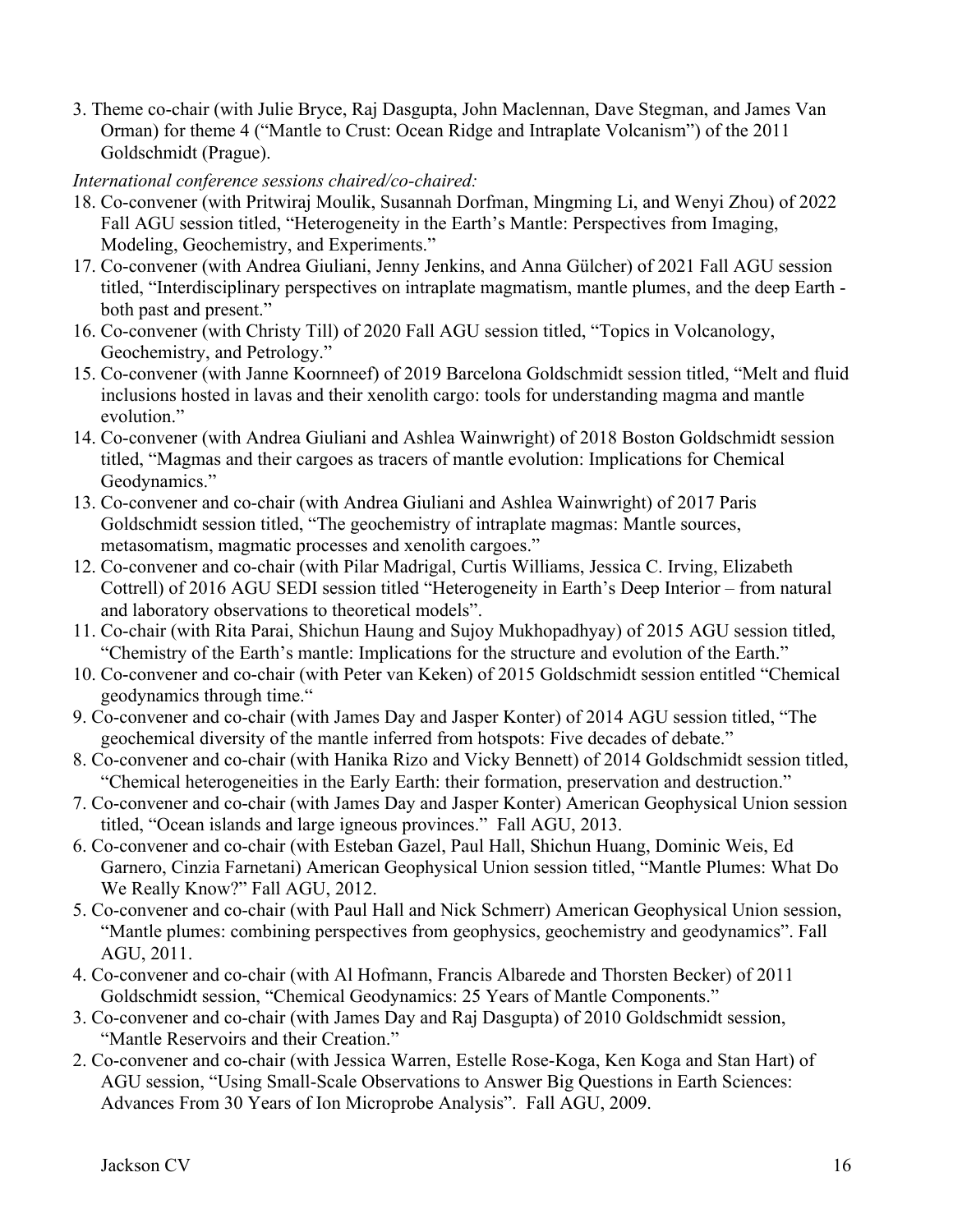1. Co-convener and co-chair (with Glenn Gaetani) American Geophysical Union session, "From Subduction Zones to Mantle Plumes: High Field Strength Elements as Geochemical Tracers of Crustal Recycling". Fall AGU, 2008.

## **University and Departmental Service, UCSB**

-Graduate Council member – Academic Senate UCSB (Sept 1, 2018 until Aug 31, 2019; Sept 1, 2020 until Aug 31, 2022).

Recruitment Fellowship Committee (Feb 2019).

Goodchild Graduate Mentoring Award (May 2019, May 2022).

Evaluate graduate program in Linguistics Department external review (2020-2021).

Evaluate graduate program in Economics Department external review (2022).

- -Graduate Admissions Committee (Oct 2017 June 2021)
- -Instrumental committee, information technology committee, alumni & donors committee (Nov 2021- )
- -Environmental Health and Safety peer review of laboratory safety program; Representative for Earth Sci. Dept. (Nov, 2018).

-Organized Speaker's Club (department seminar series). 2015-2016; 2017-2018 UCSB.

-Geophysics search committee member, 2015-2016. UCSB.

-Faculty Senate representative (Sept 2014 – Spring 2015). UCSB.

-Search committee for Dept. Earth Science Electronics Engineer. Summer 2015-Spring 2016. UCSB.

-Comprehensive exam grader. 2015-2016. UCSB.

-Co-leader of field trip for visiting prospective graduate students, March 2015 (with Alex Sims). UCSB

-"Earth evolution" meeting participant for ERI external review (Oct 2014). UCSB.

-IGPMS meet-and-greet with students (Oct. 24, 2014). UCSB.

-Space committee (Oct. 2014, substituting for Toshiro Tanimoto). UCSB.

-Faculty Senate, Fall 2013 (in lieu of John Cottle; October 18, 2013 meeting) and Spring 2014 (in lieu of Stan Awramik; May 8, 2014 meeting). UCSB

-Served as written exam co-ordinator for Luyuan Ding (Mar. 2014). UCSB

## **Graduate thesis committees**

-Andri Ingvason (U. Iceland, Master's thesis, external committee member, May 2021)

-George Segee-Wright (U. Texas, Austin, external thesis committee member, 2020; Qualifying exam committee May 2021)

-Xiyuan Bao (UCLA, external committee member for qualifying exam, 2020)

-Pengyuan Han (Placement committee, Nov. 2019; Advisory Committee April 2020; Comprehensive Committee February 2021).

-Ruixia Bai (Ph.D. committee member, UCSB, 2020, 2021)

- -Sunna Harðardóttir (Ph.D. committee member, UCSB, 2020, 2021)
- -Sunna Harðardóttir (MS thesis committee, University of Iceland, Fall 2019).

-James Dottin (Ph.D. committee, external member, 2018; PhD defense April 2020). U. Maryland.

-Lori Willhite (comprehensive committee, November 2018). UCSB.

-Olivia Anderson (Ph.D. committee member, UCSB, 2017).

-Mark Edwards (comprehensive committee, May 2018). UCSB.

-Al Greaney (qualifying exam, April 2017; Ph.D. defense committee, November 2018). UCSB.

-Andrew Reinhard (comprehensive committee, chair, November 2016). UCSB

-Jenna Adams (comprehensive committee, November 2016; qualifying exam, June 2018; PhD defense July 2020). UCSB

-Madeline Shaffer (comprehensive committee, October 2016; defended May 2017). UCSB

-Nicoletta Browne (comprehensive committee, Oct 2016; M.A. Thesis Committee Jan 2018). UCSB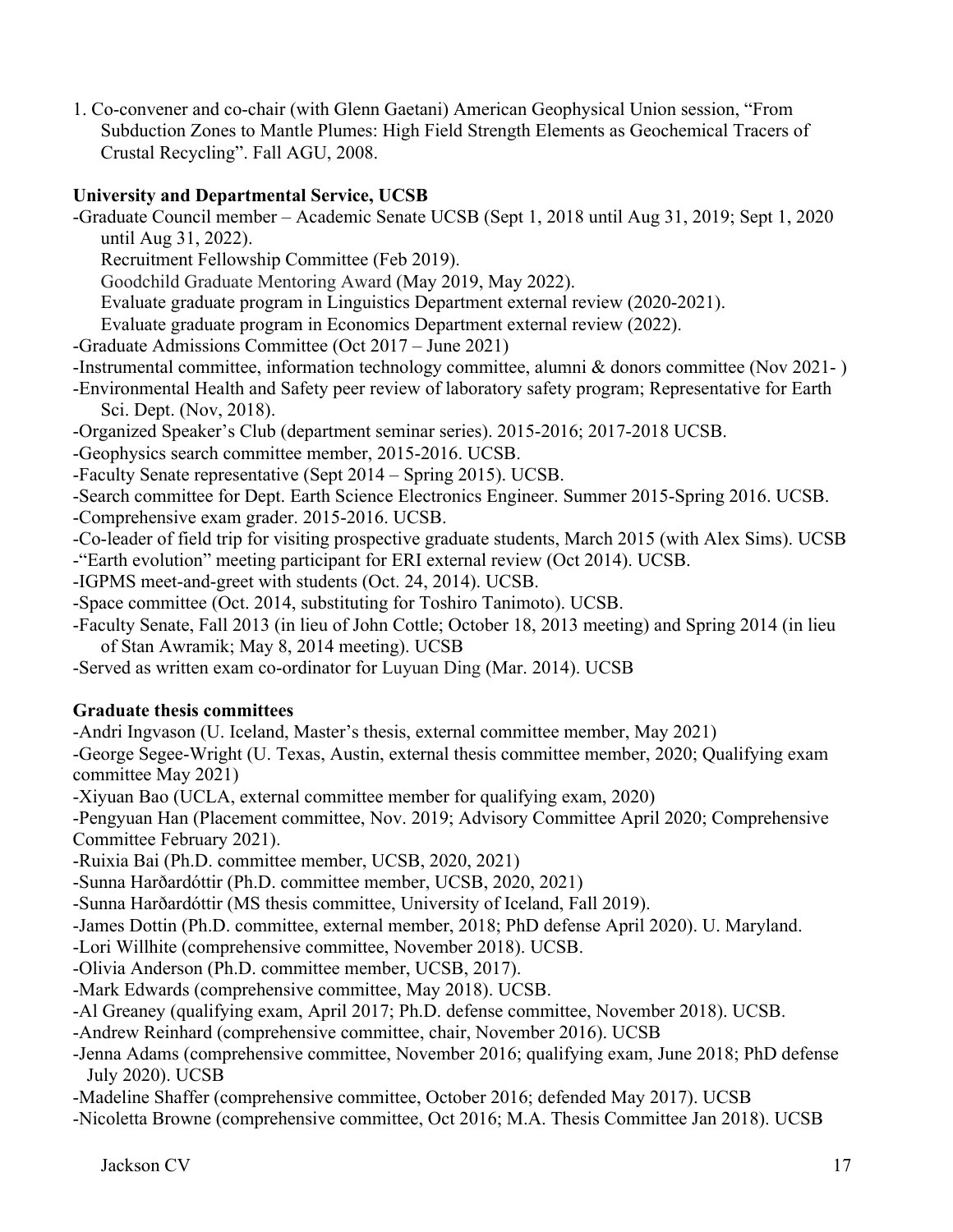- -Jared Wilson (comprehensive committee, November 2016; M.A. Thesis Committee Jan 2018). UCSB -Will Junkin (comprehensive committee, December 2015; but not defense committee). UCSB
- -Melissa Scruggs (comprehensive committee, November 2015; qualifying exam October 2017). UCSB
- -Menso de Jong (comprehensive committee, November 2015; qualifying exam Feb 2017, PhD defense March 2020). UCSB
- -Nina Bingham (Geography, MS thesis committee, Fall 2015). UCSB
- -Ryan Neilson (qualifying exam, July 2015; PhD examination committee, June 2017). UCSB
- -Graham Hagen-Peter (PhD examination committee, July 2015). UCSB
- -Mary Kate Fiddler (qualifying exam committee, July 2015; PhD examination committee, December 2017). UCSB
- -Forrest Horton (PhD examination committee, June 2015). UCSB
- -Alison Price (comprehensive committee, Spring 2013; qualifying exam committee, March 2015; PhD examination committee, August 2016). Boston University and UCSB.
- -Herrmann Drescher (Master's defense committee, external member, Sept. 2014). U. Oslo
- -Demian Nelson (comprehensive committee, 2014; qualifying exam committee, April 2015; defended July 2018). UCSB
- -Jason Schmidt (comprehensive committee, 2014; Master's defense committee, 2015). UCSB
- -Josh Garber (qualifying exam committee, Nov 2013; PhD examination committee, Oct 2017). UCSB
- -Emily Wilson (Master's defense committee external member, May 2013). U. Idaho
- -Katherine Eccles (comprehensive committee, chair; Spring 2013). Boston University.
- -Ann Dunlea (comprehensive committee, Spring 2012). Boston University.
- -Mu Shangshang (comprehensive committee, Spring 2012). Boston University.
- -Rohan Kundargi (Master's defense committee, Spring 2012). Boston University.
- -Rita Cabra (comprehensive committee, Spring 2012; PhD examination committee, April 2014). Boston University.
- -Ken Takagi (comprehensive committee, Spring 2011). Boston University.
- -Ethan Fahey (Master's defense committee, Spring 2011). Boston University.
- -Jen Lamp (comprehensive committee, Fall 2011). Boston University.
- -Nora Sullivan (comprehensive committee, Spring 2010). Boston University.
- -Rachel Scudder (comprehensive committee, Summer 2010). Boston University.

## **Teaching**

- -Nominated for Distinguished Teaching Award (did not pursue nomination), Fall 2014.
- -UCSB, Earth 215: Isotope Geochemistry. Spring 2015, Winter 2016, Fall 2017, Spring 2022.
- -UCSB, Earth 201A: Graduate Research Seminar. 2013, 2014, 2015, 2016, 2017, 2018, 2020.
- -UCSB, Earth 124IG and 224IG: Intro. Geochemistry. 2014, 2015, 2016, 2017, 2019, 2020.
- -UCSB, Earth 20: Geological Catastrophes. 2014, 2015, 2016, 2018, 2019, Spring 2021, Fall 2021.
- -UCSB, Earth 270: Trace Element Geochemistry. Spring 2014.
- -UCSB, Earth 270: Topics in Geochemistry. 2017, 2018, Winter 2021, Fall 2021.
- -UCSB, Earth 282B: Field studies (on ship). 2022
- -Boston University, ES772: Trace Element Geochemistry. Spring 2013.
- -Boston University, ES424: Igneous and Metamorphic Petrology. Spring 2010, 2012.
- -Boston University, ES371&671: Intro. Geochemistry. Fall 2010, 2011, 2012.
- -Boston University, ES302: History of the Earth. Spring 2011.
- -Boston College, Guest Lecturer, co-taught GE530: Marine Geology. Spring 2007.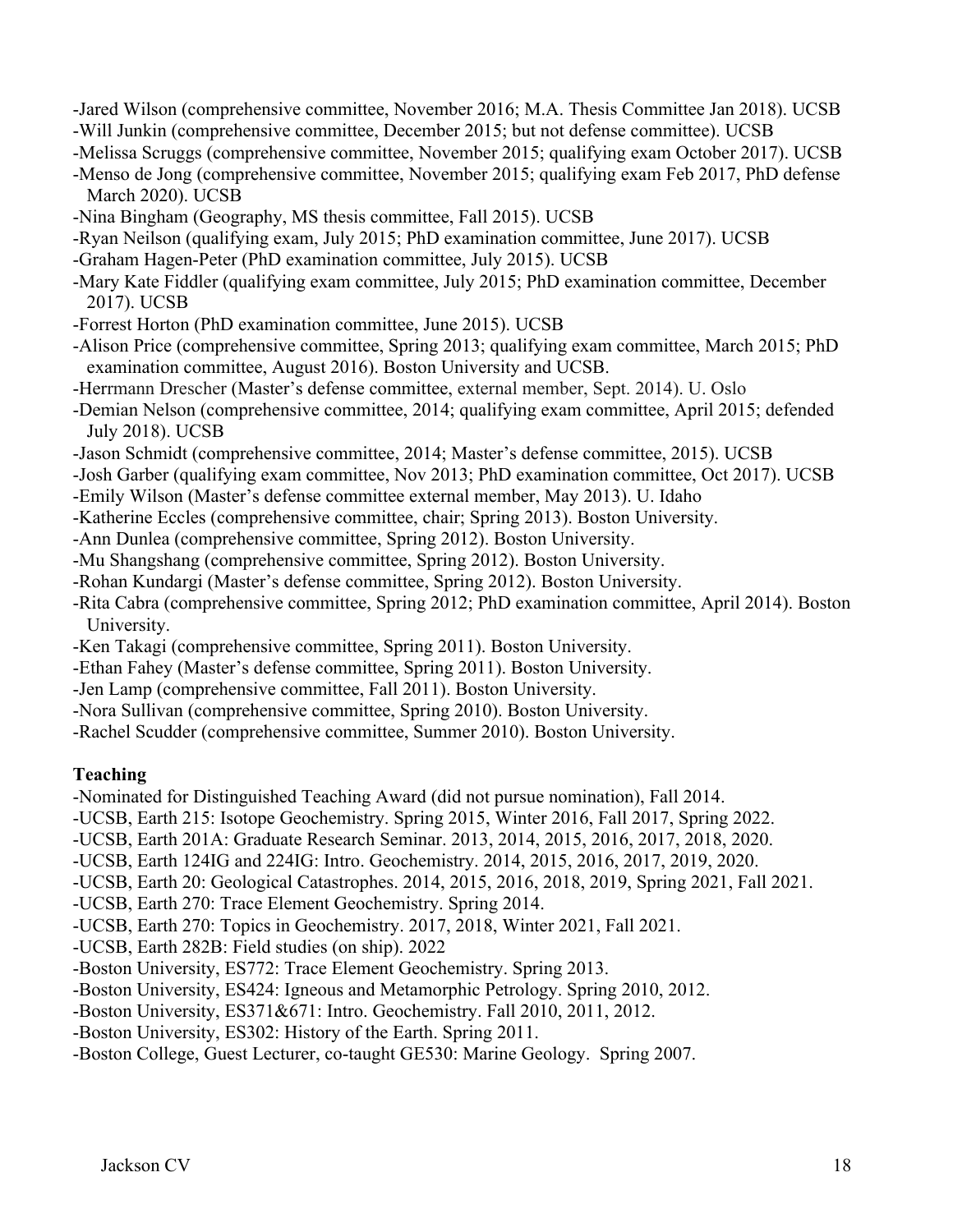## **Graduate Student, Undergraduate Student, and Post-Doctoral Mentoring**

### -Postocs:

- 3. Ben Byerly at UCSB (2018-2019).
- 2. Xiao Li Wang at UCSB (2014-2015; with Maosheng Miao and Frank Spera)
- 1. Gordana Garapic at UCSB (2013-2014).

## -Graduate students:

- 8. Ruixia Bai (UCSB, Ph.D., 2nd year)
- 7. Sunna Harðardóttir (UCSB, Ph.D., 2nd year)
- 6. Olivia Anderson (UCSB, Ph.D., 5th year)
- 5. Lori Willhite (UCSB, M.S., September 2019)
- 4. Mark Edwards (UCSB, M.S. September 2018)
- 3. Andrew Reinhard (UCSB, Ph.D. September 2018)
- 2. Alison Price (UCSB, Ph.D. 2016).
- 1. Rita Cabral (Boston University, Ph.D. May 2014)

## -Undergraduate students:

- 19. Starla Toto (2021-2022). Senior thesis. Geochemistry of seamounts along the Arago and Macdonald hotspot tracks.
- 18. Allissa Drye (Spring 2021). Independent study (Earth 199) to compile global geochemical database.
- 17. Keli McGuire (Winter 2021, Spring 2021). Independent study (Earth 199) to compile global geochemical database.
- 16. Gordon Williams (Spring 2019). Independent study (Earth 199RA) to examine Sr isotopic compositions of olivines in Baffin Island lavas by TIMS.
- 15. Scott Peimann (2018-2019). Senior thesis (Earth 196) examining carbonatites from Cape Verde and Canary Is.
- 14. Cassidy Meehan (2017). Co-advised with graduate student, Mark Edwards. Independent study (enrolled in Earth 199RA) to evaluate anthropogenic  $CO<sub>2</sub>$  production resulting from wetlands restoration project.
- 13. Alexandra Nicklin (2017, 2018). Independent study (enrolled in Earth 199) to identify the mineral hauyne in oceanic lavas and determine variability in its composition.
- 12. Jonathan Pinko (2016). Senior Thesis (enrolled in Earth 196). Recipient of competitive Undergraduate Research & Creative Activities (URCA) funding (\$750) for research in the senior thesis.
- 11. Lori Willhite (2016). Independent study (enrolled in Earth 199). Recipient of competitive Undergraduate Research & Creative Activities (URCA) funding (\$750) for undergraduate research.
- 10. Floyd Jaggy (2014-2015); Summer 2014 (enrolled in 199RA), Fall 2014 (199RA), Winter 2015 (199RA). Recipient of 2015 Coastal Geological Society Award. UCSB
- 9. Addison Sani (2014-2015; 2015 Winter enrolled in Earth 199; 2015 Spring enrolled in 199Ra). UCSB
- 8. David Huckle (Boston U.). Served as UROP (Undergraduate Research Opportunity) sponsor and (Summer 2010) Directed Study advisor (Fall 2010). Mr. Huckle presented his research as a poster at the Fall 2010 AGU meeting. Boston University
- 7. Jarod Payne (Boston U.). Senior thesis advisor for Jarod Payne (Fall 2011 Spring 2012). Mr. Payne presented his research as a poster during the Fall 2011 meeting and his work was published (with Mr. Payne as lead author) in the journal *Geology*. Boston University
- 6. Stephanie Kukolich (Boston U.). Served as UROP sponsor (Summer 2012, Fall 2012). Ms. Kukolich presented the results of her research at the Fall 2012 AGU meeting. Boston University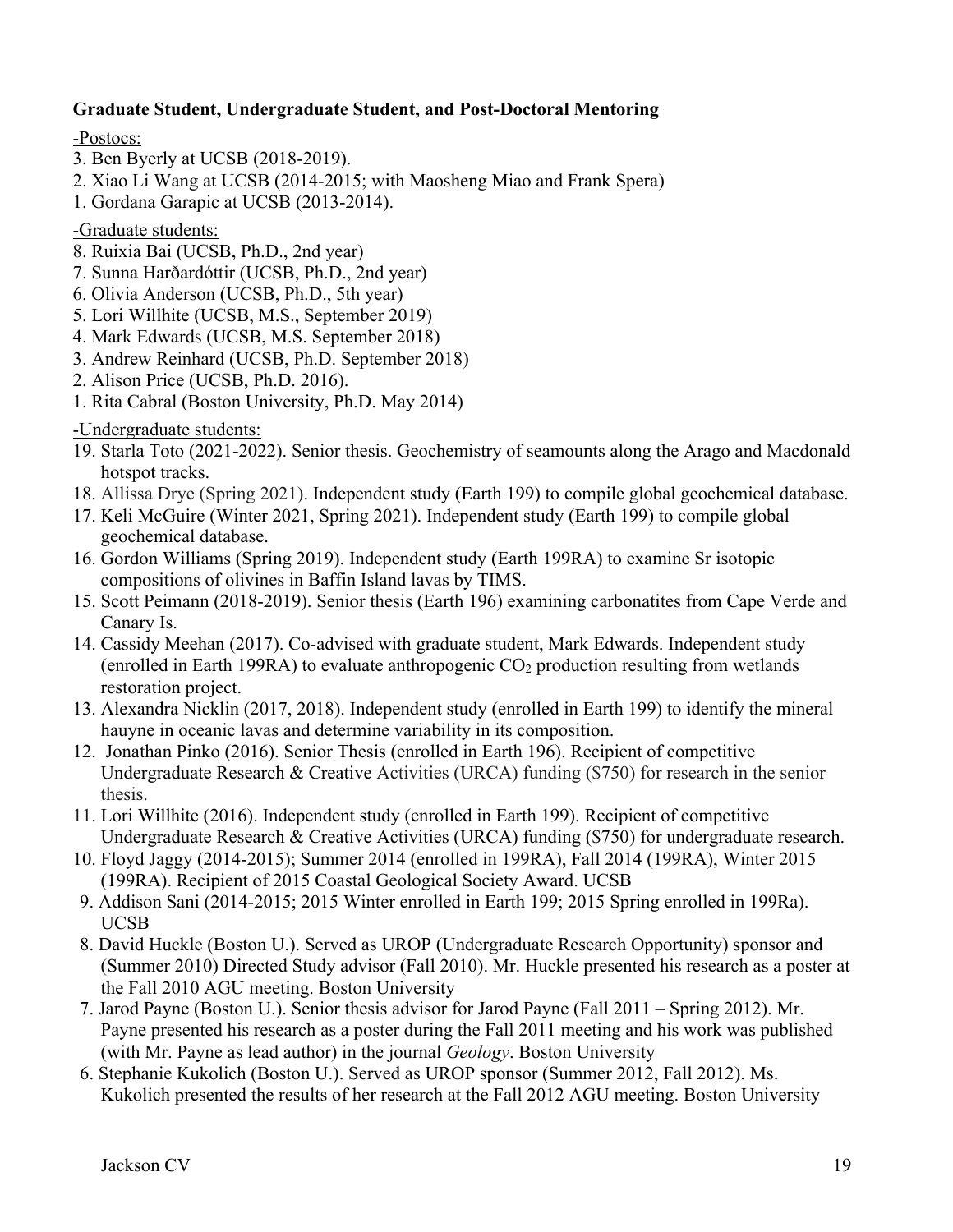- 5. Moira Poje (Boston U.). Supervised independent research project. (Spring 2012 Spring 2013). Ms. Poje joined us on a 5-week NSF-funded oceanographic cruise to the Tuvalu atolls (summer 2013). Boston University
- 4. Caitlin Brown (Boston U.). Supervised independent research project. (Summer 2010-Summer 2011). Boston University
- 3. Zuo Jin ("Georgie") Ang (Boston U.). Supervised independent research project. (Spring 2011). Boston University
- 2. Austin Su (Boston U.). Supervised independent research project. (Summer 2011). Boston University
- 1. Jessica Stellman (Boston U.). Supervised independent research project. (Fall 2011). Boston University

## **Outreach**

- -Geology Bites podcast. Discussed implications of research on hotspots for origin of mantle heterogeneity (January 2022). https://www.geologybites.com/matt-jackson
- -Interview with KCLU (NPR station) to discuss impact of Icelandic eruption at Geldingadalur (April 2021). https://www.kclu.org/local-news/2021-04-06/south-coast-geologist-has-front-row-seat-tobirth-of-worlds-newest-volcano
- -UCSB *Current* piece on Icelandic eruption: https://www.news.ucsb.edu/2021/020228/volcano-downroad
- -During the 2017 seagoing expedition to American Samoa and Independent Samoa aboard the NOAA Okeanos Explorer, we conducted ship tours for local students, teachers, VIPs and media in both Pago Pago and Apia. 118 participants visited the ship in Pago Pago, American Samoa and ~115 participants and 15 media representatives visited the ship in Apia, Samoa. The expedition received news and media coverage by more than 45 outlets (including CNN, CBS, Huffington Post, Scientific American, Gizmodo, and local media in American Samoa and Samoa). Live video feeds of the expedition were streamed to the public worldwide via the Internet, with the live video received more than 6.2 million views via YouTube and Facebook. We conducted two live interactions with the Tauese P.F. Sunia Ocean Center in American Samoa to engage and share the expedition with ~170 local students, the Office of Samoan affairs, and other agency representatives and officials. At least 48 scientists and students from 12 U.S. states and 5 countries (Japan, Russia, Chile, and Trinidad and Tobago) participated in the expedition as members of the science team.
- -Co-leader (with Jasper Konter) of a tour of the research vessel R/V Roger Revelle. Gave a presentation of ship-board operations to a group of Fijian students while at port in Fiji. August 2013
- -Gave a presentation to the Mangaia (Cook Islands) high school about the geological history of the island, August 2010.
- -Taught elementary classes about tsunami hazards, Ta'u high school, American Samoa, two weeks after local tsunami, October 2009.
- -Co-taught two day-long classes about local geology at Ta'u and Savai'i high schools in American and Independent Samoa, 2005 and 2006.
- -Interviewed with *Nature* Podcast, Preceding *Nature* (2007) publication, August, 2007.
- -Interviewed with BBC News, Physics Today, National Geographic, Scientific American, Discovery, Our Amazing Planet, Chemical and Engineering News, New Scientist, Deutschlandfunk (German radio station), etc. Preceding *Nature* (2010) paper publication, August 2010.
- -Interviewed with Earth Magazine, DiscoveryNews, Science Daily, etc. Preceding *Nature* (2011) paper publication, August 2011.
- -Served as Samoan expert on television interview during the aftermath of the Samoan tsunami/earthquake (Oct 1, 2009). Harrissonburg, VA.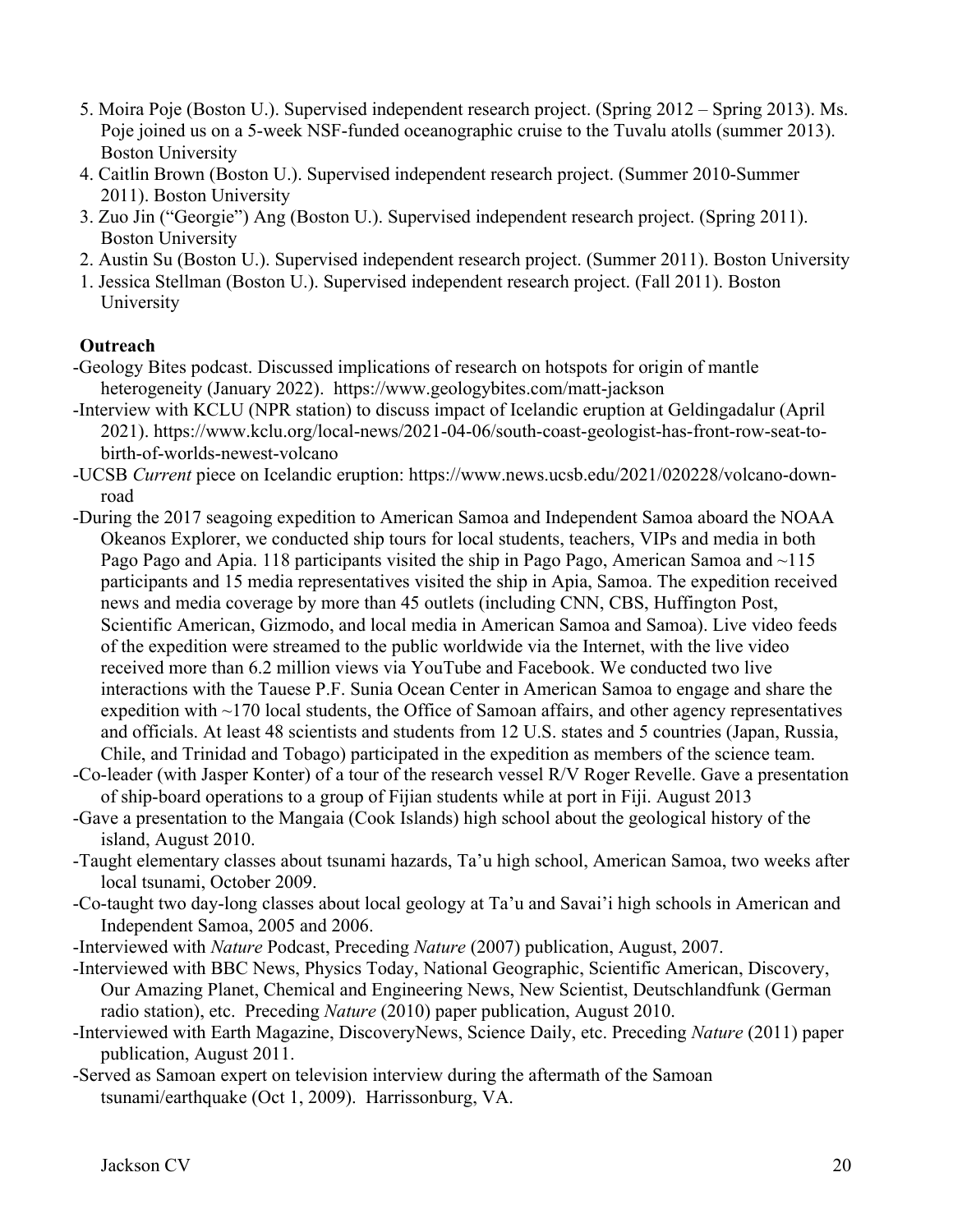## **Synergistic Activities**

- -CIDER workshop participant (Cooperative Institute for Dynamic Earth Research). Participated in discussions exploring interdisciplinary approaches to deep earth problems. Summer 2006, 2012, 2013, 2014, 2016, 2017.
- -Attended DINGUE 2 (Developments in Noble Gas Understanding and Expertise) workshop to give invited talk, Paris, France. August 12-13, 2011.

## **Field Work and Shipboard experience**

- I have spent approximately 6 months at sea on 5 different oceanographic expeditions, including multiple dredging expeditions, shipboard a NOAA ROV expedition, and an Alvin cruise. I have participated shipboard on three dredging expeditions (two as co-PI) and remotely supervised dredging operations from shore (as co-PI) on a fourth dredging expedition.
- -Co-PI aboard the R/V Kilo Moana, Western Pacific Seamount Province dredging expedition: Dredged the Cretaceous portion of the Samoa and Arago hotspots. January-February, 2022.
- -Co-PI on the R/V Roger Revelle, dredging seamount in the eastern region of the American Samoa EEZ; I supervised dredging operations from ashore. 3 days (December 9-11, 2021).
- -Supervising scientist "from ashore" on two additional ROV expeditions: EX1703 expedition on NOAA Okeanos Explorer in March 2017, NA112 Nautilus expedition in July/August 2019.
- -Geology Lead Scientist, EX1702 expedition aboard the NOAA *Okeanos Explorer*. ROV dives were conducted on island and seamount targets throughout the American Samoa Exclusive Economic Zone.
- -Co-PI aboard the R/V Roger Revelle, Rurutu hotspot expedition: Dredged the Tuvalu islands and seamounts to constrain their age and origin. July-August, 2013
- -Shipboard Scientific Party aboard the R/V Kilo Moana, ALIA expedition in Samoa: Dredged Samoan seamounts to constrain hotspot age-progression. May 2005.
- -Shipboard Scientific Party aboard R/V Atlantis: Deep-sea coral collection from New England Seamounts with DSV Alvin. May-June 2003.
- -Sampling expedition to Cook Islands (with Dr. James Day and graduate student Rita Cabral) to investigate the origins of the HIMU mantle.
- -Samoan Lithosphere Integrated Seismic Expedition (SLISE). Installed seismic stations along the Samoan Island chain with graduate student funding. Project goal is to relate lithospheric thickness (using receiver functions) to geochemistry of the islands. Fall 2005 to Fall 2009.

**Abstracts** (**\***Jackson grad student, **\*\***Jackson undergrad student, \*\*\*Jackson post-doc)

- 168. Beethe, S., A. Koppers, E. Cahoon, J.G. Konter, **M.G. Jackson** (2022). Geochronology of Western Pacific Seamounts: Implications for Absolute Pacific Plate Motion Beyond 80 Ma. *Goldschmidt Conf. Program and Abstracts.*
- 167. Konter, J.G., B.E. Duncan, **M.G. Jackson**, A. Koppers, O. Anderson, S. Beethe, E. Cahoon, T. Casey, N. Gauer Pasqualon, S. Hardardottir, E. Rahalski, D. Wildrick, S. Wyckoff (2022). Shipboard data from West Pacific seamounts. *Goldschmidt Conf. Program and Abstracts.*
- 166. Halldorsson, S.A., E. Marshall, A. Caracciolo, S. Matthews, E. Bali, M. Rasmussen, E. Ranta, J. Gunnarsson-Robin, G.H. Guðfinnsson, O. Sigmarsson, J. Maclennan, **M.G. Jackson**, M.J. Whitehouse, H. Jeon, Q.H.A. van der Meer, G. Mibei, M. Kalliokoski, M. Repczynska, R. Rúnarsdóttir, G. Sigurdsson, M. Pfeffer, S. Scott, R Kjartansdóttir, B.I. Kleine, C. Oppenheimer, A.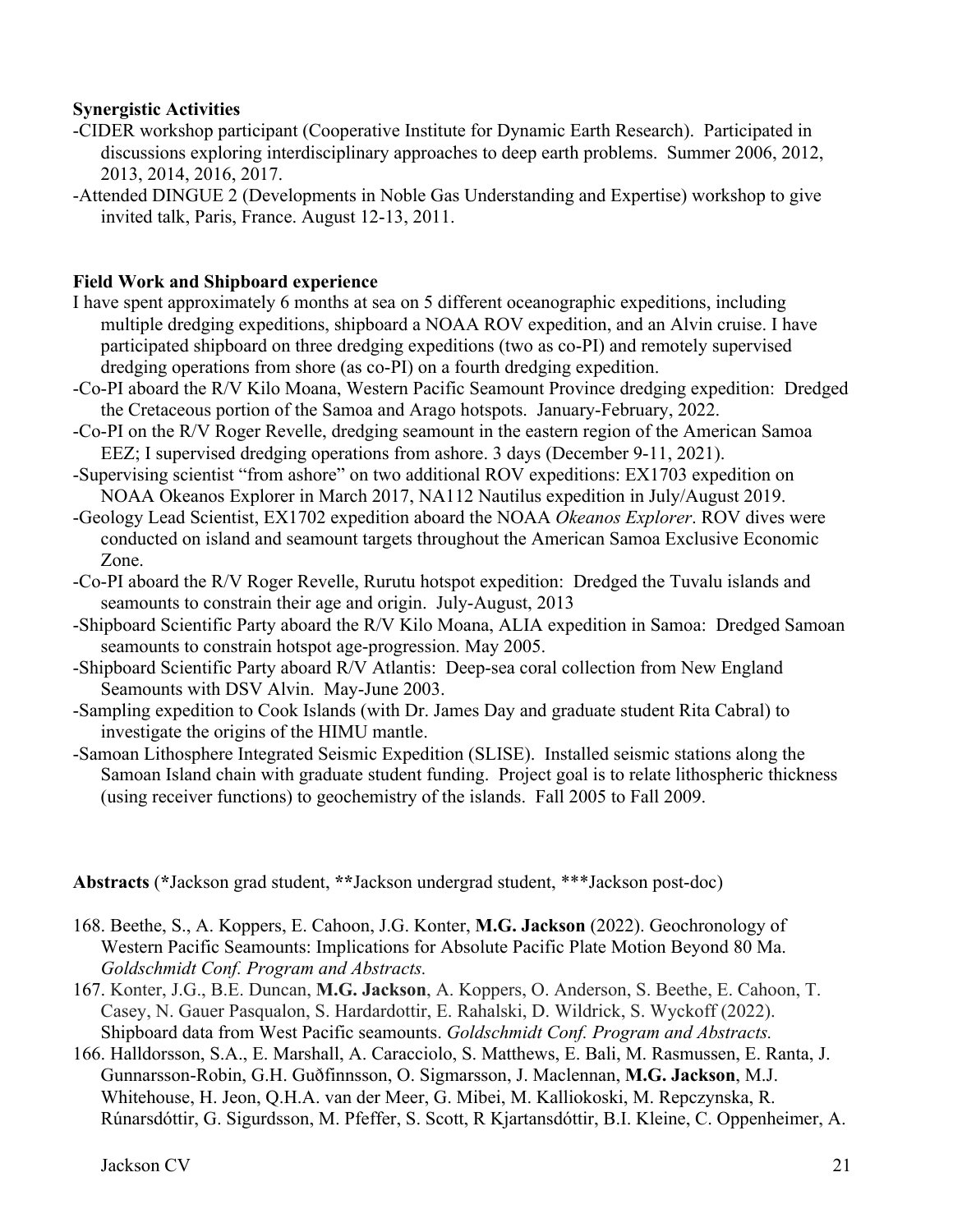Aiuppa, E. Ilyinskaya, M. Bitetto, G. Giudice, A. Stefánsson (2022). Rapid source shifting of a deep magmatic system revealed by the Fagradalsfjall eruption, Iceland. *Goldschmidt Conf. Program and Abstracts.*

- 165. Willhite, L.N., R. Arevalo, Jr., P. Piccoli, D. Rand, M. Locmelis, R.W. Nicklas, **M.G. Jackson**, J.M.D. Day, J.C. Lassiter, T.J. Ireland, I.S. Puchtel, V. Finlayson (2022), Elevated and heterogeneous oxygen fugacity in global hotspot lavas. *Goldschmidt Conf. Program and Abstracts.*
- 164. Halldórsson, S.A., S. Matthews, E. Ranta, B.I. Kleine, J.D. Barnes, K. Shimizu, J. Wang, F.E. Jenner, **M.G. Jackson**, A. Stefánsson, L. Hallis, J. Dixon. An ancient, primordial source of water in the Iceland plume source? Asymmetric distribution of enriched components in the Iceland mantle. Nordic Geological Winter Meeting (May, 2022).
- 163. Ranta, E., S.A. Halldórsson, V. Nykänen, R. Kaikkonen, G.H. Guðfinnsson, P.H. Barry, H. O'Brien, M.B. Rasmussen, J. Gunnarsson-Robin, E.W. Marshall, A. Stefánsson, E. Bali, **M.G. Jackson**, K. Grönvold. Asymmetric distribution of enriched components in the Iceland mantle. Nordic Geological Winter Meeting (May, 2022).
- 162. Sigmarsson, O., E.W. Marshall, C. Bosq, D. Auclair, M.B. Rasmussen, B.I. Kleine, E.J. Ranta, S. Matthews, S.A. Halldórsson, **M.G. Jackson**, G.H. Gudfinnsson, E. Bali, A. Stefánsson, M.T. Gudmundsson (2022). Basalt production controlled by mantle source fertility at Fagradalsfjall, Iceland. EGU 2022.
- 161. Mundl-Petermeier, A., R.J. Walker, B. Peters, **M.G. Jackson**, V. Lekic, D. Kim, M.-T. Herret. Geochemical and Geophysical implications for the source of Ocean Island Basalts. Fall AGU, New Orleans.
- 160. Dottin III, J.W., J. Labidi, **M.G. Jackson**, J. Farquhar (2021). Isotopic evidence of multiple recycled sulfur sources erupted at Samoa. Fall AGU, New Orleans.
- 159. Doucelance, R., C. Israel, M. Boyet, P. Bonnand, **M.G. Jackson**, J. Barling (2021). A Ce-Nd-Hf isotope perspective on the EMI-EMII end-member. *Goldschmidt Conf. Program and Abstracts.*
- 158. Israel, C., M. Boyet, R. Doucelance, P. Bonnand, B. Dhuime, D. Ionov, **M.G. Jackson** (2021). First Ce-Nd isotopic measurements of middle and lower continental crust. *Goldschmidt Conf. Program and Abstracts.*
- 157. Bermingham, K. R., R. J. Walker, V.A. Finlayson, H.A. Tornabene, B.J. Peters, N. Nakanishi, R.L. Rudnick, J.M.D. Day, **M.G. Jackson**, D.G. Pearson, M.E. Schilling (2021). The search for preserved late-stage accretionary components in terrestrial materials. *Goldschmidt Conf. Program and Abstracts.*
- 156. Giuliani, A., **M.G Jackson**, A. Fitzpayne, H. Dalton (2021). Remnants of early Earth differentiation in the deepest mantle-derived lavas. *Goldschmidt Conf. Program and Abstracts.*
- 155. Dottin, J.W. III, J. Labidi, **M.G. Jackson**,J. Farquhar (2020). Sulfur isotope evidence of geochemical zonation of the Samoan mantle plume. European Geophysical Union.
- 154. Willhite, L.N., R. Arevalo Jr., M. Locmelis, P. Piccoli, B. Farcy, M. Castillo, R. Funderburg, **M.G. Jackson,** J. Day, T.J. Ireland, J. Lassiter (2020). An Investigation of Oxygen Fugacity in Ocean Island Basalts. Fall AGU, virtual meeting due to pandemic.
- 153. Bao, X., C. Lithgow-Bertelloni, **M.G. Jackson** (2020). Are hotspots hotter than ridges? Fall AGU, virtual meeting due to pandemic.
- 152. Rasmussen, M.B., S.A. Halldorsson, **M.G. Jackson,** M.J. Whitehouse, I.N. Bindeman (2020). Continuous incorporation of recycled lithosphere into the Icelandic plume traced by He and O isotopes. Iceland spring meeting. Geoscience Society of Iceland, Spring Meeting. www.jfi.is
- 151. Willhite, L.N., R. Arévalo Jr., M. Locmelis, P. Piccoli, B. Farcy, M. Castillo, R. Funderburg, **M.G. Jackson,** W. McDonough, J. Day, T.J. Ireland, R.J. Walker, J. Lassiter (2020). The spatial distribution of  $fO_2$  in the mantle: Insights from V partitioning behavior in ocean island basalts. *Goldschmidt Conf. Program and Abstracts.*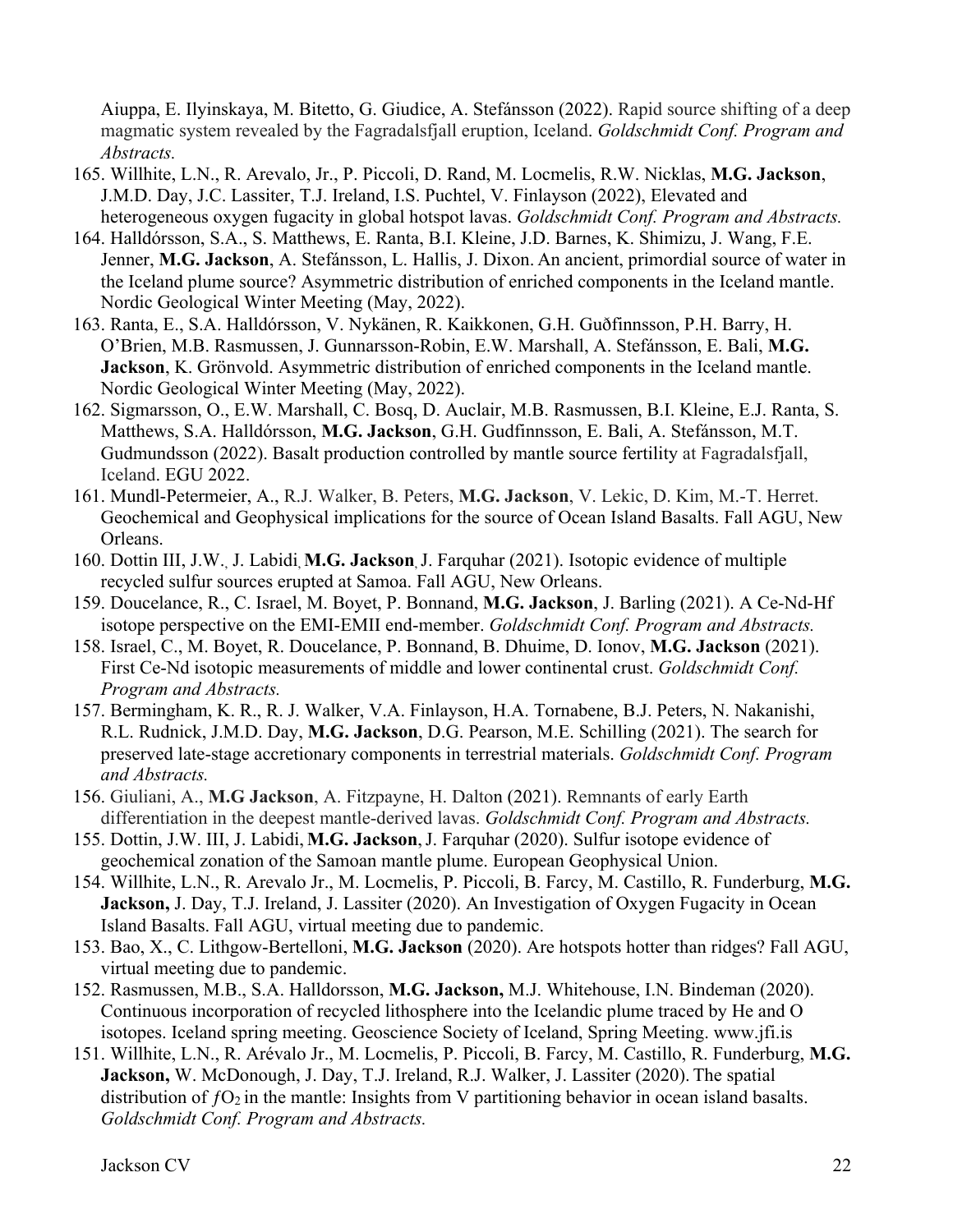- 150. Soderman, C.R., H.M. Williams, O. Shorttle, S. Matthews, **M.G. Jackson,** O. Nebel (2020). Heavy ∂57Fe in ocean island basalts: Is pyroxenite the solution? *Goldschmidt Conf. Program and Abstracts.*
- 149. Konter, J.G., **M.G. Jackson,** A.A. Koppers (2020). Implications of the transition from shield to rejuvenation in Samoa. *Goldschmidt Conf. Program and Abstracts.*
- 148. **Jackson, M.G.**, J. Blichert-Toft, S. Halldórsson, A. Mundl-Petermeier, M. Bizimis, M.D. Kurz, A.A. Price, S. Harðardóttir, L.N Willhite, K. Breddam, T.W. Becker, R.A. Fischer (2020). Geodynamic implications of He and W isotopes in Iceland hotspot lavas. *Goldschmidt Conf. Program and Abstracts.* (Abstract accepted, but did not present due to pandemic.)
- 147. Doucelance, R., C. Israel, M. Boyet, P. Bonnand, **M.G. Jackson,** J. Barling (2020). A Ce-Nd-Hf isotopes perspective on the EMI-EMII end-members distinction. *Goldschmidt Conf. Program and Abstracts.*
- 146. Giuliani, A., **M.G. Jackson**, A. Fitzpayne, A. (2020). The role of FOZO-PREMA in kimberlite genesis. *Goldschmidt Conf. Program and Abstracts.*
- 145. Buff, L., **M.G. Jackson,** K. Konrad, M. Bizimis, A.A. Koppers, A. Price, E. Rose-Koga, J.G. Konter, J. Blusztajn (2020). A "missing link" for the Macdonald and Arago hotspots. *Goldschmidt Conf. Program and Abstracts.*
- 144. Bermingham, K.R., R.J. Walker, V.A. Finlayson, B.J. Peters, N. Nakanishi, R. Rudnick, J.M.D. Day, **M.G. Jackson,** G. Pearson, G. (2020). The search for preserved late-stage accretionary components in terrestrial materials. *Goldschmidt Conf. Program and Abstracts.* (Abstract withdrawn due to pandemic.)
- 143. Rasmussen, M.B., S.A. Halldórsson, **M.G. Jackson,** Whitehouse, I. Bindeman (2020). Low-δ18Ool controlled by entrainment of oceanic lithosphere into the Iceland plume source. *Goldschmidt Conf. Program and Abstracts.*
- 142. Gaschnig, R., C. Reinhard, N. Planavsky, X. Wang, D. Asael, **M.G. Jackson, M.G.** (2020). The Mo and U isotope compositions of OIB reservoirs and the role of alteration in obscuring these signals. *Goldschmidt Conf. Program and Abstracts.*
- 141. **Jackson, M.G.**, T.W. Becker, B. Steinberger (2020). Geochemical and seismological constraints on the locations and geometries of deep mantle domain. EGU 2020.
- 140. Marschall, H.R., **M.G. Jackson**. Low recycling efficiency of boron into the deep mantle. EGU 2020.
- 139. Bao, X., C. Lithgow-Bertelloni, **M.G. Jackson** (2019). Upper mantle temperature of hotspots and ridges and correlation with geochemical signals. Fall AGU, San Francisco.
- 138. Konter, J.G., **M.G. Jackson**, A.A.P. Koppers, P. Wessel, V.A. Finlayson, K. Konrad, A. Alverson (2019). The link between Ontong-Java and Louisville revealed in the West Pacific. Fall AGU, San Francisco.
- 137. Reinhard, A., J.D. Inglis, R. Steiner, S. LaMont, **M.G. Jackson** (2019). Isotopic analysis of subnanogram Nd samples using new ATONA amplifiers. Fall AGU, San Francisco.
- 136. Adams, J., **M.G. Jackson**, F. Spera (2019). One-third of the ocean island basalt mantle Sr-Nd isotopic "mantle array" preserved in magmatic clinopyroxenes within a single Samoan hotspot lava. Fall AGU, San Francisco.
- 135. **Jackson, M.G.**, J. Blichert-Toft, S.A. Halldórsson, L. Willhite, M. Kurz, K. Breddam, I. Bindeman, S. Harðardóttir, A.A. Price (2019). Cenozoic Evolution of the Iceland Hotspot Reveals a Temporal Shift in the Isotopic Composition of the Primordial Component. Fall AGU, San Francisco.
- 134. Walker, R.J., A. Mundl-Petermeier, R.A. Fischer, V. Lekic, **M.G. Jackson**, M.D. Kurz, M. Horan (2019). Relating Deep Earth Structures to Geochemical Data. Fall AGU, San Francisco.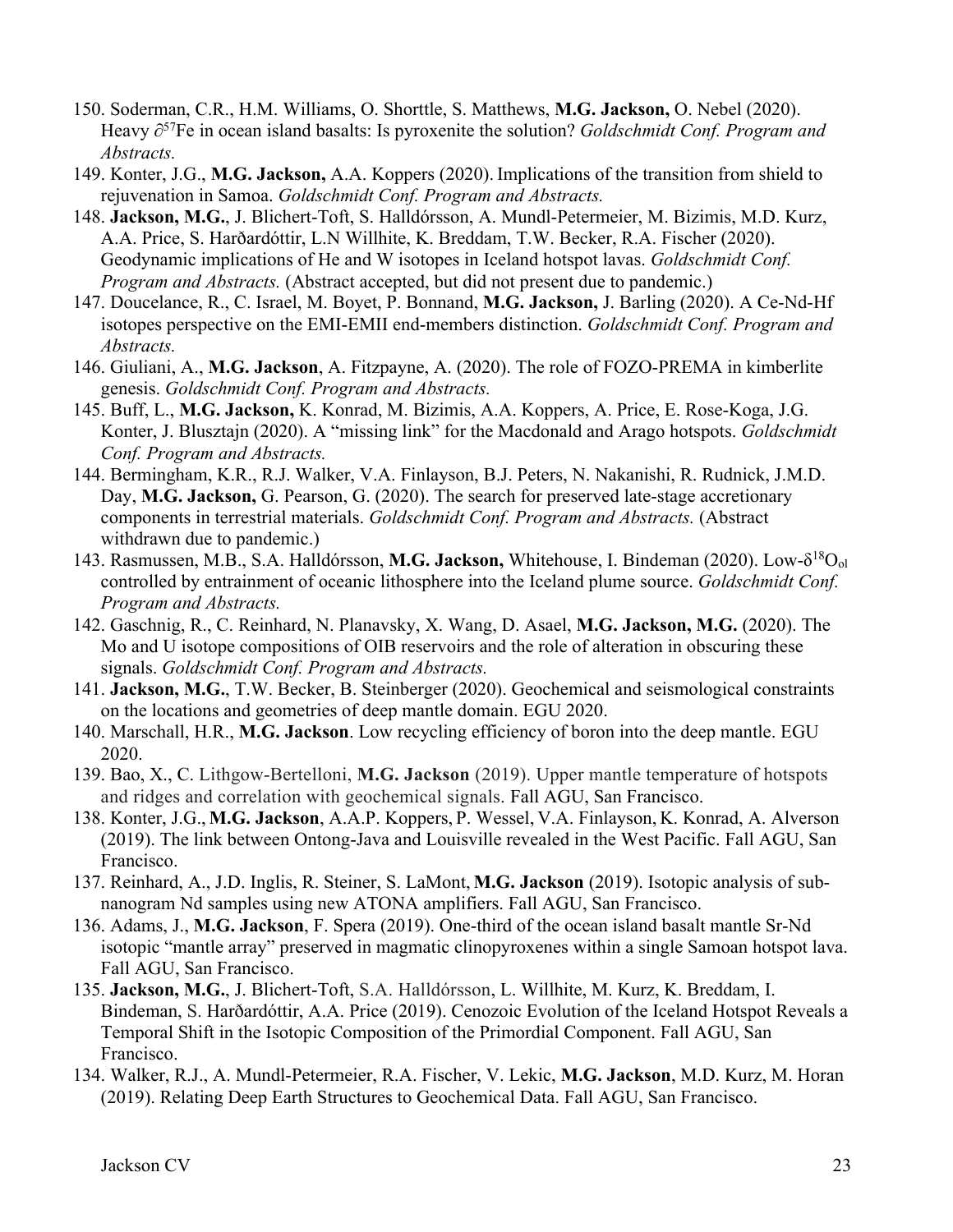- 133. Andrys, J.L., K.A. Kelley, E. Cottrell, **M.G. Jackson**, M.L. Coombs (2019). Thermal implications of Pb isotope and volatile systematics in the western Aleutian arc*. Goldschmidt Conf. Program and Abstracts.*
- 132. **M.G. Jackson**, S.A. Halldorsson, A. Price, M.D. Kurz, J.G. Konter, A.A.P. Koppers, J.M.D. Day (2019). Contrasting old and young volcanism at Aitutaki, Cook Inlands: Evidence for a distinct Rarotonga hotspot? *Goldschmidt Conf. Program and Abstracts.*
- 131. Soderman, C., H. Williams, O. Shorttle, S. Matthews, **M.G. Jackson** (2019). Iron isotope constraints on the lower mantle structure of the Samoan mantle plume. *Goldschmidt Conf. Program and Abstracts.*
- 130. Mundl-Petermeier, A., R.J. Walker, R.A. Fischer, **M.G. Jackson** (2019). Ancient lower mantle heterogeneities revealed by modern OIB – a story told by W and He isotope. *Goldschmidt Conf. Program and Abstracts.*
- 129. Ashley, A.W., J. Edelson, A.H. Peslier, L. Bruce, **M.G. Jackson**, J. Konter, R. Dasgupta, M. Bizimis, M. (2019). Evidence for dry carbonatite metasomatism in the oceanic lithosphere from peridotite xenoliths of Samoa and Lanzarote. European Geophysical Union. Session GMPV2.1/GD3.8.
- 128. Botana, J., Z. Liu, M.-S. Miao, F. Spera, **M.G. Jackson** (2019). How are light elements present in Earth's core? An ab initio exploration. American Physical Society.
- 127. Anderson, O.E.\*, **M.G. Jackson**, E.F. (2018). Rose-Koga, Geochemistry of Mauna Loa olivinehosted melt inclusions with unusual trace element fingerprints, Fall AGU, Washington D.C.
- 126. Byerly, B.L.\*\*\*, **M.G. Jackson** (2018). Examining grain-scale Sr and Nd isotopic heterogeneities in metasomatized harzburgite xenoliths from Savai'i, Western Samoa, Fall AGU, Washington D.C.
- 125. Dottin III, J.W., J. Labidi, J. Farquhar, **M.G. Jackson** (2018). Characterizing primordial S-isotope compositions in Ocean Island Basalts using  $\mu^{182}W$  and  ${}^{3}He/{}^{4}He$  relationships, Fall AGU, Washington D.C.
- 124. **Jackson, M.G.**, T.W. Becker, J.G. Konter (2018). Geochemistry of Large, Low Shear-Wave Velocity Provinces in the Lower Mantle Inferred from Nd and Pb Isotopes in Oceanic Hotspots, Fall AGU, Washington D.C.
- 123. Konrad, K., A.A.P. Koppers, B. Steinberger, V. Finlayson,J. Konter, M.G. Jackson (2018). Determining Relative Mantle Plume Motion using Hotspot Track Geometry, Geochronology and Geochemistry, Fall AGU, Washington D.C.
- 122. Willhite, L.N.\*, **M.G. Jackson**, J. Blichert-Toft, I. Bindeman, M.D. Kurz (2018). The Icelandic Mantle Plume: A 62 Million Year Record of the Deep Mantle, Fall AGU, Washington D.C.
- 121. Mundl, A., R.J. Walker, **M.G. Jackson**, M.D. Kurz, S.A. Halldórrson (2018). A global picture on correlating primordial mantle signatures in Ocean Island basalts, Fall AGU, Washington D.C.
- 120. Ashley, A.W., M. Bizimis, A. Peslier, **M.G. Jackson**, J. Konter (2018). Samoa: A case study for "dry" metasomatism? *Goldschmidt Conf. Program and Abstracts.*
- 119. Marschall, H.R., **M.G. Jackson** (2018). Isotopically heavy boron in the source of ocean island basalts. *Goldschmidt Conf. Program and Abstracts.*
- 118. Dottin, J.W., J. Farquhar, J. Labidi, **M.G. Jackson** (2018). A relationship between sulfur isotopes,  $\mu^{182}$ W, and <sup>3</sup>He/<sup>4</sup>He: Evaluating the possibility of S-isotope heterogeneity in a primitive mantle reservoir. *Goldschmidt Conf. Program and Abstracts.*
- 117. Ashlea, A., M. Bizimis, A. Peslier, **M.G. Jackson** (2018). Water systematics of peridotites from the Samoa hotspot. 2018 Southeast GSA, Knoxville.
- 116. Mundl, A., R.J. Walker, **M.G. Jackson**, J. Blichert-Toft, M.D. Kurz, S.A. Halldórsson (2018). Two distinct primordial mantle sources beneath Iceland. EGU 2018, Vienna.
- 115. Wang, X.\*\*\*, J. Li, F. Spera, **M.G. Jackson**, M. Miao (2018). The stability and the structures of Fe-I and Fe-Br compounds under Earth core condition. American Physical Society, Los Angeles.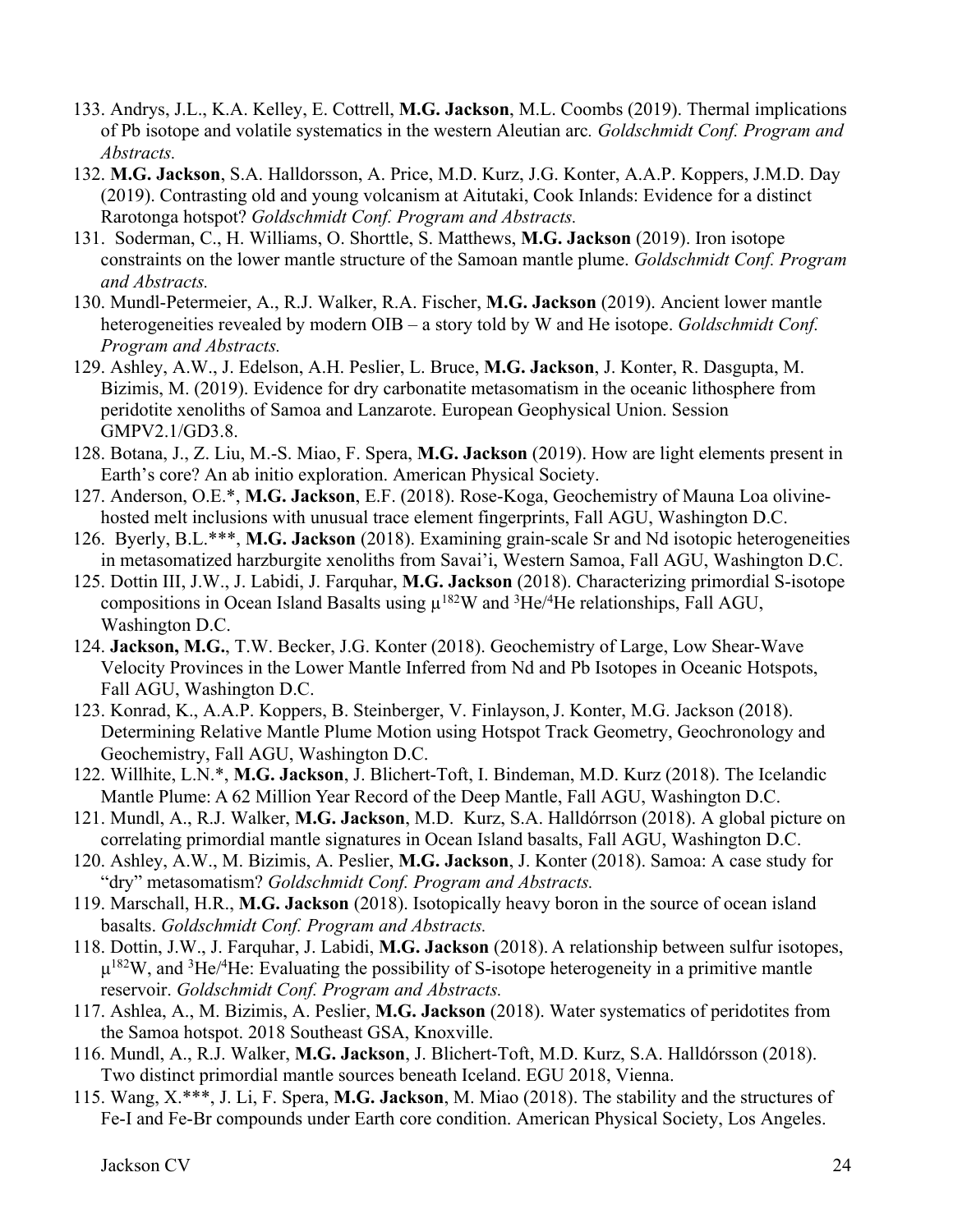- 114. Botana, J., Z. Liu, M.-S. Miao, F. Spera, **M.G. Jackson** (2018). What is the form of H in the Earth's inner core? American Physical Society, Los Angeles.
- 113. Adams, J., F. Spera, **M.G. Jackson**, J. Schmidt (2017). Petrogenetic Evaluation of Clinopyroxene-hosted Melt Inclusions from an Enriched Submarine Lava of the Samoan Hotspot Track: A Phase Equilibria and Diffusion Modeling Study. AGU 2017. EOS (Transactions of AGU), 98, V33G-0593.
- 112. **Jackson, M.G.**, T. Becker, J. Konter (2017). Mantle plumes and hotspot geochemistry. AGU 2017. EOS (Transactions of AGU), 98, V12A-05.
- 111. Herrera, S., **M.G. Jackson**, K. Elliot (2018). Biodiversity of the deep-sea benthic fauna in the American Samoa region. *Ocean Sciences Meeting*. Portland, OR.
- 110. Peterson, M.E., M. Brounce, E. Stolper, J. Eiler, T. Hanyu, A. Nichols, **M.G. Jackson** (2017). The oxidation state of Fe in glasses from the Austral Islands: limits on effects of the HIMU mantle endmember on oxygen fugacity. *Goldschmidt Conf. Program and Abstracts.* Paris.
- 109. Mundl, A., R.J. Walker, M. Touboul, **M.G. Jackson**, J.M. Day, M.D. Kurz, V. Lekic, R.T. Herlz (2017). Ancient 182W Signatures in Modern Ocean Island Basalts. *Goldschmidt Conf. Program and Abstracts.* Paris.
- 108. **Jackson, M.G.**, J.G. Konter, T. Becker (2017). Hot plumes entrain higher 3 He/4 He. *Goldschmidt Conf. Program and Abstracts.* Paris.
- 107. Horan, M.F., R.W. Carlson, R.J. Walker, **M.G. Jackson**. Hadean processes in modern basalts. *Goldschmidt Conf. Program and Abstracts.* Paris.
- 106. Kendrick, M.A., C. Hémond, V.S. Kamenetsky, L. Danyushevsky, C.W. Devey, T. Rodemann, **M.G. Jackson**, Perfit M.R. (2017). Halogens and water in MORB and OIB and the origin of HIMU. *Goldschmidt Conf. Program and Abstracts.* Paris.
- 105. Kendrick, M., C. Hemond, V.S. Kamenetsky, L. Danyushevsky, C.W. Devey, T. Rodeman, **M.G. Jackson**, M.R. Perfit (2017). Seawater cycled throughout Earth's mantle in partially serpentinised lithosphere. Session S-GC52 "Volatile Cycles in the Earth - from Surface to Deep Interior." JpGU-AGU Joint Meeting 2017. Chiba, Japan.
- 104. Konter, J.G., A.A.P. Koppers, **M.G. Jackson**, V. Finlayson, K. Konrad (2017). The two longestlived Pacific hotspots, diverging since 80 Ma. Session Number 22 "T6. Magmatic Processes and Sources for Hotspot Volcanoes." 2017 GSA Cordillera Section Meeting, Honolulu.
- 103. Finlayson, V.A., J.G. Konter, K. Konrad, A. Price, A.A.P. Koppers, **M.G. Jackson** (2016). Identification of a Hawaiian-Emperor Style Bend in the Tuvalu segment of the Rurutu hotspot track*.*  AGU 2016. EOS (Transactions of AGU), 97, DI52A-05.
- 102. **Jackson, M.G.**, A. Reinhard, J. Blichert-Toft, A. Price, M.D. Kurz, S.A. Halldórsson (2016). Primitive helium isotopic compositions associated with Miocene lavas from Northwest Iceland. AGU 2016. EOS (Transactions of AGU), 97, DI11A-2342.
- 101. Lupton, J., A. Price, **M.G. Jackson**, R. Arculus, O. Nebel (2016). Elevated helium isotope ratios in the northern Lau and north Fiji basins: Intrusion of the Samoan hotspot or another OIB component? AGU 2016. EOS (Transactions of AGU), 97, V11B-2783.
- 100. Millet, M.-A., **M.G. Jackson**, N. Dauphas, K.W. Burton, H.M. Williams, M.D. Kurz, R. Doucelance, R.H. Smithies, D. Champion, G.M. Nowell (2016). Titanium isotopes link the high <sup>3</sup>He/<sup>4</sup>He reservoir to continent formation. AGU 2016. EOS (Transactions of AGU), 97, V53E-04.
- 99. Mundl, A., M. Touboul, R.J. Walker, **M.G. Jackson**, M.D. Kurz,J. Day, M.G. Horan (2016). 182W in modern ocean island basalts. AGU 2016. EOS (Transactions of AGU), 97, DI13B-02.
- 98. O'Farrell, K., C. Eakin, T.D. Jones, E. Garcia, A. Robson, T. Mittal, C. R. Lithgow-Bertelloni, **M.G. Jackson,** V. Lekic, M.L. Rudolph (2016). Tracing Mantle Plumes: Quantifying their morphology and behavior from seismic tomography. AGU 2016. EOS (Transactions of AGU), 97, DI31A-2613.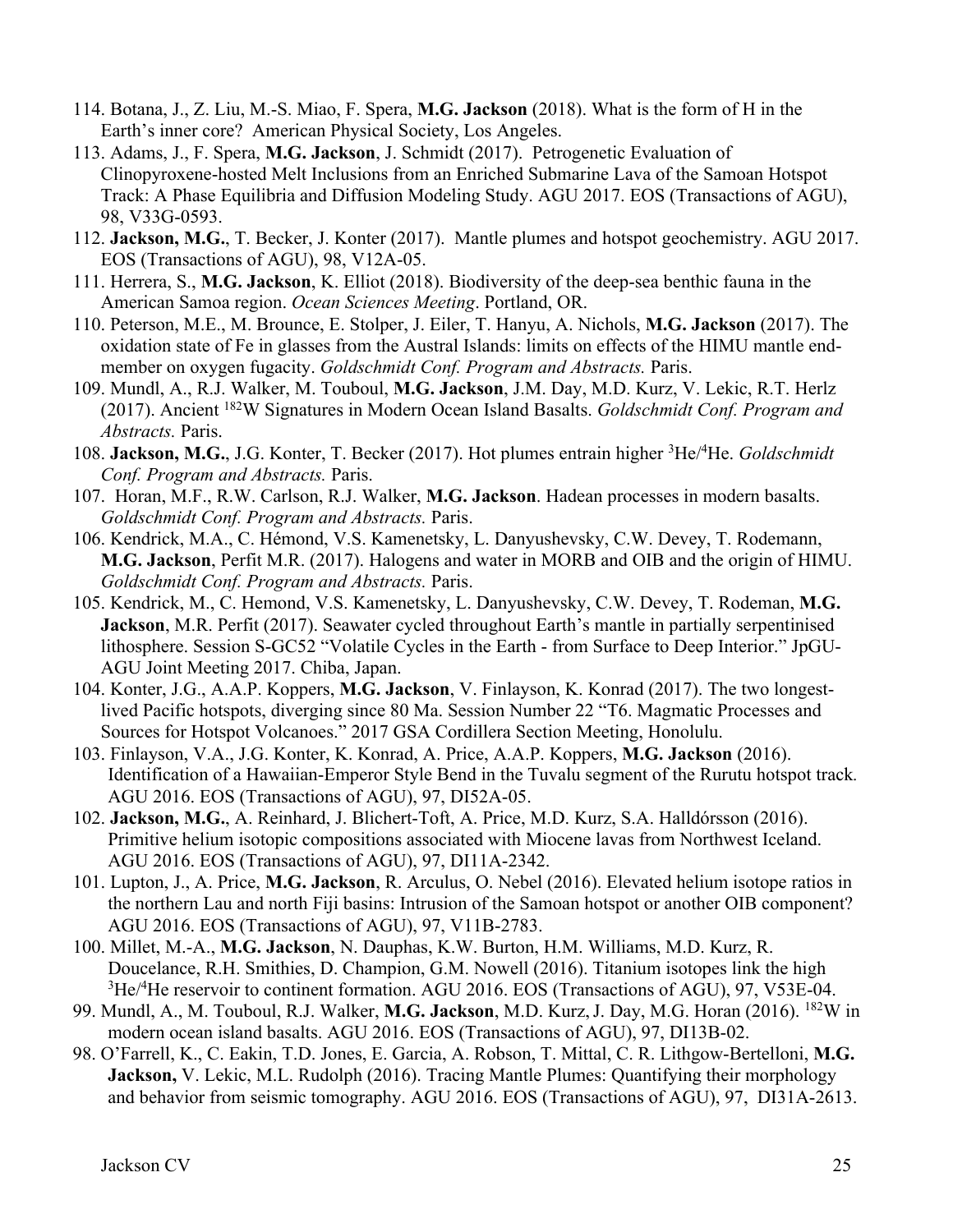- 97. Caracas, R., R. Nomura, R., K. Hirose, M. Ballmer, **M.G. Jackson** (2016). Melts of the early Earth. An ab initio computational perspective. AGU 2016. EOS (Transactions of AGU), 97, MR12A-01.
- 96. Rizo, H., R.J. Walker, R.W. Carlson, M.F. Horan, S. Mukhopadhyay, D. Francis, **M.G Jackson** (2016). 182W evidence from flood basalt lavas for the long-term survival of primordial mantle. AGU 2016. EOS (Transactions of AGU), 97, DI52A-09.
- 95. Rose-Koga, E., K.T. Koga, M. Moreira, I. Vlastelic, **M.G. Jackson,** M.J. Whitehouse, N. Shimizu (2016). F, Cl, S concentrations and Pb isotopes in melt inclusions form Sao Miguel, Azores. *Goldschmidt Conf. Program and Abstracts.*
- 94. Rizo, H., R.J. Walker, R.W. Carlson, M.F. Horan, S. Mukhopadhyay, V. Manthos, D. Francis, **M.G. Jackson** (2016). Preservation of Earth-forming events revealed by <sup>182</sup>W variations. 4th International Workshop on Highly Siderophile Element Geochemistry, Durham, UK.
- 93. Day, J.M.D., R.J. Walker, **M.G. Jackson, M.G.** (2016). 186Os-187Os systematics of ocean island basalts. 4th International Workshop on Highly Siderophile Element Geochemistry, Durham, UK.
- 92. Pringle, E.A., F. Moynier, P.S. Savage, **M.G. Jackson, M.A.** Moreira, J.M. Day (2015). Silicon Isotope geochemistry of ocean island basalts: Mantle heterogeneities and contribution of recycled oceanic crust and lithosphere. AGU 2015. EOS (Transactions of AGU), 96, DI31A-2571.
- 91. Dottin, J., J. Labidi, **M.G Jackson**, J. Farquhar (2015). Sulfur isotopic composition of ocean island basalts: New insights into the composition of the primitive mantle and mantle recycling. AGU 2015. EOS (Transactions of AGU), 96, DI31A-2563.
- 90. Parman, S., C. Jackson, N. Starkey, R. Greenwood, I. Franchi, **M.G. Jackson** (2015). The triple oxygen isotopic composition of high <sup>3</sup>He/<sup>4</sup>He mantle. AGU 2015. EOS (Transactions of AGU), 96, DI43B-03.
- 89. Rizo, H., R.J. Walker, R.W. Carlson, S. Mukhopadhyay, D. Francis, **M.G. Jackson** (2015). Memories of Earth formation in the modern mantle: W isotopic composition of flood basalt lavas. EOS (Transactions of AGU), 96, DI43B-05.
- 88. Reinhard, A.A.\*, **M.G. Jackson**, J. Harvey (2015). Implications of heterogeneous Sr-Isotopes in olivines from Samoan lavas. EOS (Transactions of AGU), 96, DI31A-2557.
- 87. Konter, J.G., A.A.P. Koppers, **M.G. Jackson**, V. Finlayson, K. Konrad (2015). Constraints from seamounts on Pacific plate versus plume motion prior to 80 Ma. EOS (Transactions of AGU), 96, DI41A-2596.
- 86. Konrad, K., A.A.P. Koppers, B. Steinberger, J.G. Konter, V.A. Finlayson, **M.G. Jackson** (2015). The relative motion of Pacific mantle plumes: Implications for the viscosity structure of the Earth's mantle. EOS (Transactions of AGU), 96, DI34A-08.
- 85. Jellinek, A.M., **M.G. Jackson**, A. Lenardic, M. Weller (2015). How do early impacts modulate the tectonic, magnetic and climatic evolutions of terrestrial planets? EOS (Transactions of AGU), 96, DI31A-2574.
- 84. Bingam, N., **M.G. Jackson**, B. Bookhagen, K. Maher, O. Chadwick (2015). Strontium isotopes provide clues for a process shift in base cation dynamics in young volcanic soils. EOS (Transactions of AGU), 96, B21D-0477.
- 83. **Jackson, M.G.**, A.M. Jellinek, R.W. Carlson (2015). Consequences for an Alternative Earth Composition: A Decade of Insight. EOS (Transactions of AGU), 96, U31A-05.
- 82. **Jackson, M.G.**, J. Schmidt, F. Spera, A. Kylander-Clark, K. Sheppard\*, A. Reinhard\* (2015). Sediment subduction and the generation of extreme geochemical enrichment in lavas erupted at oceanic hotspots. EOS (Transactions of AGU), 96, V44A-05.
- 81. **Jackson, M.G.**, S.B. Shirey, E.H. Hauri, M.D. Kurz (2015). Os-isotopic compositions of peridotite xenoliths from the oceanic mantle: implications for the age of isotopic domains in the oceanic mantle. EOS (Transactions of AGU), 96, DI53A-07.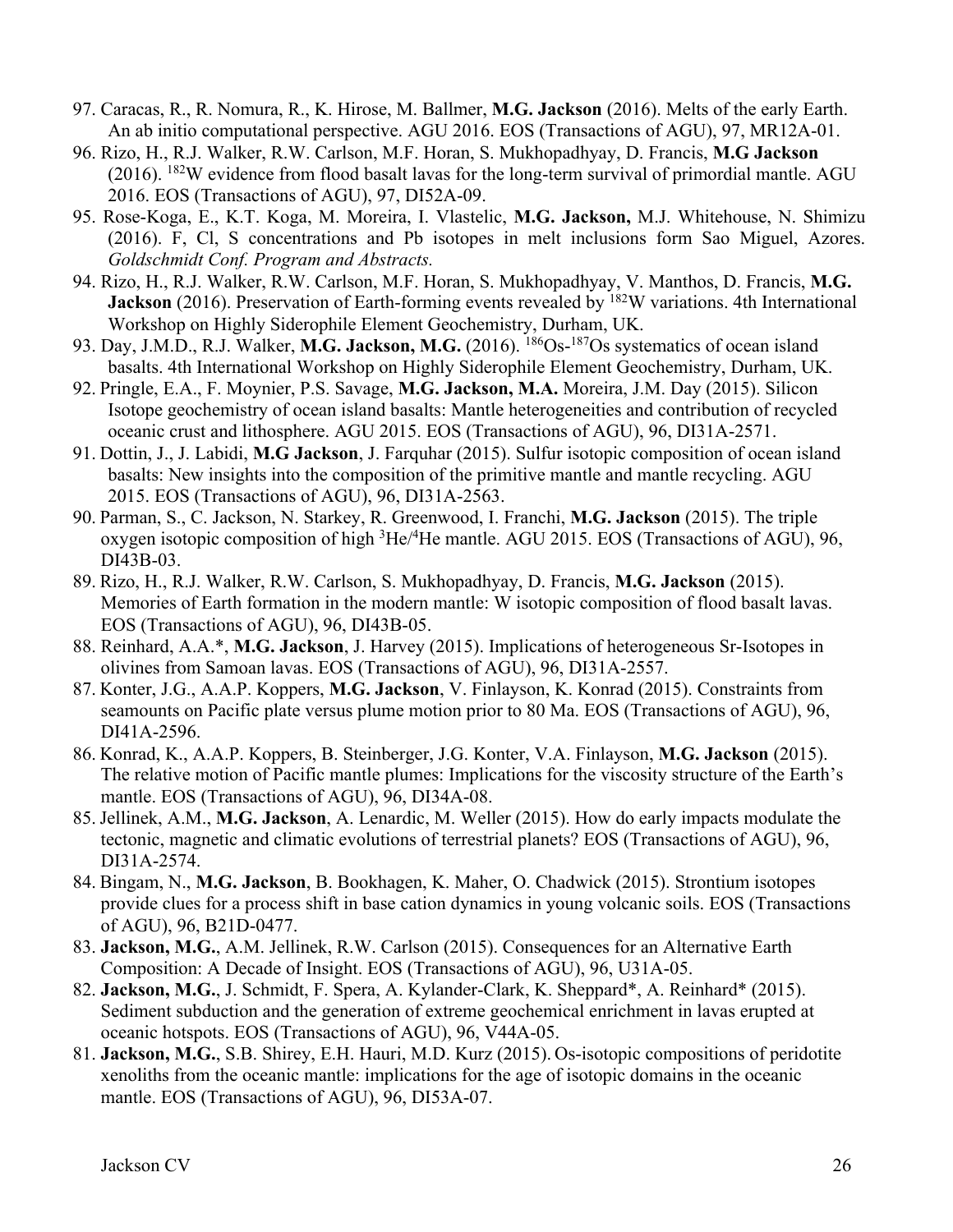- 80. Rizo, H., R.J. Walker, R.W. Carlson, S. Mukhopadhyay, D. Francis, **M.G. Jackson** (2015). Memories of Earth formation in the modern mantle: W-isotopic composition of flood basalt lavas. *Goldschmidt Conf. Program and Abstracts.*
- 79. Koppers, A.A.P., K. Konrad, J. Rose, J.G. Konter, V.A. Finlayson, **M.G. Jackson** (2015). Tracing the long-lived Rurutu mantle source in the Pacific with implications for plume motions. *Goldschmidt Conf. Program and Abstracts.*
- 78. Konter, J.G., A.A.P. Koppers, **M.G. Jackson**, L. Storm, V. Finlayson, K. Konrad (2015). Seamount geochemistry argues for new Pacific plate motion models. *Goldschmidt Conf. Program and Abstracts.*
- 77. **Jackson, M.G.** (2015). Inferring the "geochemical geometry" of mantle plumes. *Goldschmidt Conf. Program and Abstracts.*
- 76. **Jackson, M.G.**, J.G. Konter, A.A.P. Koppers (2015). Unravelling the history of the longest-lived hotspots in the Pacific. *Goldschmidt Conf. Program and Abstracts.*
- 75. Lupton, J., K. Rubin, R. Arclulus, A. Price\*, **M.G. Jackson, M.G.** (2015). Helium, carbon, trace metals, and radiogenic isotopes in the Northern Lau and North Fiji Basins. *Goldschmidt Conf. Program and Abstracts.*
- 74. Cartigny, P., J. Labidi, C. Devey, **M.G. Jackson, E.** Thomassot, E. Deloule, E. (2015). On the Archean vs. Proterozoic age of the HIMU mantle component : New  $33S/32S$ ,  $34S/32S$ ,  $36S/32S$ -data from Saint-Helena glasses. AGU Joint Assembly: Montreal, Canada. VGP33A-03.
- 73. **Jackson, M.G.** (2015). The geochemical geometry of mantle plumes. Geophysical Research Abstracts, 17. EGU2015-14532. EGU General Assembly.
- 72. Garapic, G.\*\*\*, A. Mallik, R. Dasgupta, **M.G. Jackso**n (2014). Oceanic lavas sampling the high <sup>3</sup>He/<sup>4</sup>He mantle reservoir: Primitive, depleted, or re-enriched? EOS (Transactions of AGU), 95.
- 71. Conatser, C., A.A.P. Koppers, K. Konrad, A. Price\*, **M.G. Jackson,** J. Konter (2014). 40Ar/39Ar ages of volcanic rocks associated with two seamounts dredged in the NE Lau Basin. EOS (Transactions of AGU), 95.
- 70. Pringle, E.M., P.S. Savage, **M.G. Jackson,** M.A. Moreira, J.M. Day, F. Moynier (2014). Silicon isotope geochemistry of ocean island basalts: Search for deep mantle heterogeneities and evidence for recycled altered oceanic crust. EOS (Transactions of AGU), 95.
- 69. **Jackson, M.G.**, R.A. Cabral\*, E.F. Rose-Koga, K.T. Koga, A. Price\*, E.H. Hauri, P. Michael (2014). An ultra-depleted mantle component in the Ontong Java Plateau revealed by major, trace and volatile element abundances in olivine-hosted melt inclusions. EOS (Transactions of AGU), 95.
- 68. Price, A.A.\*, **M.G. Jackson,** J. Blichert-Toft, R.J. Arculus, C.S. Conatser, J.G. Konter, A.A.P. Koppers, J. Blusztajn (2014). A geochemical transect across the Lau and North Fiji basins: New evidence for the distribution of multiple mantle plume components. EOS (Transactions of AGU), 95.
- 67. Konrad, K. V.A. Finlayson, A.A.P. Koppers, J. Konter, **M.G. Jackson** (2014). High resolution 40Ar-  $39$ Ar geochronology of the Tuvalu seamount chain: Implications for hotspot longevity and Pacific plate motion. *EOS* (Transactions of AGU), 95.
- 66. Finlayson, V.A., J.G. Konter, **M.G. Jackson,** A.A.P. Koppers, K. Konrad (2014). The Rurutu Hotspot: Isotopic and trace element evidence of HIMU hotspot volcanism in the Tuvalu Islands. *EOS* (Transactions of AGU), 95.
- 65. **Jackson, M.G.**, S. Shirey (2014). Looking at Ocean Islands from the bottom: The Osmium isotopic composition of Savai'i and Tubuai'i (Samoa) mantle xenoliths. GSA 2014 Vancouver.
- 64. **Jackson, M.G.** (2014). Relating the chemistry and structure of the deepest mantle to the geochemistry of mantle melts erupted at the surface. Deep Earth Processes Conference, The Geological Society of London (Burlington House, Piccadilly, London, UK).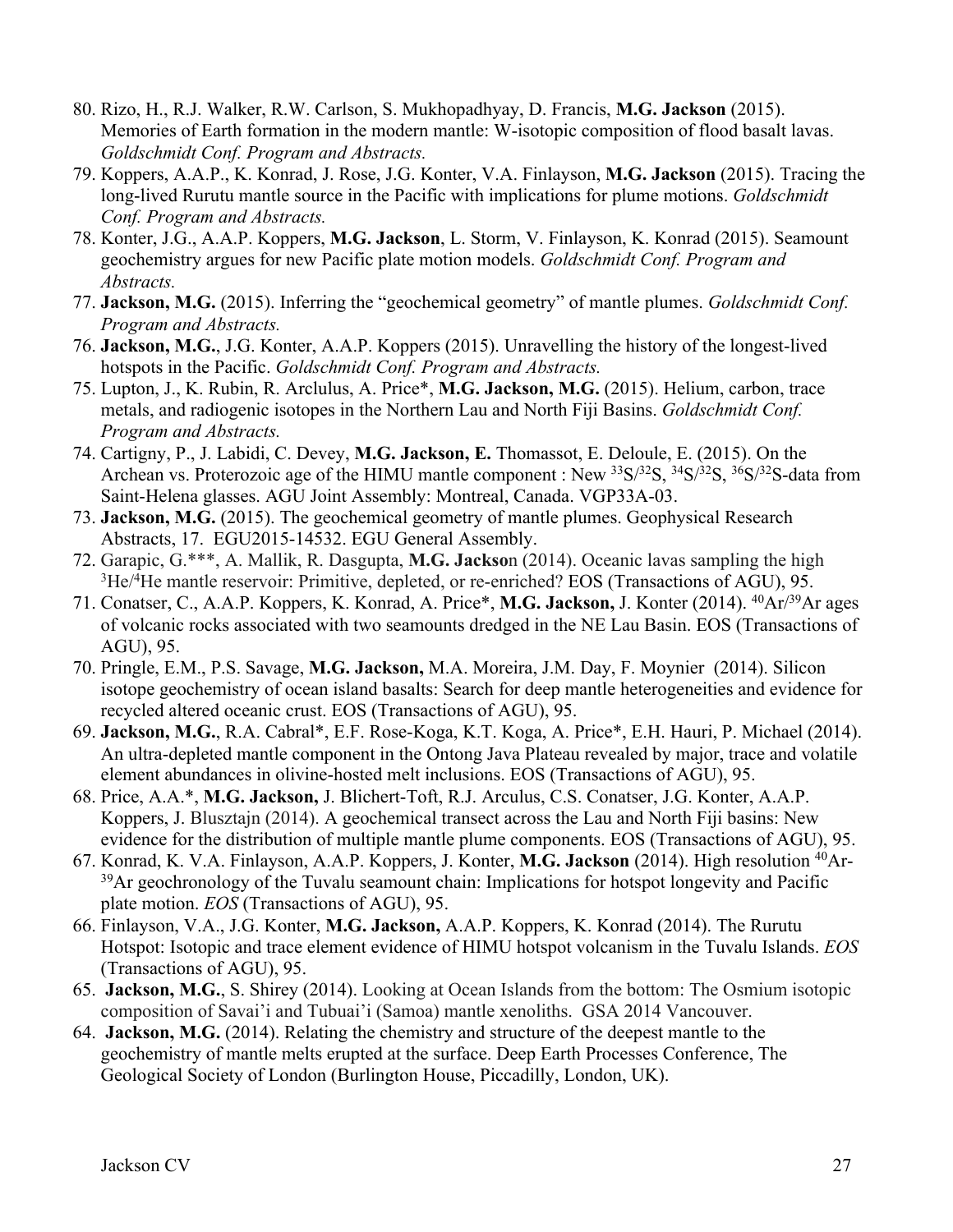- 63. Finlayson, V.A., **M.G. Jackson**, J.G. Konter (2014). Identifying Rurutu hotspot seamounts in the Tuvalu chain using isotopic ratios, major, and trace element chemistry, CIDER workshop (UC Santa Barbara), 2014.
- 62. Konter, J., V. Finlayson, J. Engel, **M.G. Jackson,** A. Koppers (2014). Trends in igneous rock-types from shipboard analysis with LIBS. *Goldschmidt Conf. Program and Abstracts, p. 1304.*
- 61. **Jackson, M.G.** (2014). The origin of the mantle "species": Five decades of debate. *Goldschmidt Conf. Program and Abstracts, p. 1105.*
- 60. Chen, H., P. Savage, M. Valdes, I. Puchtel, J. Day, **M.G. Jackson**, M. Moreira, F. Moynier (2014). Heterogeneity of calcium isotopes in Earth's mantle. *Goldschmidt Conf. Program and Abstracts, p. 400.*
- 59. Kendrick, M., V. Kamenetsky, R. Arculus, **M.G. Jackson**, J. Woodhead (2014). The abundance and origin of Cl, Br and I in the Earth's mantle. *Goldschmidt Conf. Program and Abstracts, p. 1230.*
- 58. Day, J., R. Cabral\*, **M.G. Jackson**, R. Walker (2014). Mantle mixing processes revealed from HIMU basalts. *Goldschmidt Conf. Program and Abstracts, p. 507.*
- 57. Koppers, A.A.P., J.G. Konter, **M.G. Jackson** (2013). Insights into the origin of the longest-lived hotspot in the Pacific: Clues from the Tuvalus. *EOS* (Transactions of AGU), 94, V13F-2668.
- 56. Williams, S.P., T.R. Davies, T.T. Barrows, **M.G. Jackson**, S.R. Hart, J.W. Cole (2014) Flankcollapse on Ta'u Island, Samoan archipelago: Timing and hazard implications. Proceedings of World Landslide Forum, vol. 3, pp 583-588.
- 55. Carlson, R.W., M. Boyet, **M.G. Jackson**, J. O'Neill, L. Qin, H. Rizo (2013). Chemical differentiation of the Earth before and after early formation. *EOS* (Transactions of AGU), 94, V24B-05.
- 54. Browning, J.M., A.M. Courtier, **M.G. Jackson**, V. Lekic, S.R. Hart, J.A. Collins (2013). Crust and mantle structure beneath the Samoan islands. *EOS* (Transactions of AGU), 94, DI41A-2317.
- 53. Pringle, E.A., P.S. Savage, **M.G. Jackson,** M. Moreira, J.M.D. Day, F. Moynier (2013). Silicon and zinc isotopes on Ocean Island Basalts. *EOS* (Transactions of AGU), 94, V12D-05.
- 52. Price, A.A.\*, **M.G. Jackson**, J. Blichert-Toft, P. Hall, J.M. Sinton, M.D. Kurz, J. Blusztajn (2013). Long-term geochemical connections between the Samoan hotspot and the northern Lau and North Fiji Basins. *EOS* (Transactions of AGU), 94, V13F-2670.
- 51. **Jackson, M.G.**, R.A. Cabral\*, E.F. Rose-Koga, K.T. Koga, M.J. Whitehouse, M.A. Antonelli, J. Farquhar, J.M. Day, E.H. Hauri (2013). Returning from the deep: Archean atmospheric fingerprints in modern hotspot lavas. *EOS* (Transactions of AGU), 94, DI13A-08.
- 50. **Jackson, M.G.** (2013). A genetic approach to mantle taxonomy reveals the geochemical geometry of a plume. *EOS* (Transactions of AGU), 94, DI32A-03.
- 49. Konter, J.G., **M.G. Jackson**, A.A.P. Koppers (2013). A gradual compositional change from Samoan shield to rejuvenated lavas? *EOS* (Transactions of AGU), 94, V13F-2669.
- 48. Cabral, R.A.\*, **M.G. Jackson**, E.F. Rose-Koga, K.T. Koga, M.J. Whitehouse, M.A. Antonelli, J. Farquhar, J.M.D. Day, E.H. Hauri (2013). Mass independently fractionated sulfur isotopes in HIMU lavas reveal Archean crust in their mantle source *V.M. Goldschmidt Conf. Program and Abstracts, Mineralogical Magazine*, 77(5) 805.
- 47. Jackson, C., L. Ziegler, H. Zhang, **M.G. Jackson**, D. Stegman (2013). Chemical consequence of perovskite fractionation from an ultramafic liquid with application to the evolving composition of a basal magma ocean. Geophysical Research Abstracts, Vol. 15, EGU2013-6204.
- 46. **Jackson, M.G.,** R.A. Cabral\*, E.F. Rose-Koga, K.T. Koga, M.J. Whitehouse, M.A. Antonelli, J. Farquhar, J.M.D. Day, E.H. Hauri (2013). Mass independently fractionated sulfur isotopes reveal recycling of Archean lithosphere in modern oceanic hotspot lavas. Geophysical Research Abstracts, Vol. 15, EGU2013-5783.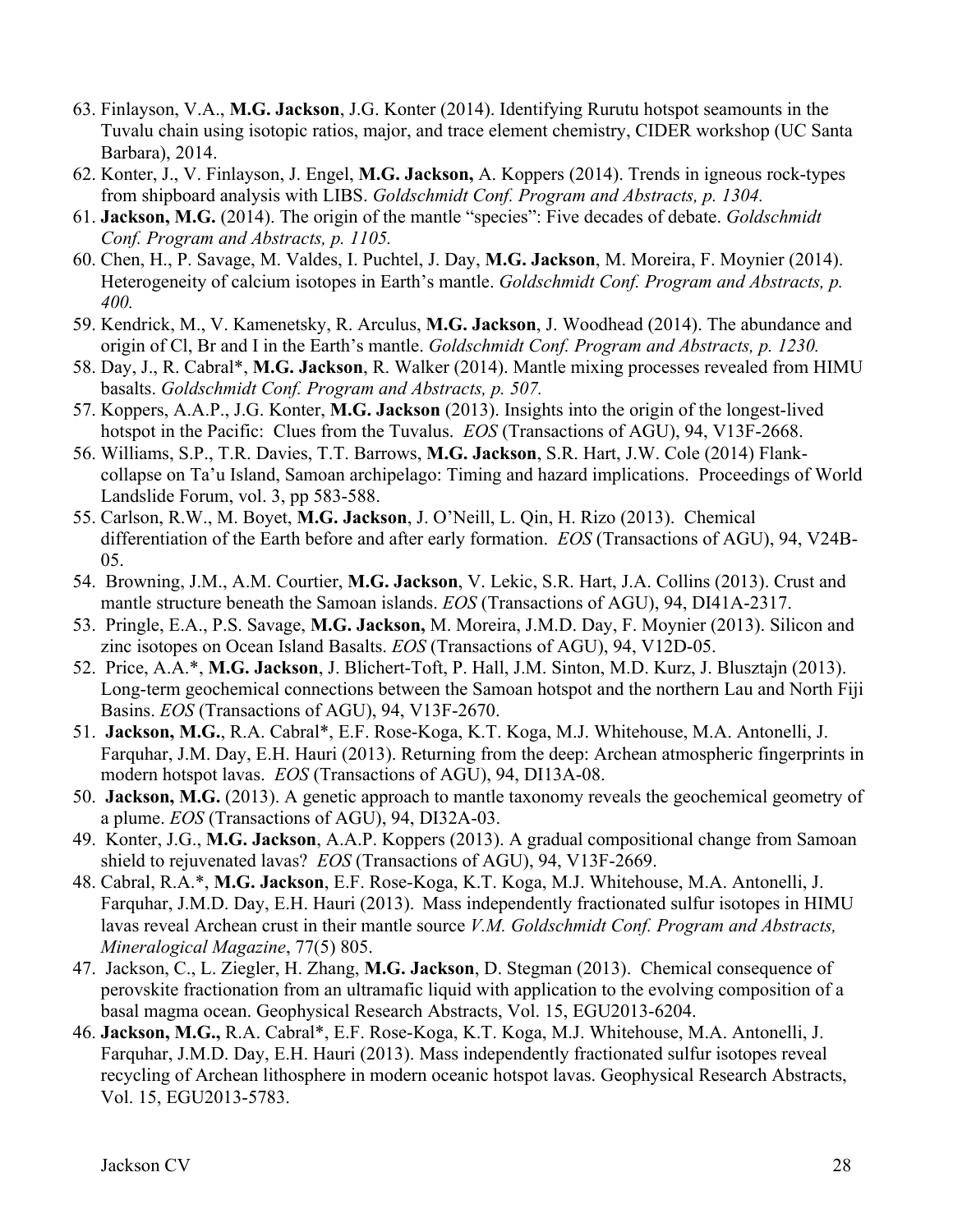- 45. Harpp, K., P. Hall, **M.G. Jackson** (2012). Galapagos and Easter: A Tale of Two Hotspots. *EOS* (Transactions of AGU), 93, DI41B-05.
- 44. **Jackson, M.G.**, D. Weis, S. Huang (2012). Major Element Variations in Hawaiian Shield Lavas: Source Features and Perspectives from global Ocean Island Basalt (OIB) Systematics. *EOS* (Transactions of AGU), 93, DI41B-04.
- 43. Kukolich, S.\*\*, **M.G. Jackson**, M.D. Kurz (2012). Relationships between noble gases and indicators of geochemical enrichment in carbonatite metasomatized xenoliths from Samoa. *EOS* (Transactions of AGU), 93, V43C-2848.
- 42.Cabral, R.A.\*, **M.G. Jackson**, E.F. Rose-Koga, J.M.D. Day, K.T. Koga, N. Shimizu, M.J. Whitehouse, A.A. Price (2012). "Oceanic gabbro signature in Mangaia melt inclusions: Source versus assimilation." *AGU Chapman conference*: Hawaiian volcanoes, from source to surface.
- 41. **Jackson, M.G.** (2012). "The deep mantle feeding Hawaiian volcanism: New perspectives on old models." *AGU Chapman conference (Kona, Hawaii)*: Hawaiian volcanoes, from source to surface.
- 40. **Jackson, M.G.**, A.M. Jellinek (2012). A non-chondritic silicate Earth composition: Geochemical and thermal consequences. Theme 16.4: Deep Earth Circulation. *34th IGC World Congress*.
- 39. Carlson, R.W., M. Boyet, L. Qin, **M.G. Jackson**, J. O'Neil (2012). Early Earth differentiation: Before and after Earth formation. *V.M. Goldschmidt Conf. Program and Abstracts* 22, *Mineralogical Magazine*, 76(6) 1545
- 38. Price, A.A.\*, **M.G. Jackson,** P.S. Hall, J.M. Sinton, M.D. Kurz (2012). Geochemical mapping of mantle flow between Samoa and the Lau Basin. *V.M. Goldschmidt Conf. Program and Abstracts* 22, *Mineralogical Magazine*, 76(6) 2249.
- 37. Cabral, R.A.\*, **M.G. Jackson**, E.F. Rose-Koga, J.M.D. Day, K.T. Koga, N. Shimizu, M.J. Whitehouse, A. Price\* (2012). Oceanic gabbro signature in Mangaia melt inclusions. *V.M. Goldschmidt Conf. Program and Abstracts* 22, *Mineralogical Magazine*, 76(6) 1535.
- 36. **Jackson, M.G.**, A.M. Jellinek (2012). Trace element composition of a non-chondritic Earth: Potential solutions and geodynamic implications. *V.M. Goldschmidt Conf. Program and Abstracts* 22, *Mineralogical Magazine*, 76(6) 1887.
- 35. Payne, J.A.\*\*, **M.G. Jackson** (2011). New evidence for dual-trend volcanism in the Pacific. *EOS* (Transactions of AGU), 92, V51E-2546.
- 34. Price, A.A.\*, **M.G. Jackson**, P.S. Hall, J.M. Sinton, M.D. Kurz (2011). Using 3 He/4 He to Map the flow of the Samoan-Plume into the Lau Basin. *EOS* (Transactions of AGU), 92, DI13A-2146.
- 33.Katsiaficas, N.J., P.S. Hall, **M.G. Jackson** (2011). Geodynamic constraints on the flow of Samoanplume mantle into the Northern Lau Basin. *EOS* (Transactions of AGU), 92, DI13A-2145.
- 32. Konter, J.G., **M.G. Jackson**, A.A.P. Koppers (2011). Tracking long-lived hotspots to constrain temporal mantle compositional evolution. *EOS* (Transactions of AGU), 92, DI22A-04.
- 31. **Jackson, M.G.**, J.G. Konter, A.A.P. Koppers (2011). The unusual Samoan hotspot: A "hotspot highway" juxtaposed with a trench. *EOS* (Transactions of AGU), 92, V53G-01.
- 30. **Jackson, M.G.** (2011). The survival of early Earth mantle reservoirs: Evidence from flood basalts. *EOS* (Transactions of AGU), 92, DI53A-07.
- 29. **Jackson, M.G.** (2011). "Ocean Islands and mantle plumes: Outstanding geochemical and petrological questions." *AGU Chapman Conference*: The Galápagos as a Laboratory for the Earth Sciences. July 2011.
- 28. Cabral, R.A.**\***, **M.G. Jackson**, E. Rose-Koga, J. Day, N. Shimizu (2011). Volatile and trace element abundances in HIMU melt Inclusions. *V.M. Goldschmidt Conf. Program and Abstracts* 21, p. A610.
- 27. Konter, J.G., **M.G. Jackson**, A.A.P. Koppers A (2011). Evidence for a Hawaii-Emperor bend in the Rurutu hotspot track. *V.M. Goldschmidt Conf. Program and Abstracts* 21, p. A1219.
- 26. Hall, P.S., S. Huang, **M.G. Jackson** (2011). *En echelon* volcanic chains at hotspots as probes of the deep mantle. *V.M. Goldschmidt Conf. Program and Abstracts* 21, p. A966.

Jackson CV 29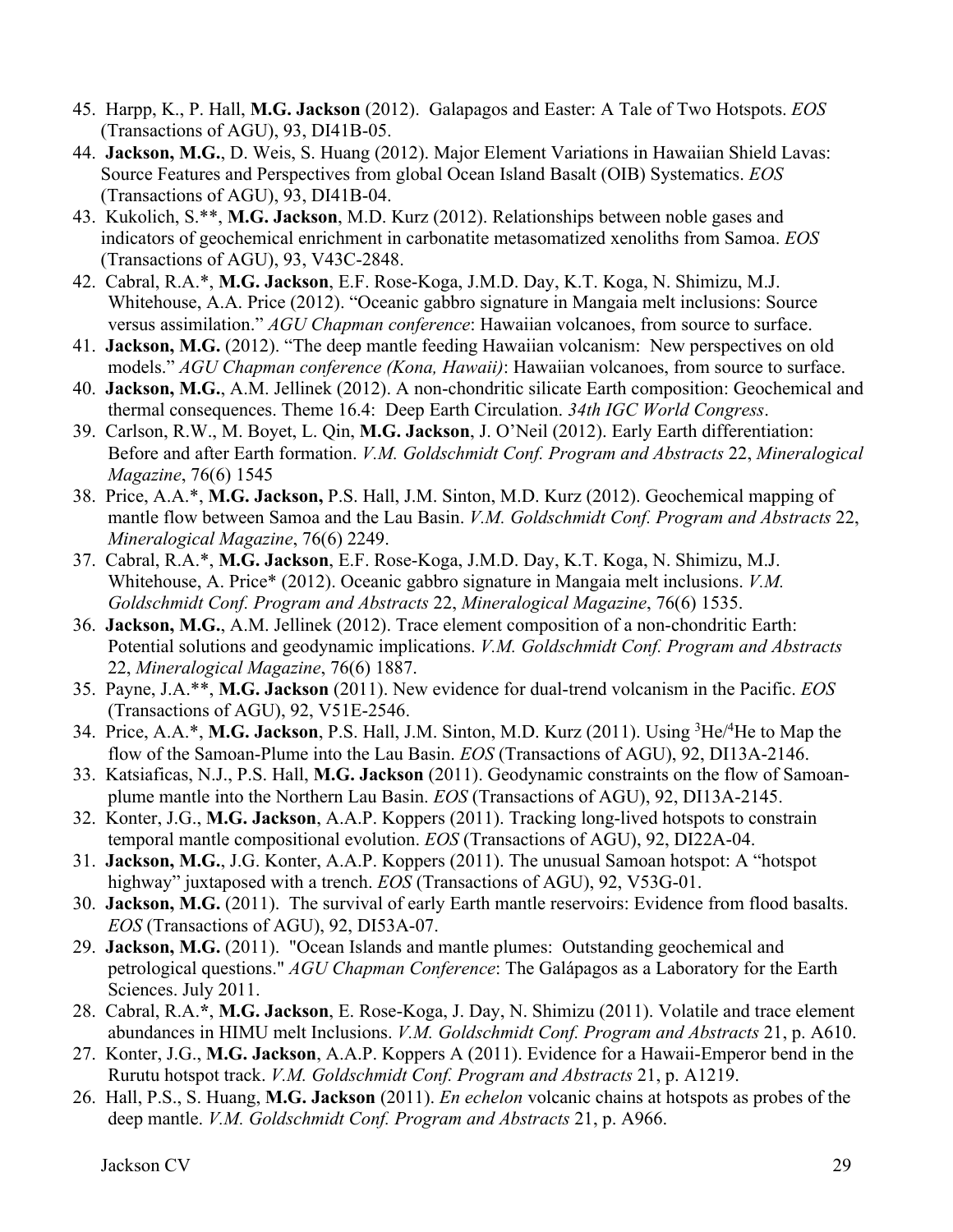- 25. **Jackson, M.G.**, S.R. Hart, J.G. Konter, A.A.P. Koppers, H. Staudigel, M. Kurz, J. Blusztajn, J. Sinton (2011). A "hotspot Highway" in the S. Pacific. *V.M. Goldschmidt Conf. Program and Abstracts* 21, p. A1094.
- 24. Carlson, R., **M.G. Jackson** (2011). Implications of a non-chondritic primitive mantle for chemical geodynamics. *V.M. Goldschmidt Conf. Program and Abstracts* 21, p. A624.
- 23. **Jackson, M.G.**, R. Carlson (2011). A new starting point for the mantle's geochemical reservoirs. *V.M. Goldschmidt Conf. Program and Abstracts* 21, p. A1093.
- 22. **Jackson**, **M.G**., E.H. Hauri, A.M. Shaw (2010). Rehydration of the deep Earth indicated by sediment recycling. *EOS* (Transactions of AGU), 91, V14A-05.
- 21.Konter, J.G., **M.G. Jackson,** L. Storm (2010). Exceptional volumes of rejuvenated volcanism in Samoa. *EOS* (Transactions of AGU), 91, U51A-0017.
- 20. Huckle, D.M.\*\*, **M.G. Jackson** (2010). Characterizing the helium isotope signatures of the mantle beneath the Society Islands, French Polynesia. *EOS* (Transactions of AGU), 91, V53C-2262.
- 19. Carlson, R.W., J. O'Neil, M.M. Boyet, **M.G. Jackson** (2010). Earth formation and initial differentiation. *EOS* (Transactions of AGU), 91, U31A-04.
- 18. **Jackson, M.G.**, E. Hauri, S. Shirey (2010). Re-Os reveals ancient mantle components in xenoliths from the Cook-Australs and Samoan hotspots. *V.M. Goldschmidt Conf. Program and Abstracts* 20, p. A451.
- 17. Konter, J.G., **M.G. Jackson** (2010). Examining the cause of rejuvenated volcanism in Samoa. *V.M. Goldschmidt Conf. Program and Abstracts* 20, p. A530.
- 16. Day, J., **M.G. Jackson,** R. Walker (2010). 186Os-187Os systematics of EM and HIMU flavors. *V.M. Goldschmidt Conf. Program and Abstracts* 20, p. A213.
- 15. Shimizu, N., C. Mandeville, **M.G. Jackson,** J. Yamamoto, M. Kurz (2010). Sulfur isotopic variations in mantle-derived magmas: Initial observations. *V.M. Goldschmidt Conf. Program and Abstracts* 20, p. A953.
- 14. **Jackson, M.G.**, E. Hauri (2009). Volatile abundances in OIBs hosting a recycled sediment signature: Evidence from Samoa. *EOS* (Transactions of AGU), 90. V51E-1776.
- 13. **Jackson, M.G.** (2009). The enigmatic high 3 He/4 He mantle: Characteristics and Origins. *EOS*  (Transactions of AGU), 90. V31F-06.
- 12. **Jackson, M.G.**, S. Shirey (2009).Osmium in extreme EM2 lavas: Implications for recycled sediment vs eclogite in the Samoan mantle. *V.M. Goldschmidt Conf. Program and Abstracts* 19, p. A578.
- 11. **Jackson, M.G.**, R. Dasgupta (2008). Compositions of HIMU, EM1, and EM2 from global trends between radiogenic isotopes and major elements in ocean island basalts. *EOS* (Transactions of AGU), 89, V41F-03
- 10. **Jackson, M.G.** (2007). Mantle dynamics Inferred from the Samoan hotspot: Implications for recycling and the preservation of hemispheric-scale geochemical anomalies. *EOS* (Transactions of AGU), 88, U12A-05.
- 9. **Jackson**, **M.G.**, S.R. Hart, A. Koppers and H. Staudigel (2006). Old shield basalts from Savai'i Island, Samoa: Validation of a plume-hotspot model for the Samoan chain. *EOS* (Transactions of AGU) 87, V13B-0671.
- 8. Lee, C., A. Courtier, R. Halama, **M.G. Jackson**, A.M. Larson, J. Lawrence, Z. Wang, J. Warren, R. Workman, W. Xu, M. Hirschmann, S. Hart, L. Stixrude, C. Lithgow-Bertollini, W. Chen (2006). The thermal state of the Earth. *EOS* (Transactions of AGU) 87, V33D-08.
- 7. **Jackson, M.G.**, S.R. Hart and L. Ball (2006). Strontium isotopes in melt inclusions from Samoan basalts: Implications for heterogeneity in the Samoan plume. *V.M. Goldschmidt Conf. Program and Abstracts* 16, p. A284.